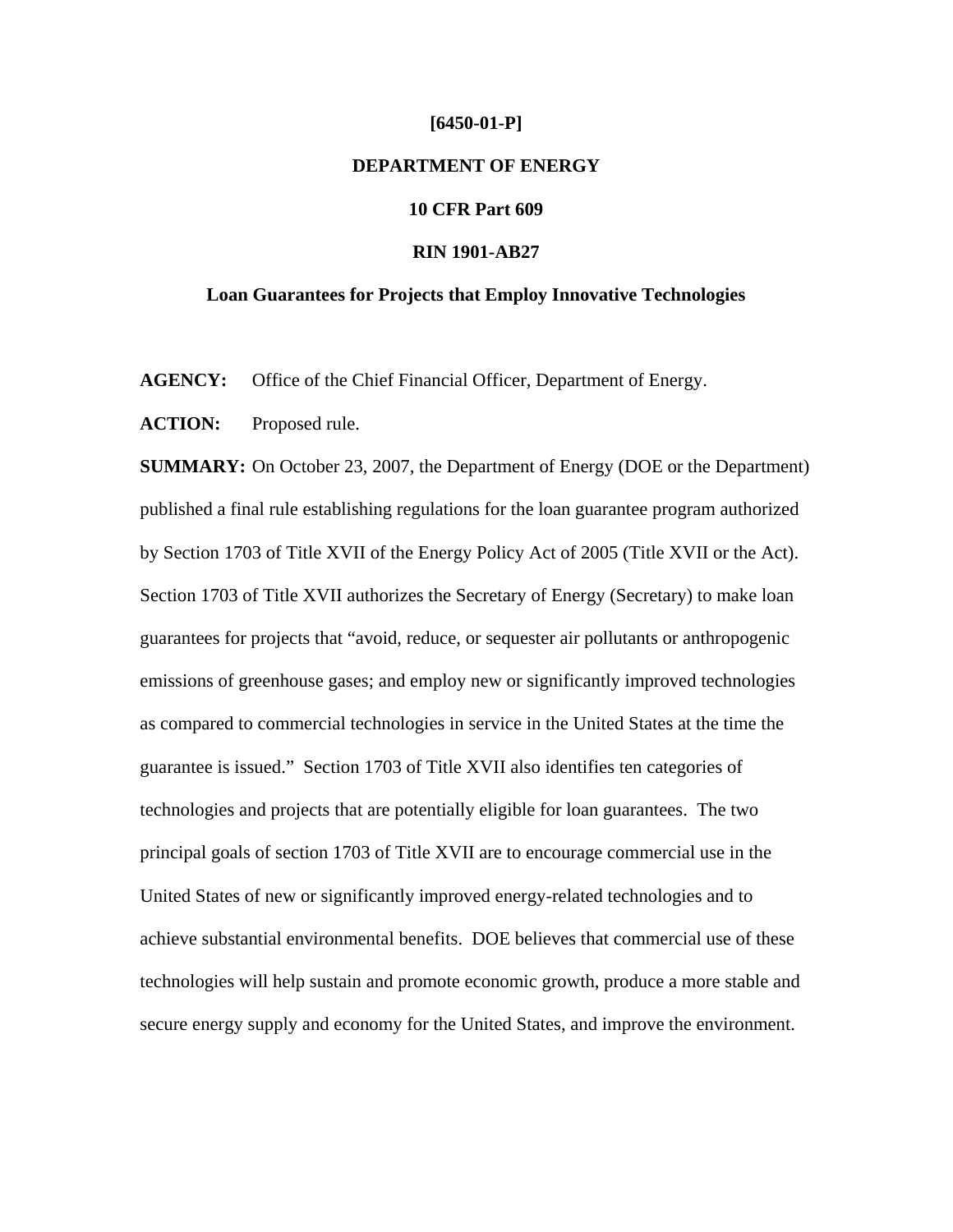Through experience gained implementing the loan guarantee program authorized by section 1703 of Title XVII, and information received from industry indicating the wide variety of ownership structures which participants would like to employ in implementing projects seeking loan guarantees, DOE believes it is appropriate to consider certain changes to the existing regulations to provide flexibility in the determination of an appropriate collateral package to secure guaranteed loan obligations, facilitate collateral sharing and related intercreditor arrangements with other project lenders, and to provide a more workable interpretation of certain statutory provisions regarding DOE's treatment of collateral.

**DATES:** Comments on this proposed rule must be postmarked no later than September 8, 2009.

**ADDRESSES:** Comments may be submitted using any of the following methods:

- Federal eRulemaking Portal: http://www.regulations.gov. Follow the instructions for submitting comments.
- E-mail: lgprogram@hq.doe.gov.
- Postal Mail: David G. Frantz, Director, Loan Guarantee Program Office, Office of the Chief Financial Officer, 1000 Independence Avenue, S.W., Washington, D.C. 20585-0121. Please submit one signed original paper copy.
- Hand Delivery/Courier: David G. Frantz, Director, Loan Guarantee Program Office, Office of the Chief Financial Officer, 1000 Independence Avenue, S.W., Washington, D.C. 20585-0121. Please submit one signed original paper copy.

### **FOR FURTHER INFORMATION CONTACT:**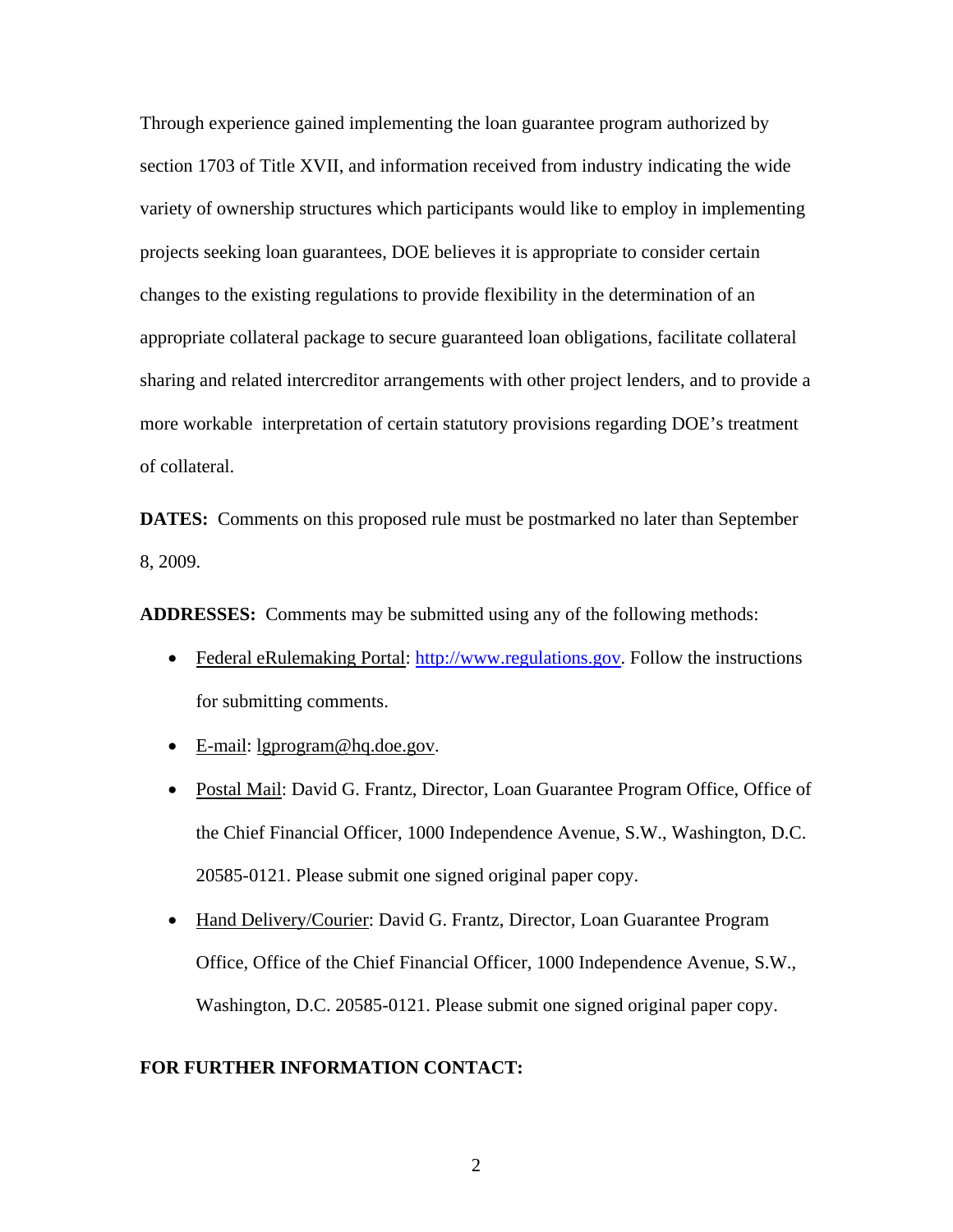David G. Frantz, Director, Loan Guarantee Program Office, Office of the Chief Financial Officer, 1000 Independence Avenue, S.W., Washington, D.C. 20585-0121, (202) 586- 8336, e-mail: lgprogram@hq.doe.gov; or Susan S. Richardson, Chief Counsel for the Loan Guarantee Program, Office of the General Counsel, 1000 Independence Avenue, S.W., Washington, D.C. 20585-0121, (202) 586-9521, e-mail: lgprogram@hq.doe.gov.

# **SUPPLEMENTARY INFORMATION:**

- I. Background and Proposed Amendment
- II. Regulatory Review
	- A. Executive Order 12866
	- B. National Environmental Policy Act of 1969
	- C. The Regulatory Flexibility Act
	- D. Paperwork Reduction Act
	- E. Unfunded Mandates Reform Act of 1995
	- F. Treasury and General Government Appropriations Act, 1999
	- G. Executive Order 13132
	- H. Executive Order 12988
	- I. Treasury and General Government Appropriations Act, 2001
	- J. Executive Order 13211
	- K. Congressional Notification
	- L. Approval by the Office of the Secretary of Energy.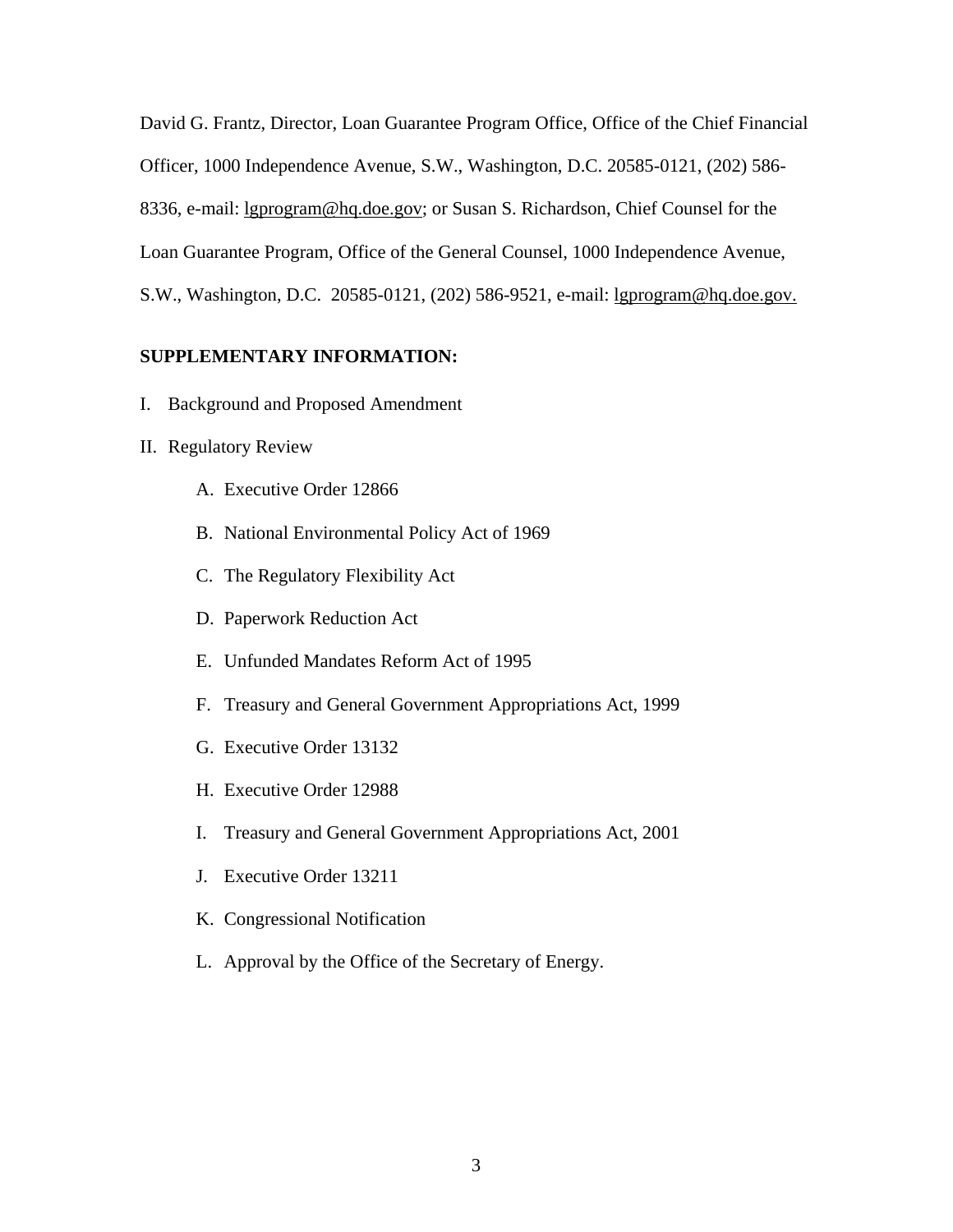# **I. Background and Proposed Amendment**

Today's proposed rule would amend the regulations implementing the loan guarantee program authorized by section 1703 of Title XVII of the Energy Policy Act of 2005 (42 U.S.C. 16511-16514) (referred to as Title XVII). Section 1703 of Title XVII authorizes the Secretary of Energy (Secretary), after consultation with the Secretary of the Treasury, to make loan guarantees for projects that "(1) avoid, reduce, or sequester air pollutants or anthropogenic emissions of greenhouse gases; and (2) employ new or significantly improved technologies as compared to commercial technologies in service in the United States at the time the guarantee is issued." (42 U.S.C. 16513(a))

Section 1702 of Title XVII outlines general terms and conditions for loan guarantee agreements and directs the Secretary to include in loan guarantee agreements "such detailed terms and conditions as the Secretary determines appropriate to (i) protect the interests of the United States in case of a default; and (ii) have available all the patents and technology necessary for any person selected, including the Secretary, to complete and operate the project.  $(42 \text{ U.S.C. } 16512(g)(2)(c))$ . Further, section 1702(d) addresses certain threshold requirements that must be met before the guaranty is made; and section 1702(g) addresses the Secretary's rights in the case of default of the loan. Specifically, section 1702(d) of Title XVII states, under the heading "Repayment" and addressing "Subordination," that "[t]he [guaranteed] obligation shall be subject to the condition that the obligation is not subordinate to other financing." Further, when addressing the situation of default, section  $1702(g)(2)$  of Title XVII states, with respect to "subrogation" and "superiority of rights," that "[t]he rights of the Secretary, with respect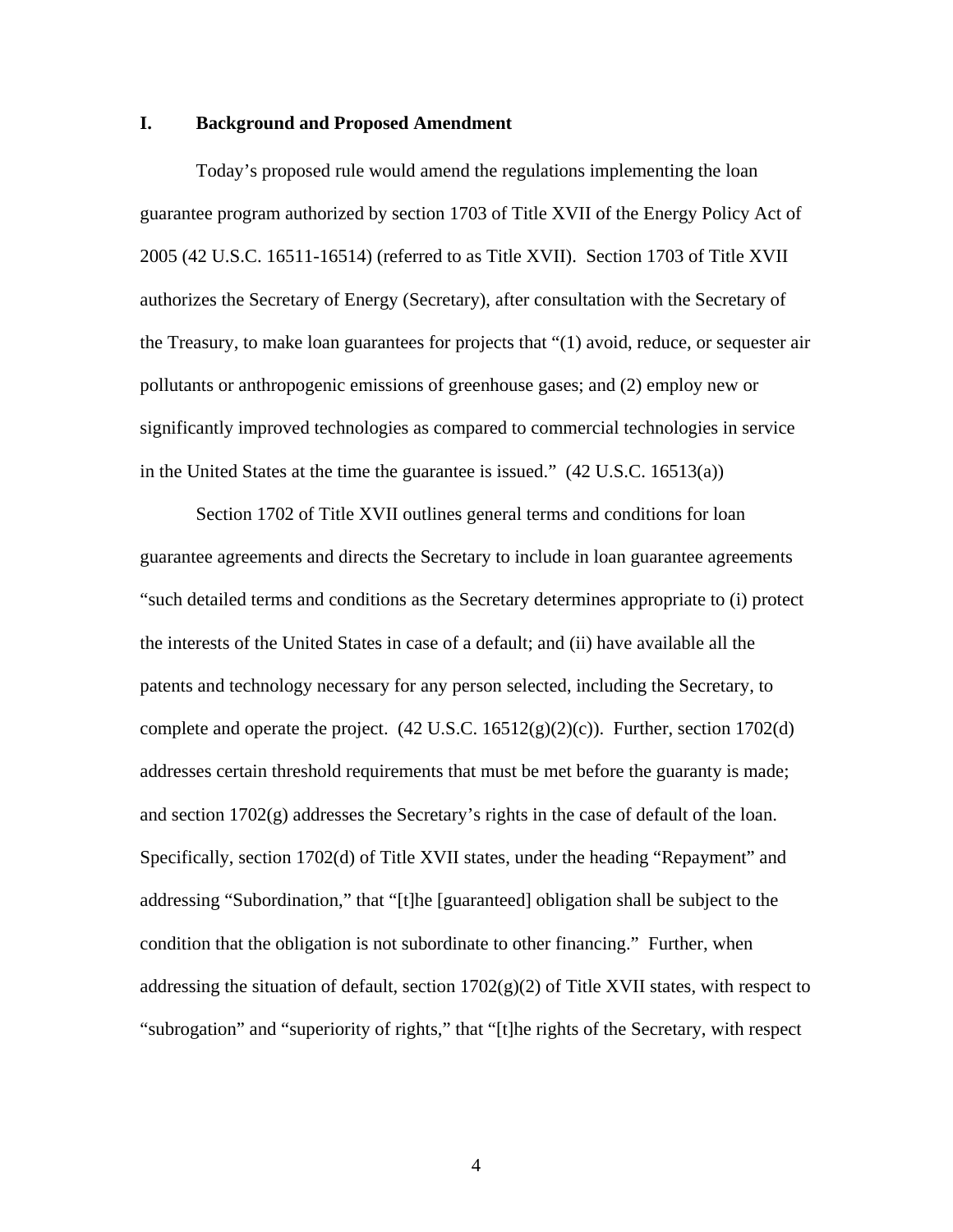to any property acquired pursuant to a guarantee or related agreements, shall be superior to the rights of any other person with respect to the property."

In the October 23, 2007 final rule implementing Title XVII, DOE interpreted the interplay between these two provisions of section 1702 such that both describe the rights the Secretary must secure as a condition of making a guarantee. This understanding is reflected in the text of the regulations which requires that the Secretary receive a first lien security interest in all project assets as an incident to making a guarantee. Moreover, this interpretation of the applicability of the superiority of rights provision as a required element of the Secretary's making a guarantee was embedded in the text of the rule and was made explicit in the preambles to the proposed and final rules implementing section 1703 of Title XVII.

The Department has critically reexamined the statute, particularly its text and structure, and now concludes, as described below, that the interpretation of the statute requiring receipt of a first lien on all project assets is not one that it was legally compelled to adopt, and was not correct. A first lien on all project assets is better understood as one element that the Secretary may require for a particular project, but is not compelled by the statute to require. This proposed rulemaking reflects what the Department has concluded is the correct interpretation of section 1702.

First, it should be borne in mind that nowhere does section 1702 itself require that the Secretary receive a first lien on all project assets as a condition of his ability to make a loan guarantee. Instead the statute requires only that the Secretary's guaranteed obligation "not be subordinate to other financing." In fact, section 1702 does not require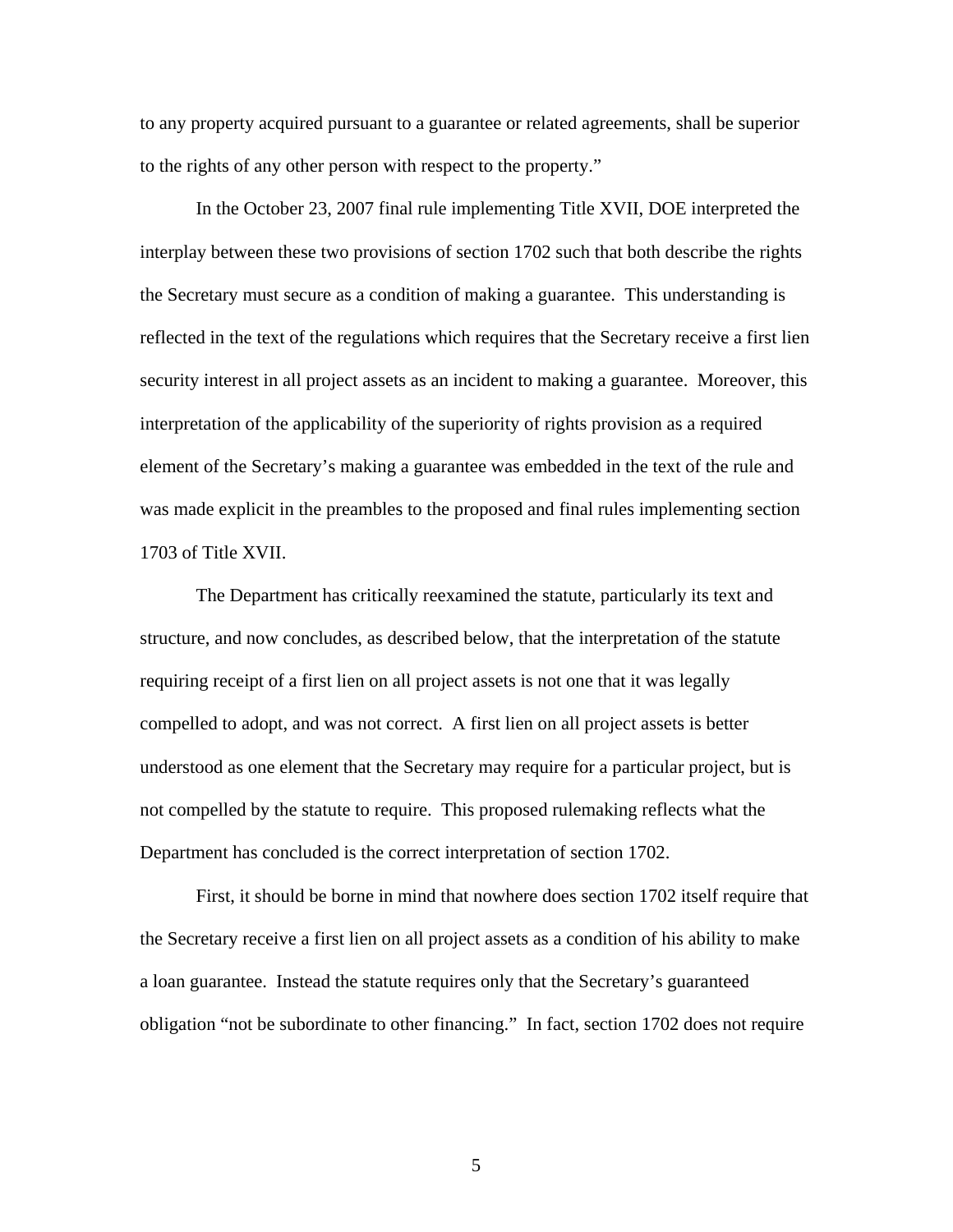that the lender or the Secretary receive any collateral as a statutory requirement for making a loan guarantee.

Next, the "first lien on all project assets" requirement contained in the regulations seems traceable only to the "superiority of rights" provision contained in section  $1702(g)(2)(B)$ . The structure of the statute, however, is suggestive that section  $1702(g)$ 's provisions are designed to govern post-default rights of the Secretary, rather than to impose conditions that must be met at the time the Secretary determines to make a loan guarantee. So understood, the "property acquired" as to which the Secretary's rights "shall be superior to the rights of any other person" relates to property "acquired" by the Secretary pursuant to his right of subrogation to the rights of the lender in any collateral or security interest.

As a structural matter, it is notable that the "superiority of rights" provision appears within and under the head "subrogation" contained in section  $1702(g)(2)$ . Consideration of the structure of the statute is aided by the various captions that introduce its various substantive provisions. In general, those captions – first "repayment," then "subordination," then "defaults," "payment by the Secretary," "subrogation," and then "superiority of rights," tend to reinforce the structural understanding of the statute as keying its particular provisions to the sequence of stages that are foreseeable in the loan guarantee relationship. So perceived, the topic of "superiority of rights" would become germane only as a subset of the sequence that begins with a "default" and after "payment by the Secretary."

Moreover, in reviewing applications for projects seeking a loan guarantee under section 1703 of Title XVII, DOE became aware that its original reading of the statute was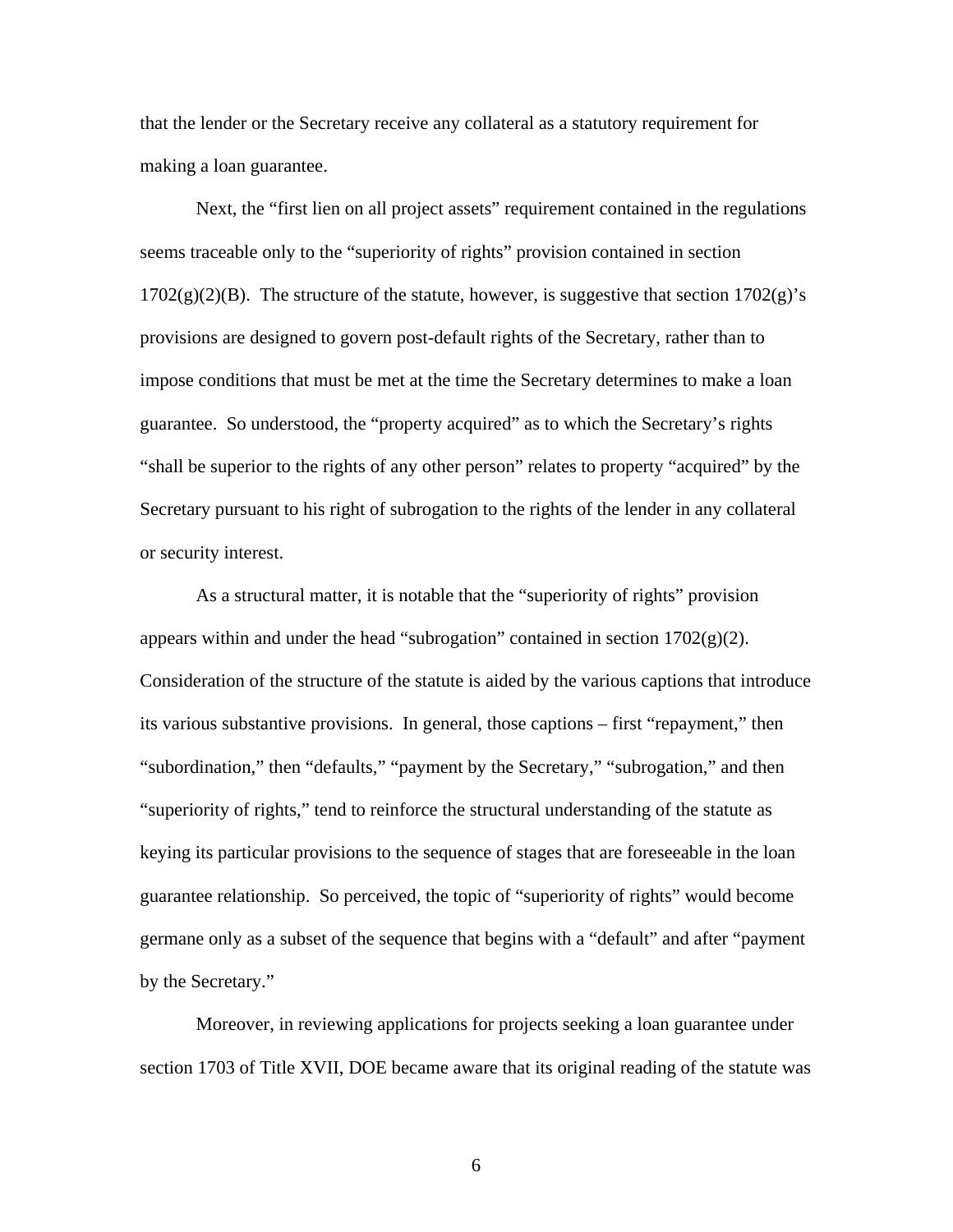in tension with the financing structure of many commercial transactions in the energy sector. In particular, the tenancy in common ownership structure proposed for the next generation of nuclear generating facilities, under which multiple entities own undivided interests in a single facility, does not lend itself to the unitary project ownership anticipated by the regulations.In fact, tenancy in common is the typical form of ownership of utility grade power plants that are jointly owned by public power agencies, cooperative power systems and investor-owned utilities. Approximately one-third of all currently operating nuclear power reactors, and approximately one-third of all planned nuclear power reactors for which applications are pending at the Nuclear Regulatory Commission are jointly owned through tenancies in common. As such, each owner holds an undivided interest in the physical project assets, and each owner typically finances its investment in the project separately. In this scenario, DOE would not be lending directly to a project company, and may be lending only to some but not all of the project owners. As a result, it may not be commercially feasible to obtain a lien on all project assets. Moreover, in certain circumstances, both in large infrastructure projects and in smaller projects, creditworthy sponsors may be willing to offer a corporate lending structure in which DOE would rely on the balance sheet of the sponsor. In such a case, the credit of the sponsor may be sufficient to support a more modest pledge of assets.

Additionally, in response to prior solicitations, DOE has received expressions of interest from Export Credit Agencies (ECAs) concerning their possible participation in eligible projects as co-lenders, co-guarantors or insurers of loans. ECAs are governmental, quasi-governmental, or private institutions supported by and acting on behalf of their host governments that facilitate financing for home country exporters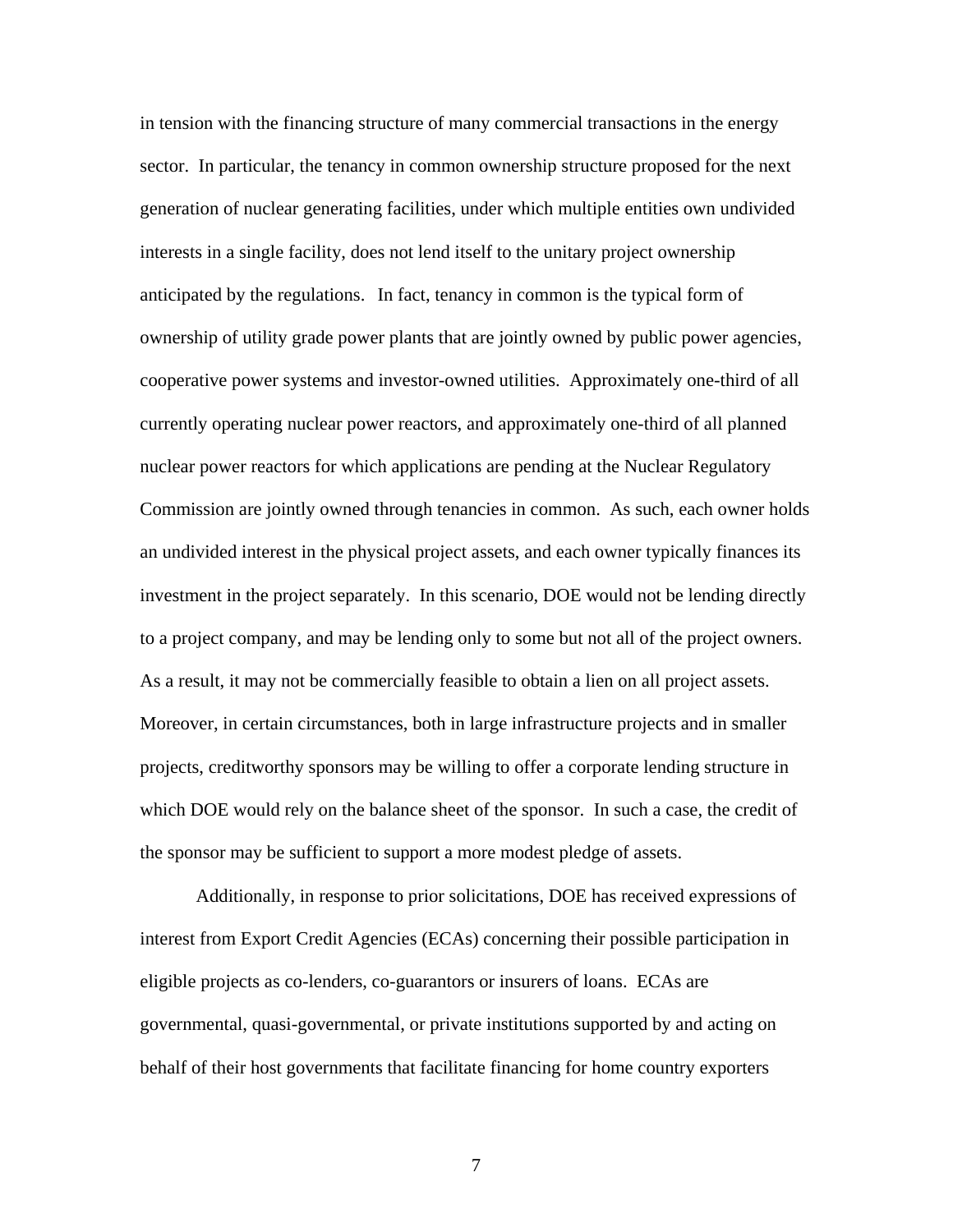doing business in other nations. In addition to ECAs, there is a variety of other potential sources of financing for power generation projects, including municipal bond financing. There also could be interest rate or commodity hedging agreements and, after completion, working capital facilities for project companies. The ECAs, and likely the other sources of financing, will expect to share, on a *pari passu* basis, in collateral pledged to secure the borrower's debt obligations.

Thus, the interpretation of the statute contained in the October 23, 2007, final rule effectively disqualifies from participation in Title XVII programs proposed energy production facilities that employ innovative technologies, particularly in the nuclear power industry, that are jointly owned through a tenants in common structure or where there are appropriate co-lenders or co-guarantors who require a *pari passu* structure. DOE does not believe that a statute intended to encourage commercial use in the United States of new or significantly improved energy-related technologies would be written in a way as to make ineligible such industry participants.

As stated and explained above, DOE has concluded that section 1702 of Title XVII does not mandate that DOE receive a first lien position on all projects assets. In light of this interpretation of section 1702 of Title XVII, DOE is proposing amendments to the existing regulations. Specifically, to ensure that the loan guarantee program has the ability to respond to the kinds of structuring issues discussed above, the proposed rule would delete the requirement of a first priority lien on all project assets (and other pledged collateral) and leave to the Secretary the determination of an appropriate collateral package, as well as intercreditor arrangements. Such a determination by the Secretary is contemplated by sections  $1702(a)$  and  $1702(g)(2)(C)$ , and remains subject to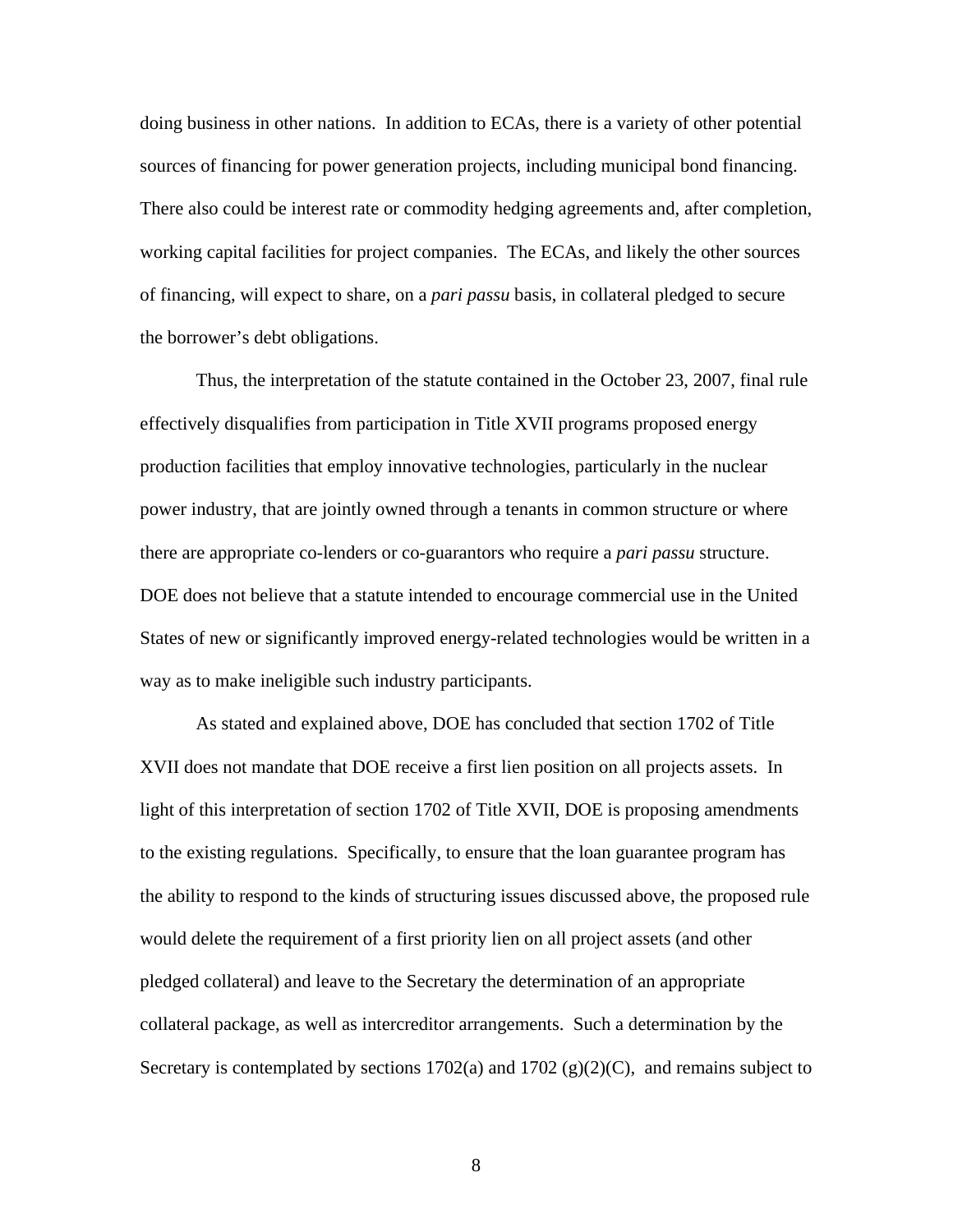the requirement of section  $1702(d)(3)$  that the guaranteed obligation not be subordinate to other financing. The Department believes that having the flexibility to determine on a project by project basis the scope of the collateral package and whether *pari passu* lending is in the best interests of the United States, will enable the Department to reduce its exposure on individual projects, diversify its portfolio and maximize the benefits of the resources available for the loan guarantee program.

### **II. Regulatory Review**

# **A. Executive Order 12866**

Today's proposed rule has been determined to be a significant regulatory action under Executive Order 12866, "Regulatory Planning and Review," 58 FR 51735 (October 4, 1993). Accordingly, this action was subject to review under that Executive Order by the Office of Information and Regulatory Affairs at Office of Management and Budget (OMB).

# **B. National Environmental Policy Act of 1969**

Through the issuance of this proposed rule, DOE is making no decision relative to the approval of a loan guarantee for a particular proposed project. DOE has, therefore, determined that publication of the proposed rule is covered under the Categorical Exclusion found at paragraph A.6 of Appendix A to Subpart D, 10 CFR Part 1021, which applies to the establishment of procedural rulemakings. Accordingly, neither an environmental assessment nor an environmental impact statement is required at this time. However, appropriate NEPA project review will be conducted prior to execution of a Loan Guarantee Agreement.

# **C. Regulatory Flexibility Act**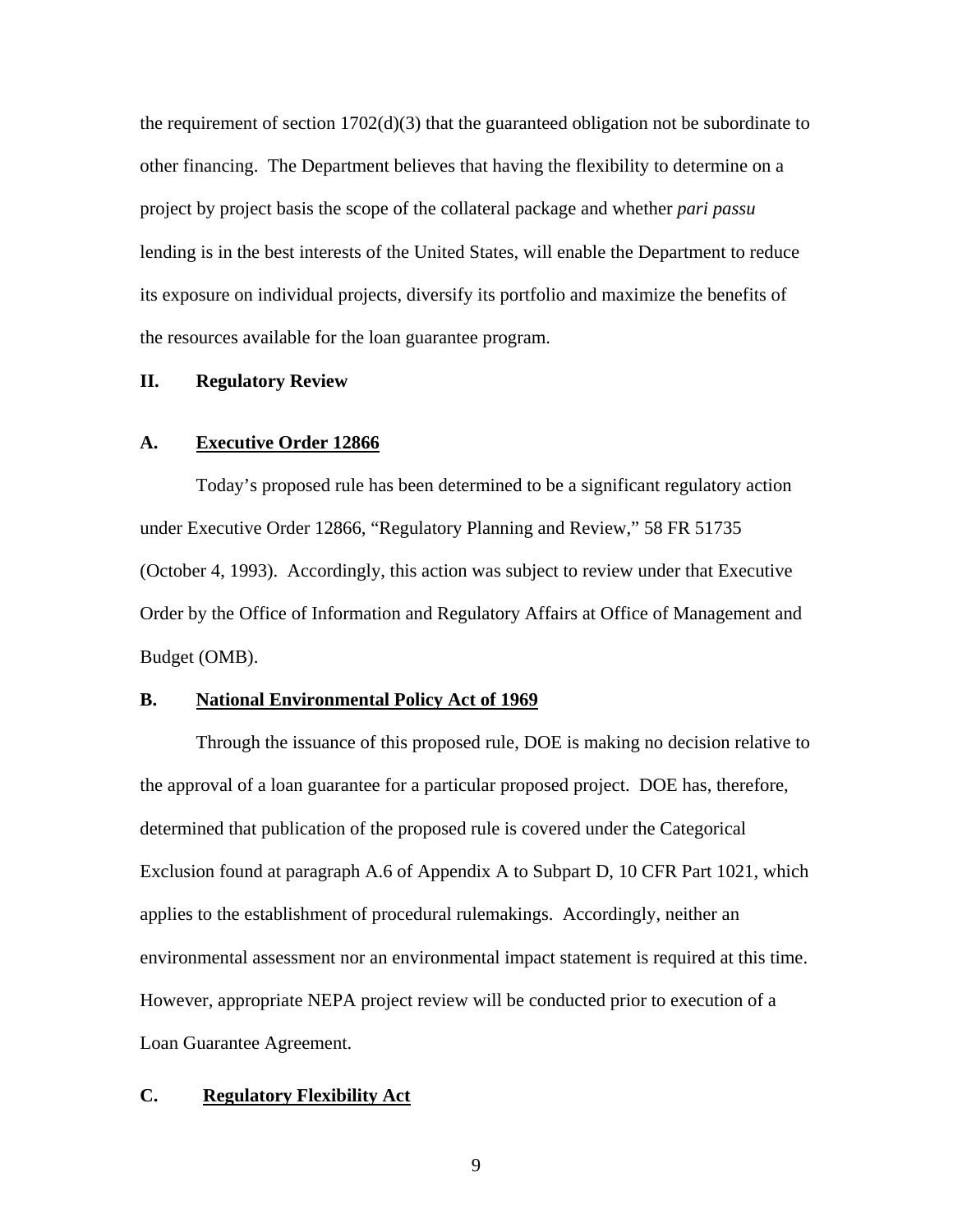The Regulatory Flexibility Act (5 U.S.C. 601 *et seq.*) requires preparation of an initial regulatory flexibility analysis for any rule that by law must be proposed for public comment, unless the agency certifies that the rule, if promulgated, will not have a significant economic impact on a substantial number of small entities. As required by Executive Order 13272, "Proper Consideration of Small Entities in Agency Rulemaking," 67 FR 53461 (August 16, 2002), DOE published procedures and policies on February 19, 2003, to ensure that the potential impacts of its rules on small entities are properly considered during the rulemaking process (68 FR 7990). DOE has made its procedures and policies available on the Office of the General Counsel's Web site:

# http://www.gc.doe.gov.

DOE is not obliged to prepare a regulatory flexibility analysis for this rulemaking because there is no requirement to publish a general notice of proposed rulemaking for rules related to loans under the Administrative Procedure Act  $(5 \text{ U.S.C. } 553(a)(2))$ .

# **D. Paperwork Reduction Act**

This proposed rule involves a collection of information previously approved by OMB under Control Number [1910-5134].

### **E. Unfunded Mandates Reform Act of 1995**

 Title II of the Unfunded Mandates Reform Act of 1995 (Act) (2 U.S.C. 1531 et seq.) requires each federal agency, to the extent permitted by law, to prepare a written assessment of the effects of any federal mandate in an agency rule that may result in the expenditure by state, local, and tribal governments, in the aggregate, or by the private sector, of \$100 million or more (adjusted annually for inflation) in any one year. The Act also requires a federal agency to develop an effective process to permit timely input by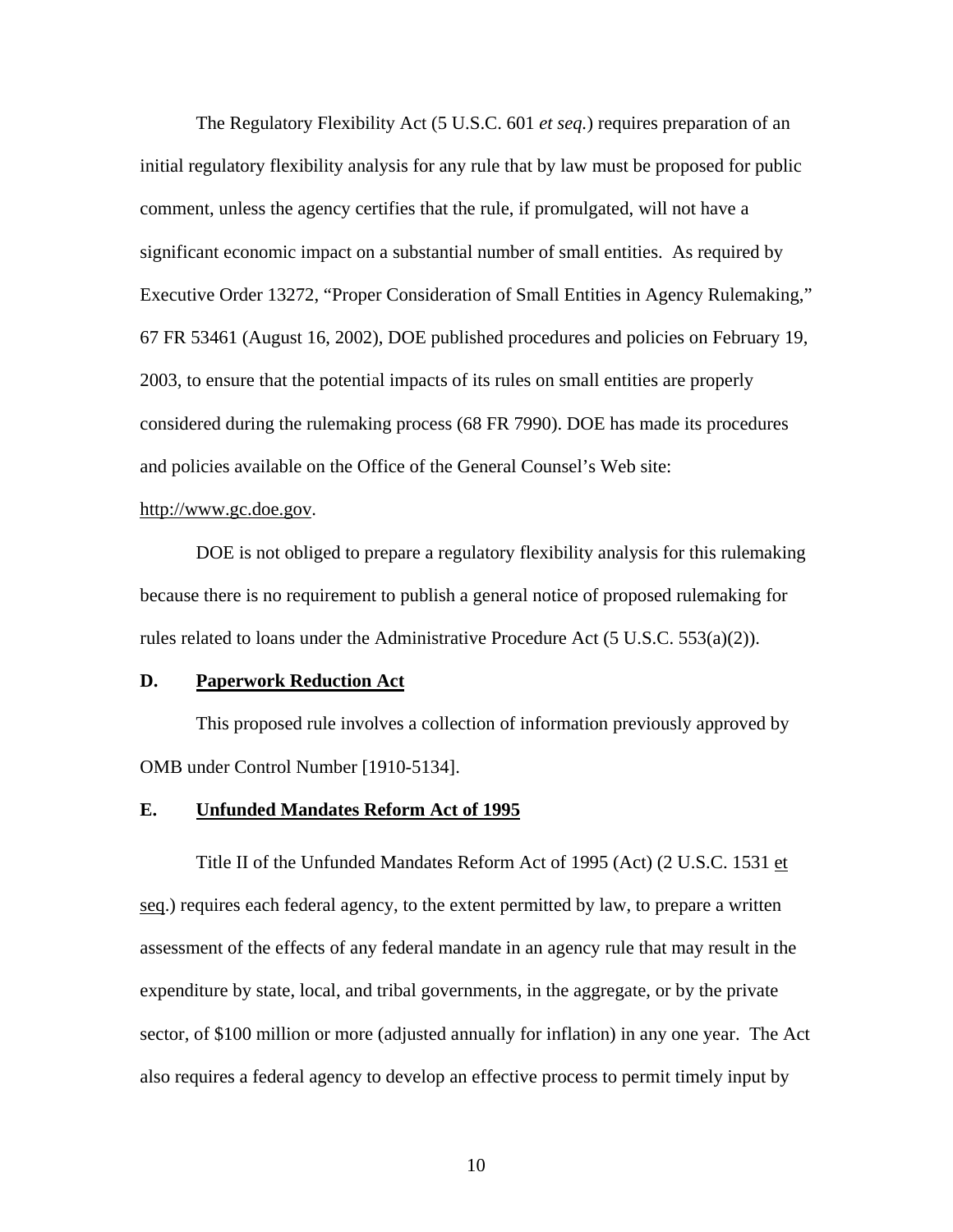elected officials of state, tribal, or local governments on a proposed "significant intergovernmental mandate," and requires an agency plan for giving notice and opportunity to provide timely input to potentially affected small governments before establishing any requirements that might significantly or uniquely affect small governments.

 The term "federal mandate" is defined in the Act to mean a federal intergovernmental mandate or a federal private sector mandate (2 U.S.C. 658(6)). Although the rule will impose certain requirements on non-federal governmental and private sector applicants for loan guarantees, the Act's definitions of the terms "federal intergovernmental mandate" and "federal private sector mandate" exclude, among other things, any provision in legislation, statute, or regulation that is a condition of federal assistance or a duty arising from participation in a voluntary program (2 U.S.C. 658(5) and (7), respectively). Today's proposed rule establishes requirements that persons voluntarily seeking loan guarantees for projects that would use certain new and improved energy technologies must satisfy as a condition of a federal loan guarantee. Thus, the proposed rule falls under the exceptions in the definitions of "federal intergovernmental mandate" and "federal private sector mandate" for requirements that are a condition of federal assistance or a duty arising from participation in a voluntary program. The Act does not apply to this rulemaking.

## **F. Treasury and General Government Appropriations Act, 1999**

Section 654 of the Treasury and General Government Appropriations Act, 1999 (Pub. L. 105-277) requires Federal agencies to issue a Family Policymaking Assessment for any proposed rule that may affect family well being. This proposed rule would not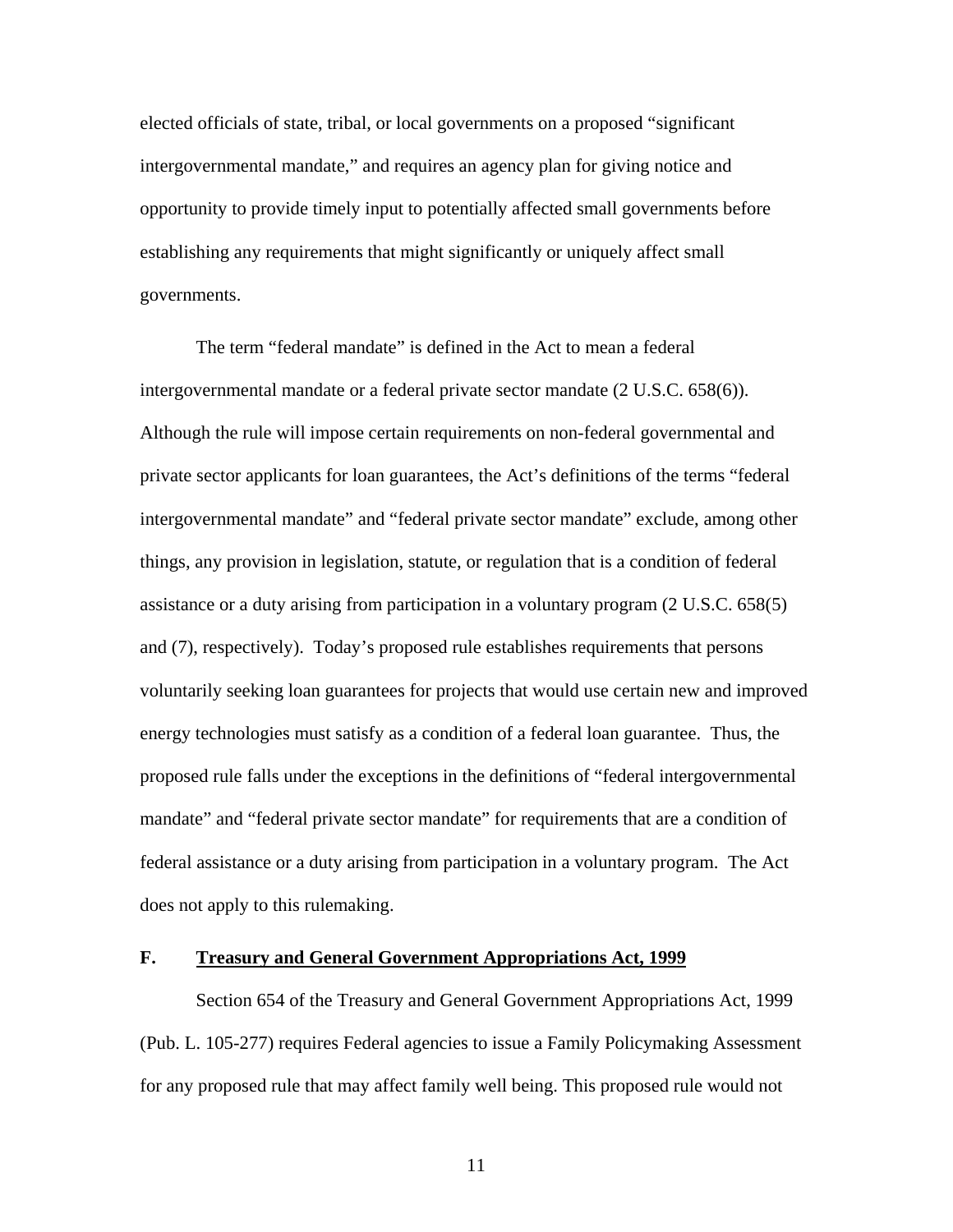have any impact on the autonomy or integrity of the family as an institution. Accordingly, DOE has concluded that it is not necessary to prepare a Family Policymaking Assessment.

### **G. Executive Order 13132**

Executive Order 13132, "Federalism," 64 FR 43255 (August 4, 1999) imposes certain requirements on agencies formulating and implementing policies or regulations that preempt State law or that have federalism implications. Agencies are required to examine the constitutional and statutory authority supporting any action that would limit the policymaking discretion of the States and carefully assess the necessity for such actions. DOE has examined this proposed rule and has determined that it would not preempt State law and would not have a substantial direct effect on the States, on the relationship between the national government and the States, or on the distribution of power and responsibilities among the various levels of government. No further action is required by Executive Order 13132.

### **H. Executive Order 12988**

With respect to the review of existing regulations and the promulgation of new regulations, section 3(a) of Executive Order 12988, "Civil Justice Reform," 61 FR 4729 (February 7, 1996), imposes on Executive agencies the general duty to adhere to the following requirements: (1) eliminate drafting errors and ambiguity; (2) write regulations to minimize litigation; and (3) provide a clear legal standard for affected conduct rather than a general standard and promote simplification and burden reduction. With regard to the review required by section  $3(a)$ , section  $3(b)$  of Executive Order 12988 specifically requires that Executive agencies make every reasonable effort to ensure that the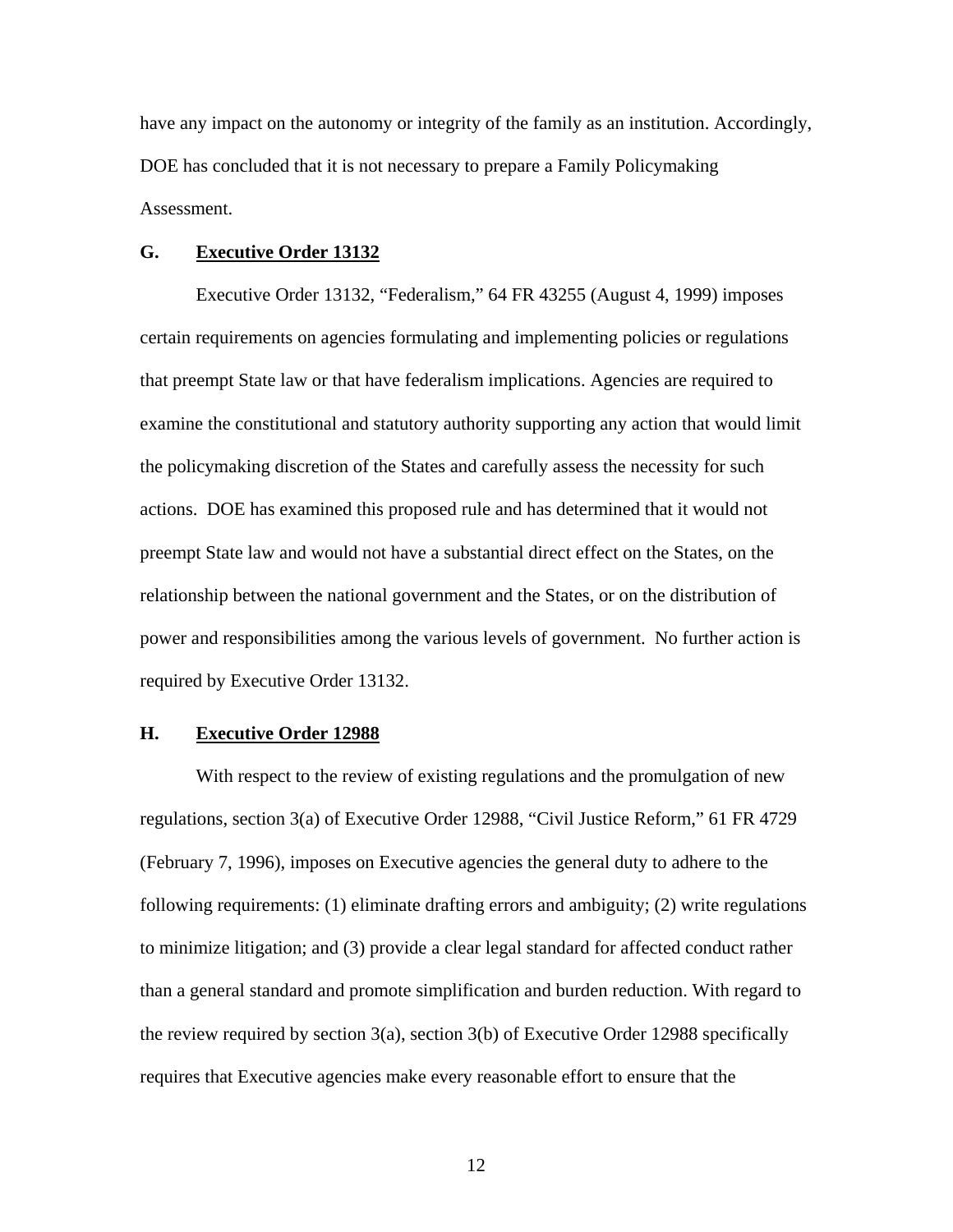regulation: (1) clearly specifies the preemptive effect, if any; (2) clearly specifies any effect on existing Federal law or regulation; (3) provides a clear legal standard for affected conduct while promoting simplification and burden reduction; (4) specifies the retroactive effect, if any; (5) adequately defines key terms; and (6) addresses other important issues affecting clarity and general draftsmanship under any guidelines issued by the Attorney General. Section 3(c) of Executive Order 12988 requires Executive agencies to review regulations in light of applicable standards in section 3(a) and section 3(b) to determine whether they are met or it is unreasonable to meet one or more of them. DOE has completed the required review and determined that, to the extent permitted by law, this proposed rule meets the relevant standards of Executive Order 12988.

## **I. Treasury and General Government Appropriations Act, 2001**

The Treasury and General Government Appropriations Act, 2001 (44 U.S.C. 3516 note) provides for agencies to review most disseminations of information to the public under guidelines established by each agency pursuant to general guidelines issued by OMB.

OMB's guidelines were published at 67 FR 8452 (February 22, 2002), and DOE's guidelines were published at 67 FR 62446 (October 7, 2002). DOE has reviewed today's proposed rule under the OMB and DOE guidelines and has concluded that it is consistent with applicable policies in those guidelines.

# **J. Executive Order 13211**

Executive Order 13211, "Actions Concerning Regulations That Significantly Affect Energy Supply, Distribution, or Use," 66 FR 28355 (May 22, 2001) requires Federal agencies to prepare and submit to the OMB, a Statement of Energy Effects for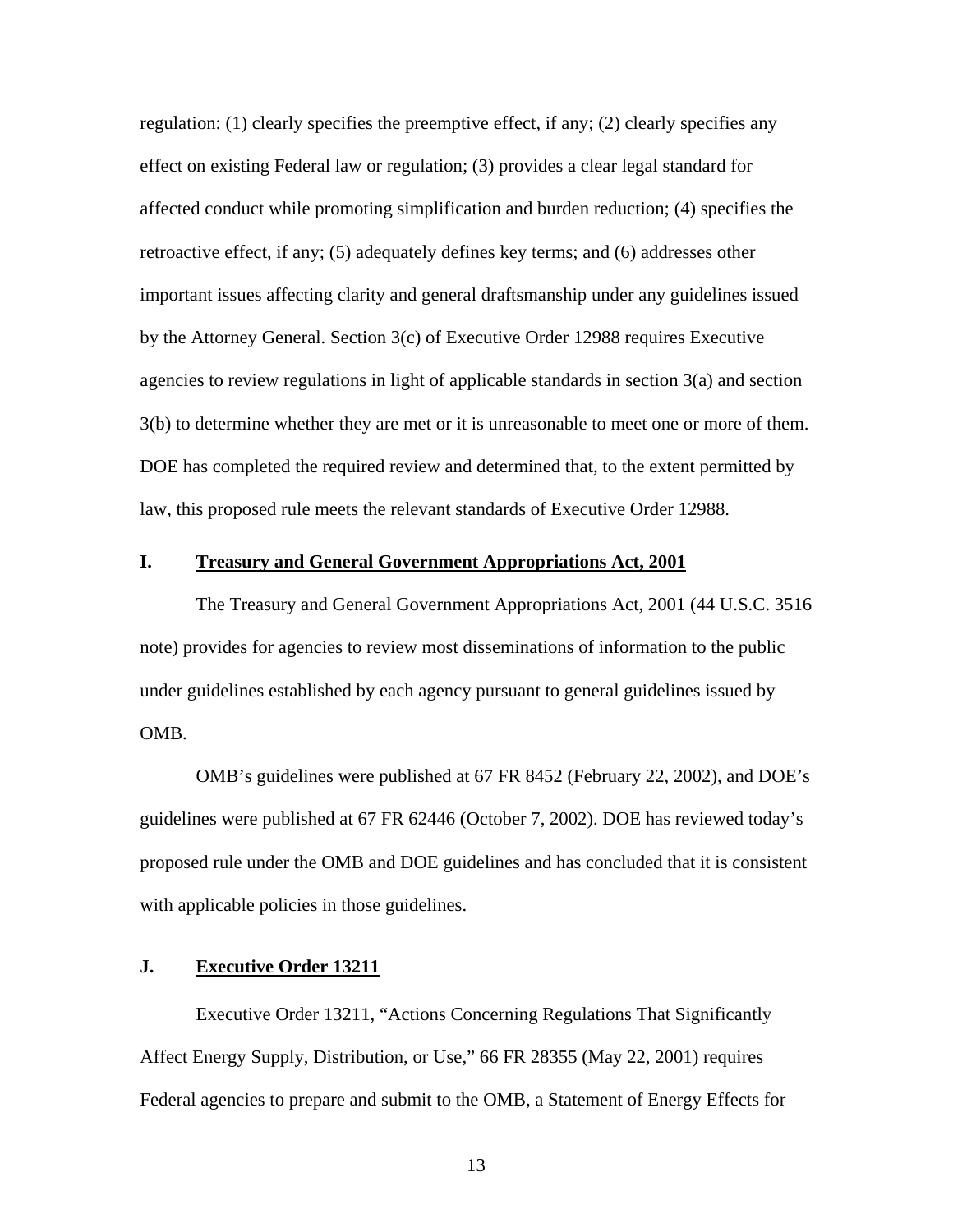any proposed significant energy action. A "significant energy action" is defined as any action by an agency that promulgated or is expected to lead to promulgation of a final rule, and that: (1) is a significant regulatory action under Executive Order 12866, or any successor order; and (2) is likely to have a significant adverse effect on the supply, distribution, or use of energy, or (3) is designated by the Administrator of OIRA as a significant energy action. For any proposed significant energy action, the agency must give a detailed statement of any adverse effects on energy supply, distribution, or use should the proposal be implemented, and of reasonable alternatives to the action and their expected benefits on energy supply, distribution, and use. Today's regulatory action would not have a significant adverse effect on the supply, distribution, or use of energy and is therefore not a significant energy action. Accordingly, DOE has not prepared a Statement of Energy Effects.

# **K. Approval by the Office of the Secretary of Energy**

The Secretary of Energy has approved the issuance of this proposed rule.

### **List of Subjects in 10 CFR Part 609**

Administrative practice and procedure, Energy, Loan programs, and Reporting and recordkeeping requirements.

Issued in Washington, DC, on July \_\_\_, 2009.

 Steve Isakowitz Chief Financial Officer

\_\_\_\_\_\_\_\_\_\_\_\_\_\_\_\_\_\_\_\_\_\_\_\_\_\_\_\_\_\_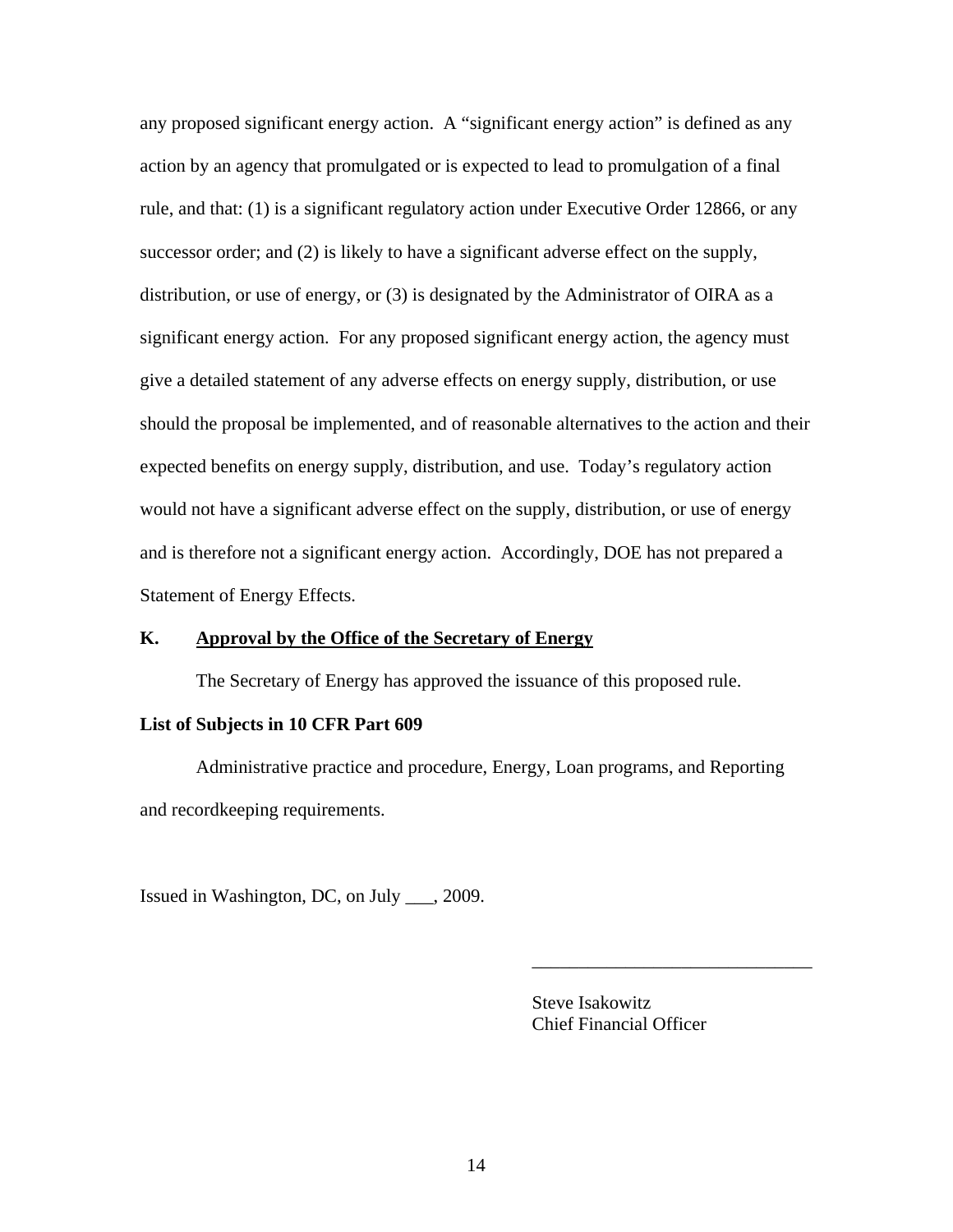For the reasons stated in the Preamble, chapter II of title 10 of the Code of Federal Regulations is proposed to be amended to read as set forth below.

1. Part 609 is revised to read as follows:

# **PART 609 – LOAN GUARANTEES FOR PROJECTS THAT EMPLOY INNOVATIVE TECHNOLOGIES**

Sec.

- 609.1 Purpose and Scope.
- 609.2 Definitions.
- 609.3 Solicitations.
- 609.4 Submission of Pre-Applications.
- 609.5 Evaluation of Pre-Applications.
- 609.6 Submission of Applications.
- 609.7 Programmatic, Technical and Financial Evaluation of Applications.
- 609.8 Term Sheets and Conditional Commitments.
- 609.9 Closing on the Loan Guarantee Agreement.
- 609.10 Loan Guarantee Agreement.
- 609.11 Lender Eligibility and Servicing Requirements.
- 609.12 Project Costs.
- 609.13 Principal and Interest Assistance Contract.
- 609.14 Full Faith and Credit and Incontestability.
- 609.15 Default, Demand, Payment, and Collateral Liquidation.
- 609.16 Perfection of Liens and Preservation of Collateral.
- 609.17 Audit and Access to Records.
- 609.18 Deviations.

**Authority:** 42 U.S.C. 7254, 16511-16514.

# **§ 609.1 Purpose and Scope.**

(a) This part sets forth the policies and procedures that DOE uses for

receiving, evaluating, and, after consultation with the Department of the Treasury,

approving applications for loan guarantees to support Eligible Projects under Section

1703 of Title XVII of the Energy Policy Act of 2005, as amended.

(b) Except as set forth in paragraph (c) of this section, this part applies to all

Pre-Applications, Applications, Conditional Commitments and Loan Guarantee

Agreements to support Eligible Projects under Section 1703 of Title XVII of the Energy

Policy Act of 2005, as amended.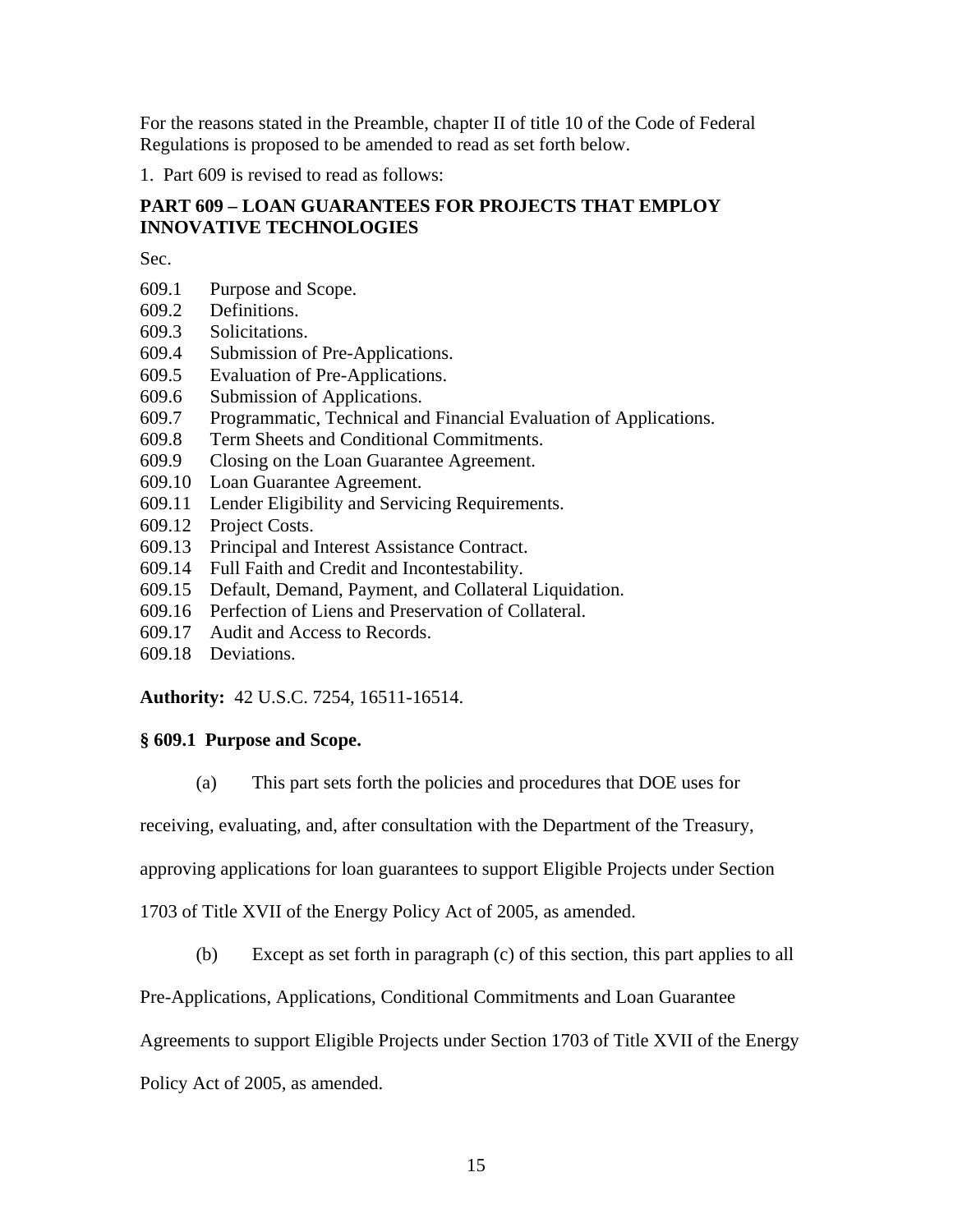(c) Sections 609.3, 609.4 and 609.5 of this part shall not apply to any Pre-Applications, Applications, Conditional Commitments or Loan Guarantee Agreements under the Guidelines issued by DOE on August 8, 2006, which were published in the Federal Register on August 14, 2006 (71 FR 46451) and the solicitation issued on August 8, 2006 under Title XVII of the Energy Policy Act of 2005, provided the Pre-Application is accepted under the Guidelines and an Application is invited pursuant to such Pre-Application no later than December 31, 2007.

(d) Part 1024 of chapter X of title 10 of the Code of Federal Regulations shall not apply to actions taken under this part.

### **§ 609.2 Definitions.**

Act means Title XVII of the Energy Policy Act of 2005 (42 U.S.C. 16511-16514), as amended.

Administrative Cost of Issuing a Loan Guarantee means the total of all administrative expenses that DOE incurs during:

(1) The evaluation of a Pre-Application, if a Pre-Application is requested in a solicitation, and an Application for a loan guarantee;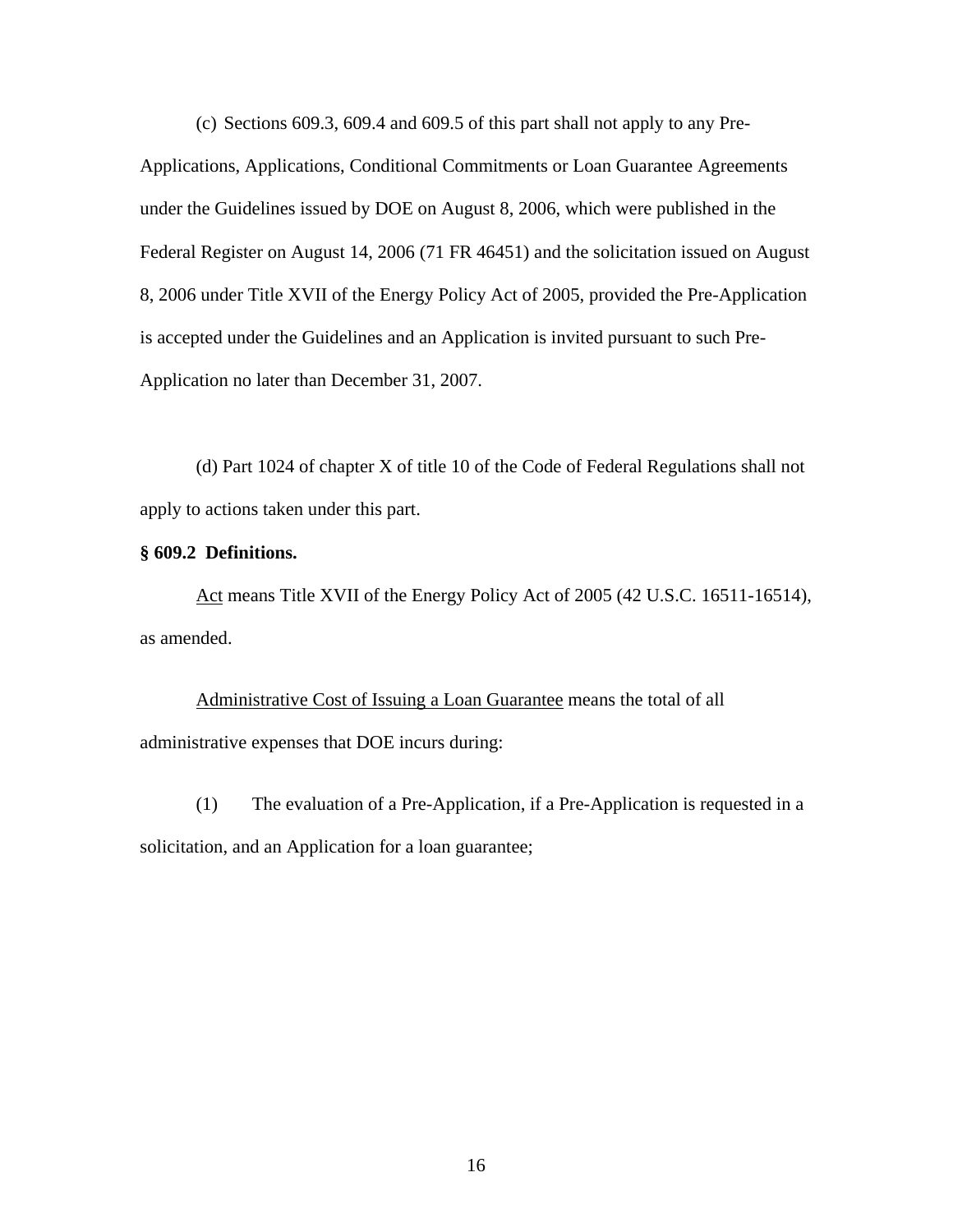(2) The offering of a Term Sheet, executing the Conditional Commitment, negotiation, and closing of a Loan Guarantee Agreement; and

(3) The servicing and monitoring of a Loan Guarantee Agreement, including during the construction, startup, commissioning, shakedown, and operational phases of an Eligible Project.

Applicant means any person, firm, corporation, company, partnership, association, society, trust, joint venture, joint stock company, or other business entity or governmental non-Federal entity that has submitted an Application to DOE and has the authority to enter into a Loan Guarantee Agreement with DOE under the Act.

Application means a comprehensive written submission in response to a solicitation or a written invitation from DOE to apply for a loan guarantee pursuant to § 609.6 of this part.

Borrower means any Applicant who enters into a Loan Guarantee Agreement with DOE and issues Guaranteed Obligations.

 Commercial Technology means a technology in general use in the commercial marketplace in the United States at the time the Term Sheet is issued by DOE. A technology is in general use if it has been installed in and is being used in three or more commercial projects in the United States in the same general application as in the proposed project, and has been in operation in each such commercial project for a period of at least five years. The five year period shall be measured, for each project, starting on the in service date of the project or facility employing that particular technology. For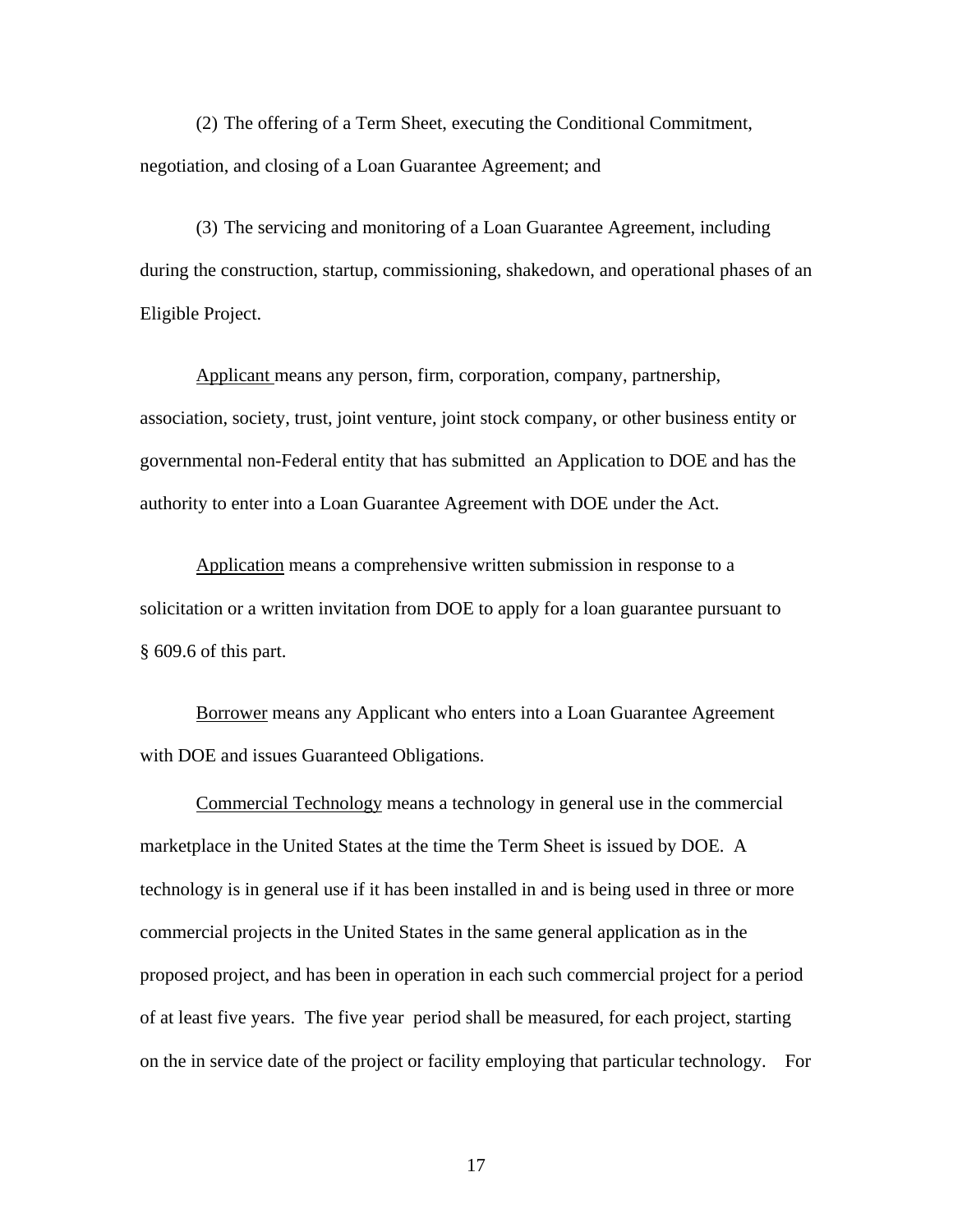purposes of this section, commercial projects include projects that have been the recipients of a loan guarantee from DOE under this part.

 Conditional Commitment means a Term Sheet offered by DOE and accepted by the Applicant, with the understanding of the parties that if the Applicant thereafter satisfies all specified and precedent funding obligations and all other contractual, statutory and regulatory requirements, or other requirements, DOE and the Applicant will execute a Loan Guarantee Agreement: Provided that the Secretary may terminate a Conditional Commitment for any reason at any time prior to the execution of the Loan Guarantee Agreement; and Provided further that the Secretary may not delegate this authority to terminate a Conditional Commitment.

Contracting Officer means the Secretary of Energy or a DOE official authorized by the Secretary to enter into, administer and/or terminate DOE Loan Guarantee Agreements and related contracts on behalf of DOE**.** 

Credit Subsidy Cost has the same meaning as "cost of a loan guarantee" in section  $502(5)(C)$  of the Federal Credit Reform Act of 1990 (2 U.S.C. 661a(5)(C)), which is the net present value, at the time the Loan Guarantee Agreement is executed, of the following estimated cash flows, discounted to the point of disbursement:

(1) Payments by the Government to cover defaults and delinquencies, interest subsidies, or other payments; less

(2) Payments to the Government including origination and other fees, penalties, and recoveries; including the effects of changes in loan or debt terms resulting from the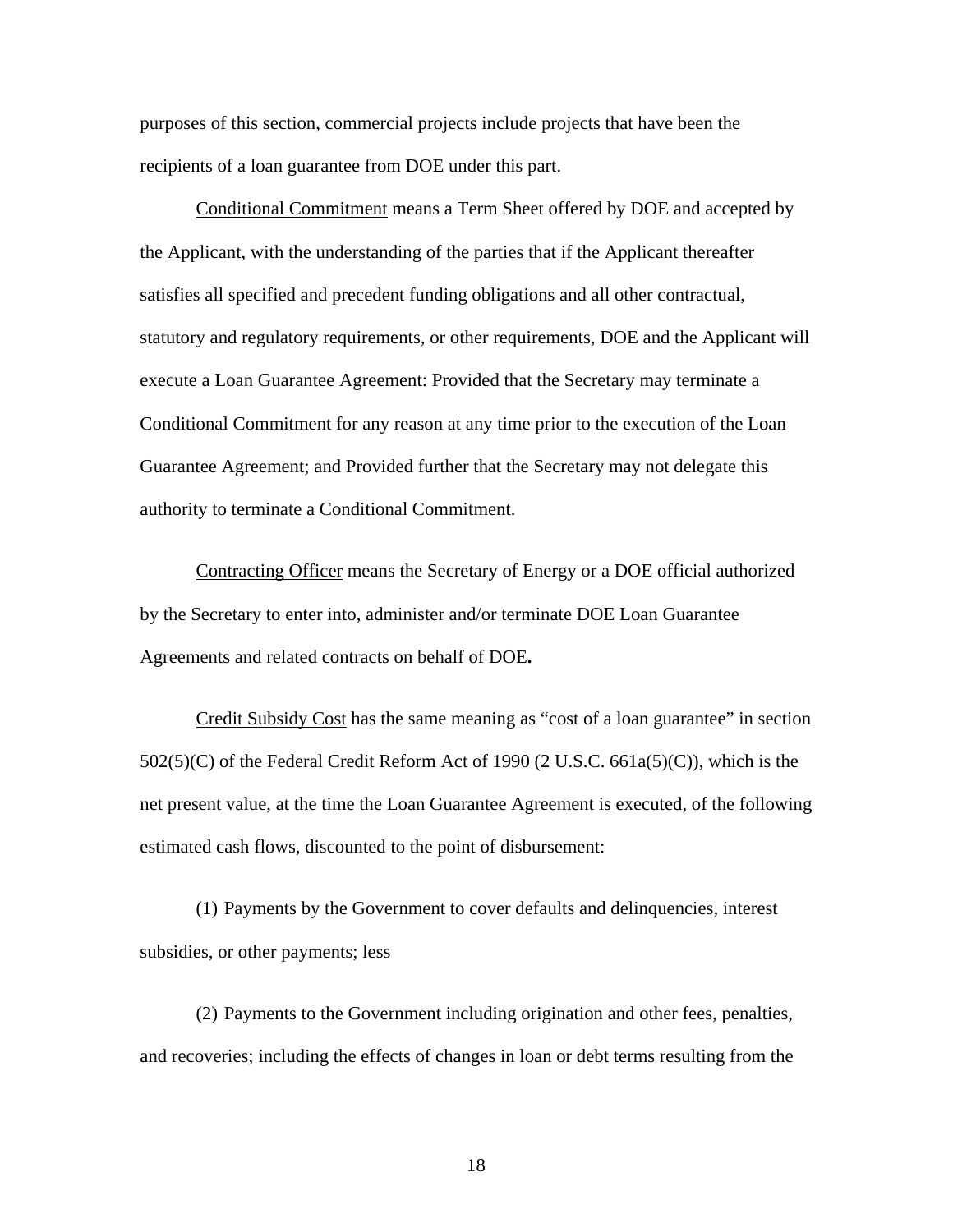exercise by the Borrower, Eligible Lender or other Holder of an option included in the Loan Guarantee Agreement.

DOE means the United States Department of Energy.

Eligible Lender means:

(1) Any person or legal entity formed for the purpose of, or engaged in the business of, lending money, including, but not limited to, commercial banks, savings and loan institutions, insurance companies, factoring companies, investment banks, institutional investors, venture capital investment companies, trusts, or other entities designated as trustees or agents acting on behalf of bondholders or other lenders; and

(2) Any person or legal entity that meets the requirements of § 609.11 of this part, as determined by DOE; or

(3) The Federal Financing Bank.

Eligible Project means a project located in the United States that employs a New or Significantly Improved Technology that is not a Commercial Technology, and that meets all applicable requirements of section 1703 of the Act (42 U.S.C. 16513), the applicable solicitation and this part.

 Equity means cash contributed by the Borrowers and other principals. Equity does not include proceeds from the non-guaranteed portion of Title XVII loans, proceeds from any other non-guaranteed loans, or the value of any form of government assistance or support.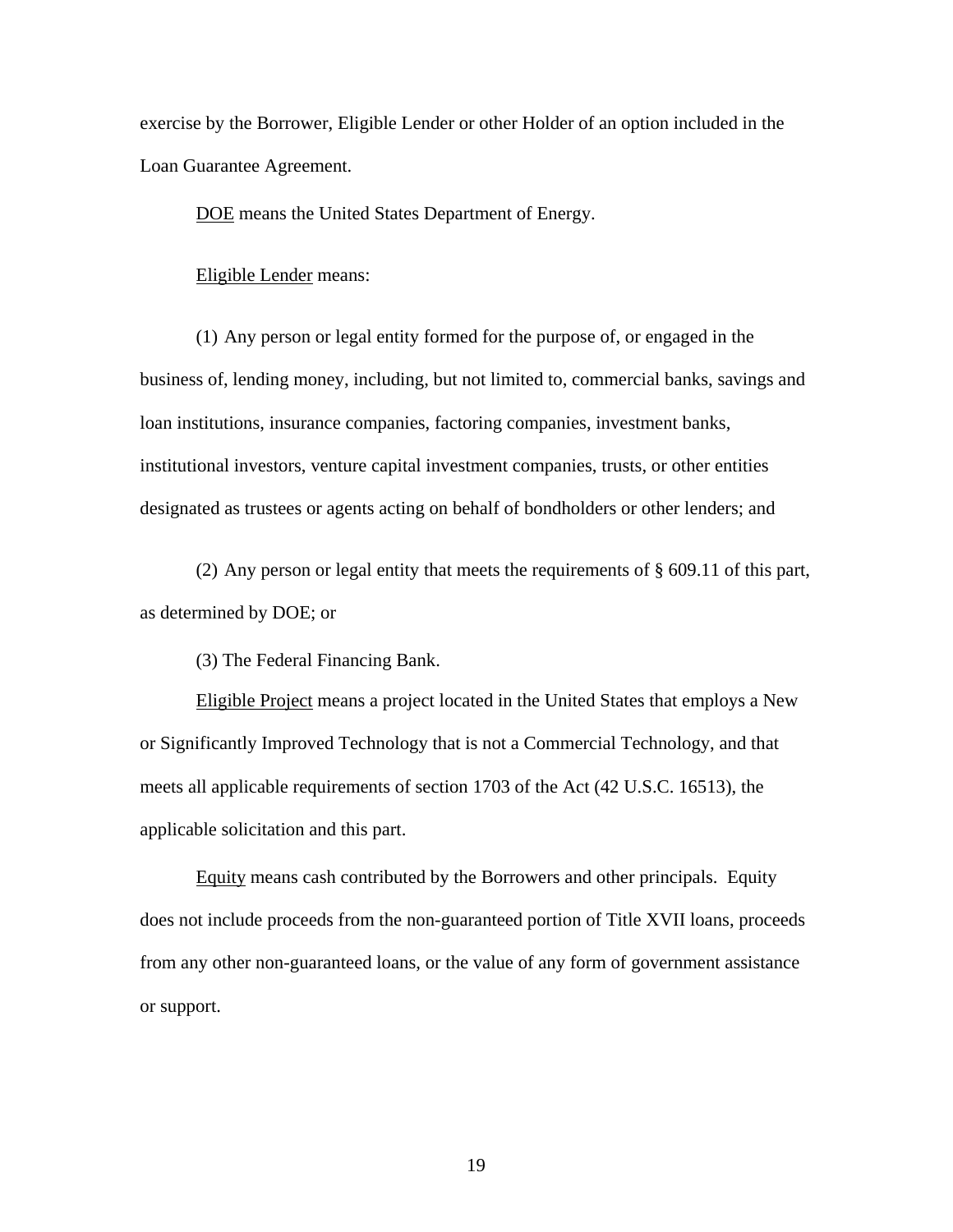Federal Financing Bank means an instrumentality of the United States government created by the Federal Financing Bank Act of 1973 (12 U.S.C. 2281 et seq). The Bank is under the general supervision of the Secretary of the Treasury.

 Guaranteed Obligation means any loan or other debt obligation of the Borrower for an Eligible Project for which DOE guarantees all or any part of the payment of principal and interest under a Loan Guarantee Agreement entered into pursuant to the Act.

Holder means any person or legal entity that owns a Guaranteed Obligation or has lawfully succeeded in due course to all or part of the rights, title, and interest in a Guaranteed Obligation, including any nominee or trustee empowered to act for the Holder or Holders.

 Intercreditor Agreement means any agreement between or among DOE and one or more other persons providing financing for the benefit of an Eligible Project, entered into in connection with a Loan Guarantee upon a determination by DOE that such agreement is reasonable and necessary to protect the interests of the United States and addressing customary matters, such as priorities and voting rights among lenders, as such agreement may be amended or modified from time to time with the consent of DOE.

Loan Agreement means a written agreement between a Borrower and an Eligible Lender or other Holder containing the terms and conditions under which the Eligible Lender or other Holder will make loans to the Borrower to start and complete an Eligible Project.

 Loan Guarantee Agreement means a written agreement that, when entered into by DOE and a Borrower, an Eligible Lender or other Holder, pursuant to the Act, establishes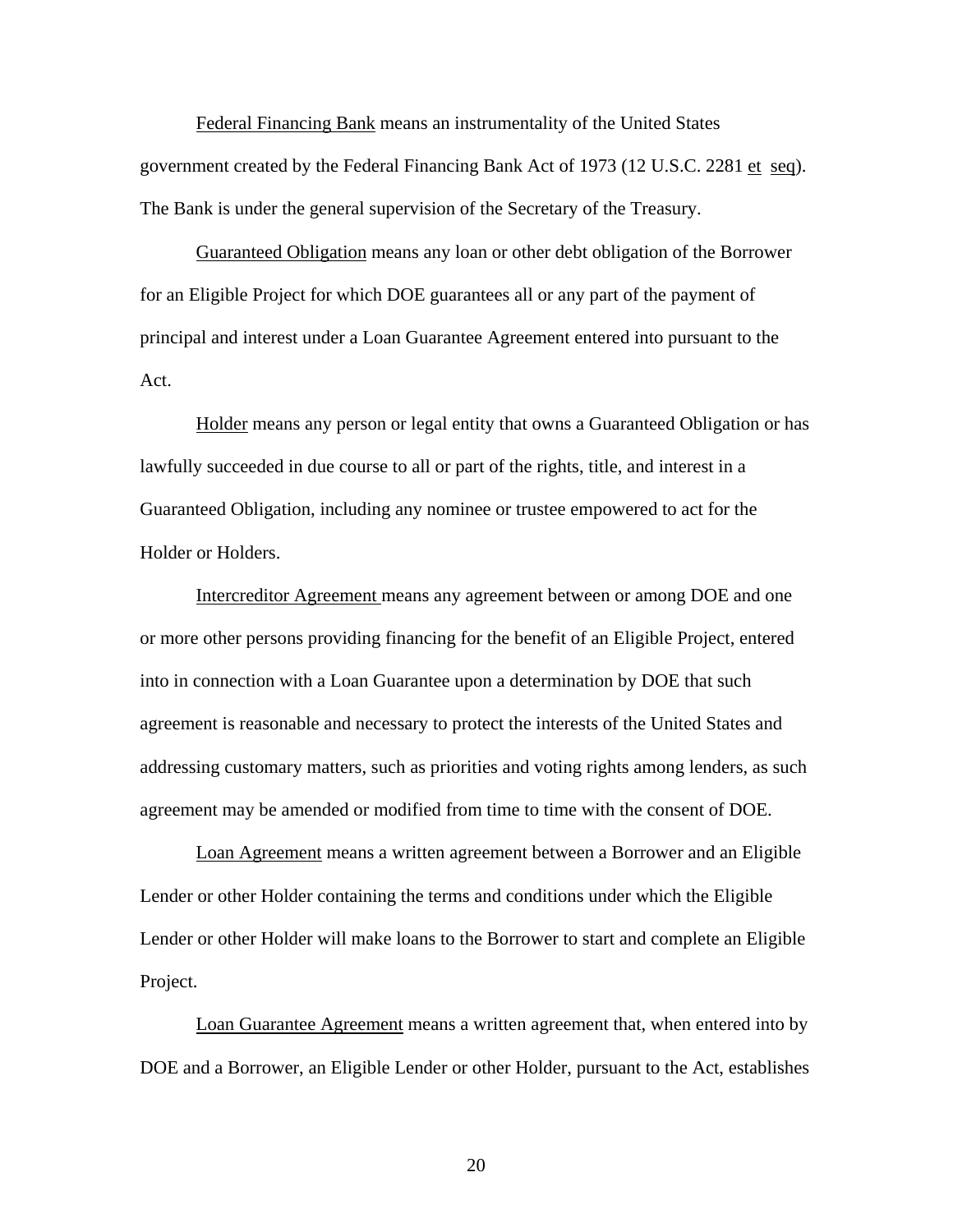the obligation of DOE to guarantee the payment of all or a portion of the principal and interest on specified Guaranteed Obligations of a Borrower to Eligible Lenders or other Holders subject to the terms and conditions specified in the Loan Guarantee Agreement.

 New or Significantly Improved Technology means a technology concerned with the production, consumption or transportation of energy and that is not a Commercial Technology, and that has either (i) only recently been developed, discovered or learned; or (ii) involves or constitutes one or more meaningful and important improvements in productivity or value, in comparison to Commercial Technologies in use in the United States at the time the Term Sheet is issued.

 OMB means the Office of Management and Budget in the Executive Office of the President.

 Pre-Application means a written submission in response to a DOE solicitation that broadly describes the project proposal, including the proposed role of a DOE loan guarantee in the project, and the eligibility of the project to receive a loan guarantee under the applicable solicitation, the Act and this part.

Project Costs means those costs, including escalation and contingencies, that are to be expended or accrued by Borrower and are necessary, reasonable, customary and directly related to the design, engineering, financing, construction, startup, commissioning and shakedown of an Eligible Project, as specified in § 609.12 of this part. Project costs do not include costs for the items set forth in § 609.12(c) of this part.

Project Sponsor means any person, firm, corporation, company, partnership, association, society, trust, joint venture, joint stock company or other business entity that assumes substantial responsibility for the development, financing, and structuring of a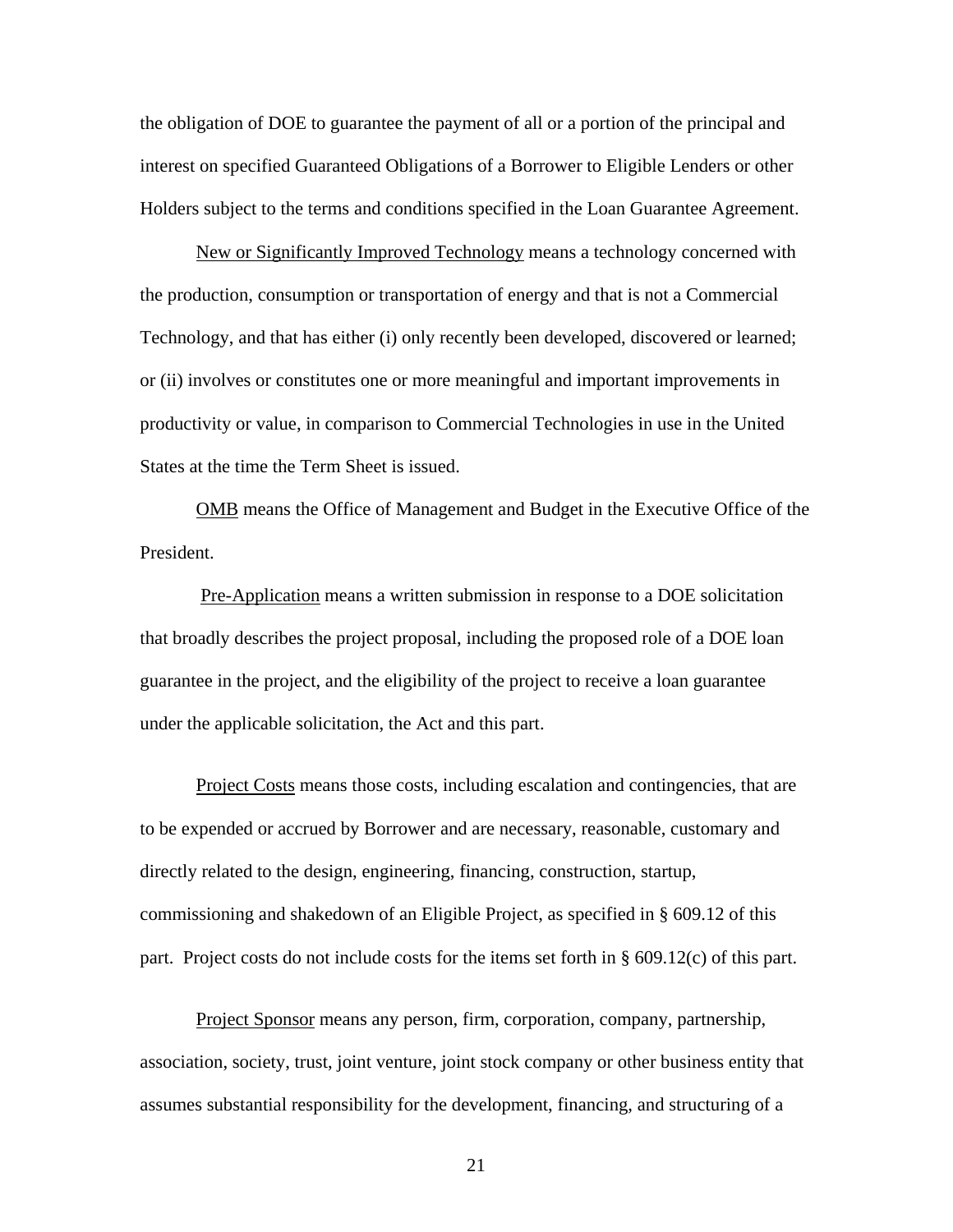project eligible for a loan guarantee and, if not the Applicant, owns or controls, by itself and/or through individuals in common or affiliated business entities, a five percent or greater interest in the proposed Eligible Project, or the Applicant.

 Secretary means the Secretary of Energy or a duly authorized designee or successor in interest.

Term Sheet means an offering document issued by DOE that specifies the detailed terms and conditions under which DOE may enter into a Conditional Commitment with the Applicant. A Term Sheet imposes no obligation on the Secretary to enter into a Conditional Commitment.

 United States means the several states, the District of Columbia, the Commonwealth of Puerto Rico, the Virgin Islands, Guam, American Samoa or any territory or possession of the United States of America.

# **§ 609.3 Solicitations.**

 (a) DOE may issue solicitations to invite the submission of Pre-Applications or Applications for loan guarantees for Eligible Projects. DOE must issue a solicitation before proceeding with other steps in the loan guarantee process including issuance of a loan guarantee. A Project Sponsor or Applicant may only submit one Pre-Application or Application for one project using a particular technology. A Project Sponsor or Applicant, in other words, may not submit a Pre-Application or Application for multiple projects using the same technology.

(b) Each solicitation must include, at a minimum, the following information: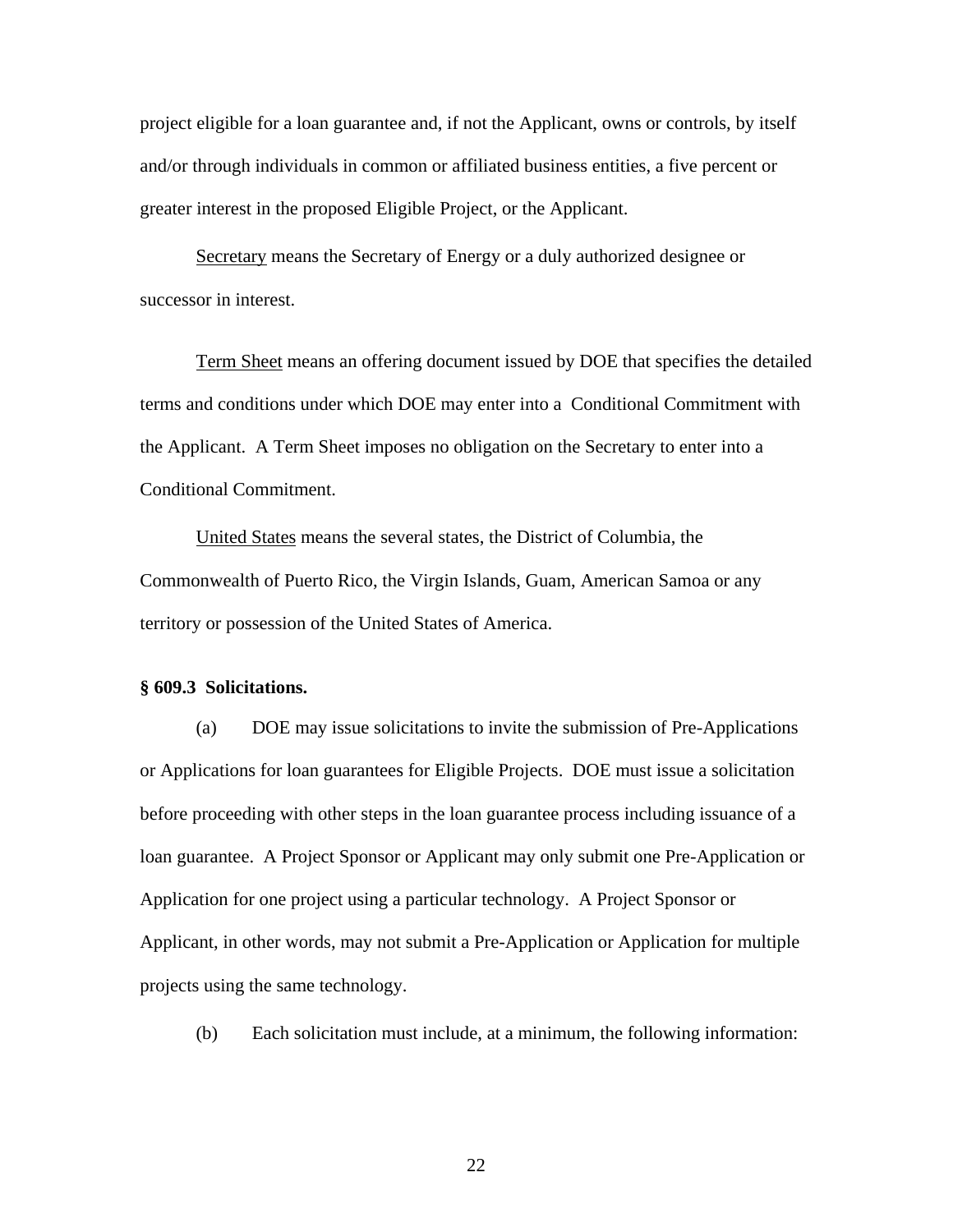(1) The dollar amount of loan guarantee authority potentially being made available by DOE in that solicitation;

(2) The place and time for response submission;

 (3) The name and address of the DOE representative whom a potential Project Sponsor may contact to receive further information and a copy of the solicitation;

(4) The form, format, and page limits applicable to the response submission;

(5) The amount of the application fee (First Fee), if any, that will be required;

 (6) The programmatic, technical, financial and other factors the Secretary will use to evaluate response submissions, including the loan guarantee percentage requested by the Applicant and the relative weightings that DOE will use when evaluating those factors; and

(7) Such other information as DOE may deem appropriate.

# **§ 609.4 Submission of Pre-Applications.**

 In response to a solicitation requesting the submission of Pre-Applications, either Project Sponsors or Applicants may submit Pre-Applications to DOE. Pre-Applications must meet all requirements specified in the solicitation and this part. At a minimum, each Pre-Application must contain all of the following:

(a) A cover page signed by an individual with full authority to bind the Project Sponsor or Applicant that attests to the accuracy of the information in the Pre-Application, and that binds the Project Sponsor(s) or Applicant to the commitments made in the Pre-Application. In addition, the information requested in paragraphs (b) and (c) should be submitted in a volume one and the information requested in paragraphs (d)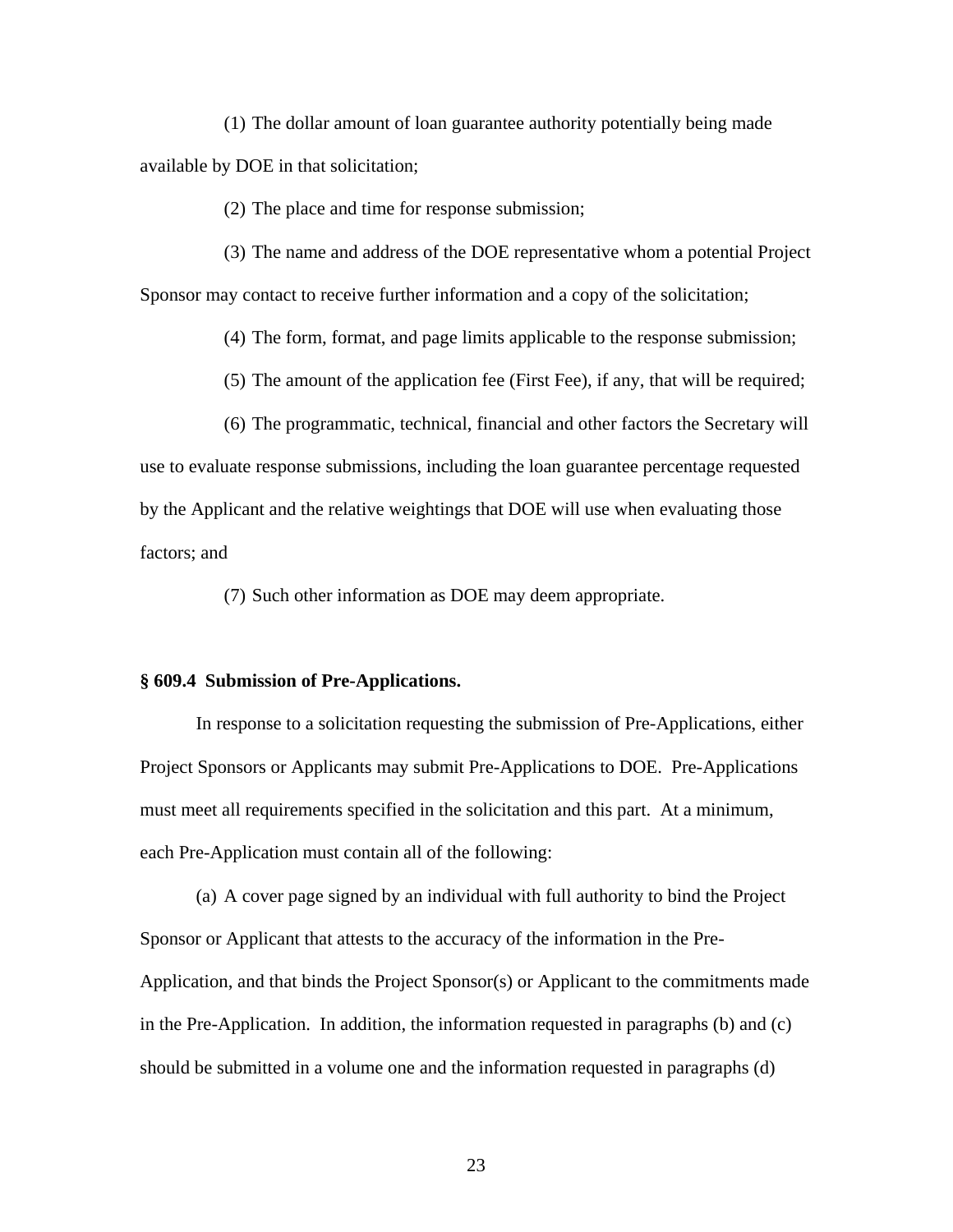through (h) of this section should be submitted in a volume two, to expedite the DOE review process.

(b) An executive summary briefly encapsulating the key project features and attributes of the proposed project;

 (c) A business plan which includes an overview of the proposed project, including:

 (1) A description of the Project Sponsor, including all entities involved, and its experience in project investment, development, construction, operation and maintenance;

 (2) A description of the new or significantly improved technology to be employed in the project, including:

- (i) A report detailing its successes and failures during the pilot and demonstration phases;
- (ii) The technology's commercial applications;
- (iii) The significance of the technology to energy use or emission control;
- (iv) How and why the technology is "new" or "significantly improved" compared to technology already in general use in the commercial marketplace in the United States;
- (v) Why the technology to be employed in the project is not in "general use;"
- (vi) The owners or controllers of the intellectual property incorporated in and utilized by such technologies; and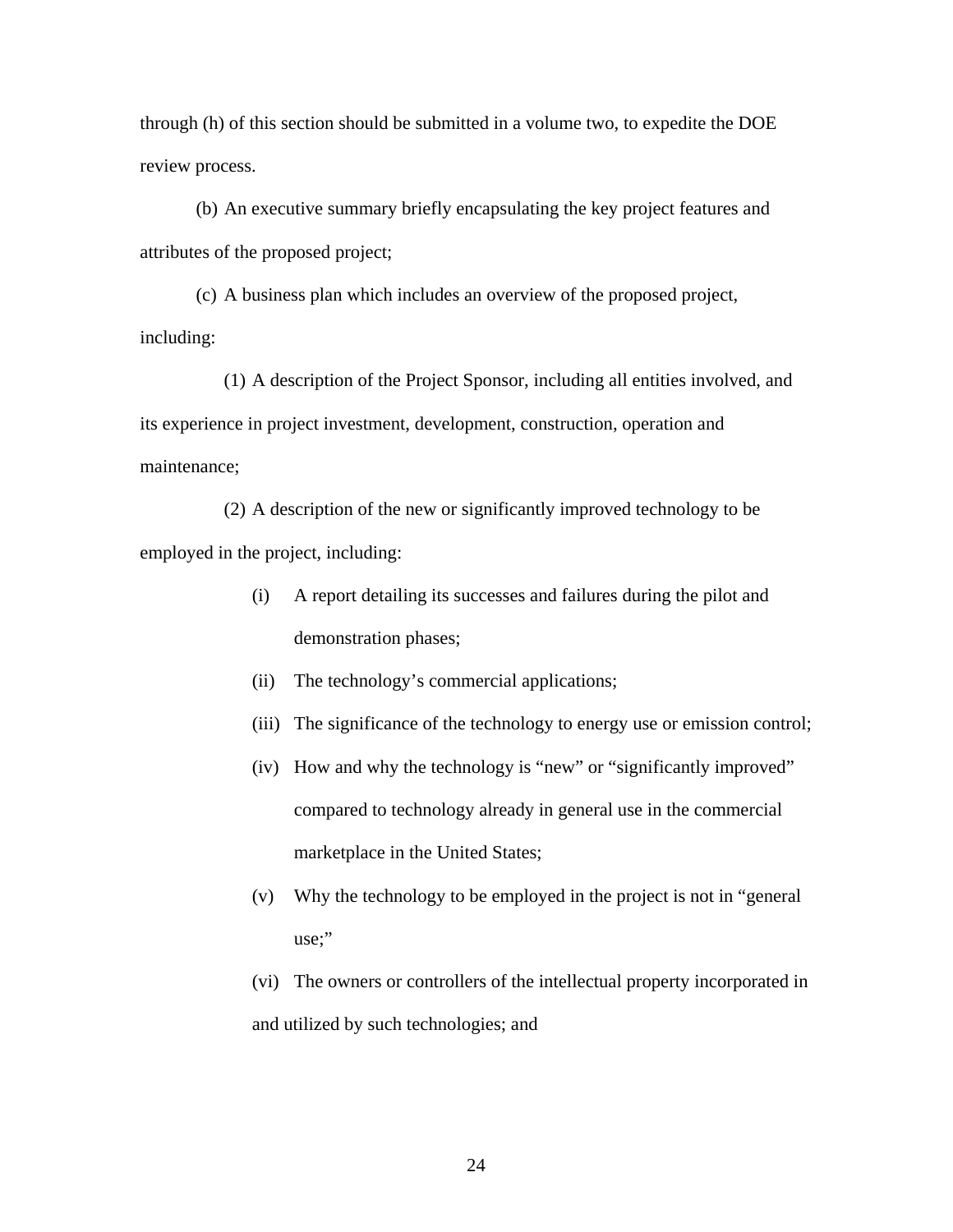(vii) The manufacturer(s) and licensee(s), if any, authorized to make the technology available in the United States, the potential for replication of commercial use of the technology in the United States, and whether and how the technology is or will be made available in the United States for further commercial use;

(3) The estimated amount, in reasonable detail, of the total Project Costs;

 (4) The timeframe required for construction and commissioning of the project;

 (5) A description of any primary off-take or other revenue-generating agreements that will provide the primary sources of revenues for the project, including repayment of the debt obligations for which a guarantee is sought.

 (6) An overview of how the project complies with the eligibility requirements in section 1703 of the Act (42 U.S.C. 16513);

 (7) An outline of the potential environmental impacts of the project and how these impacts will be mitigated;

 (8) A description of the anticipated air pollution and/or anthropogenic greenhouse gas reduction benefits and how these benefits will be measured and validated; and

 (9) A list of all of the requirements contained in this part and the solicitation and where in the Pre-Application these requirements are addressed;

(d) A financing plan overview describing:

(1) The amount of equity to be invested and the sources of such equity;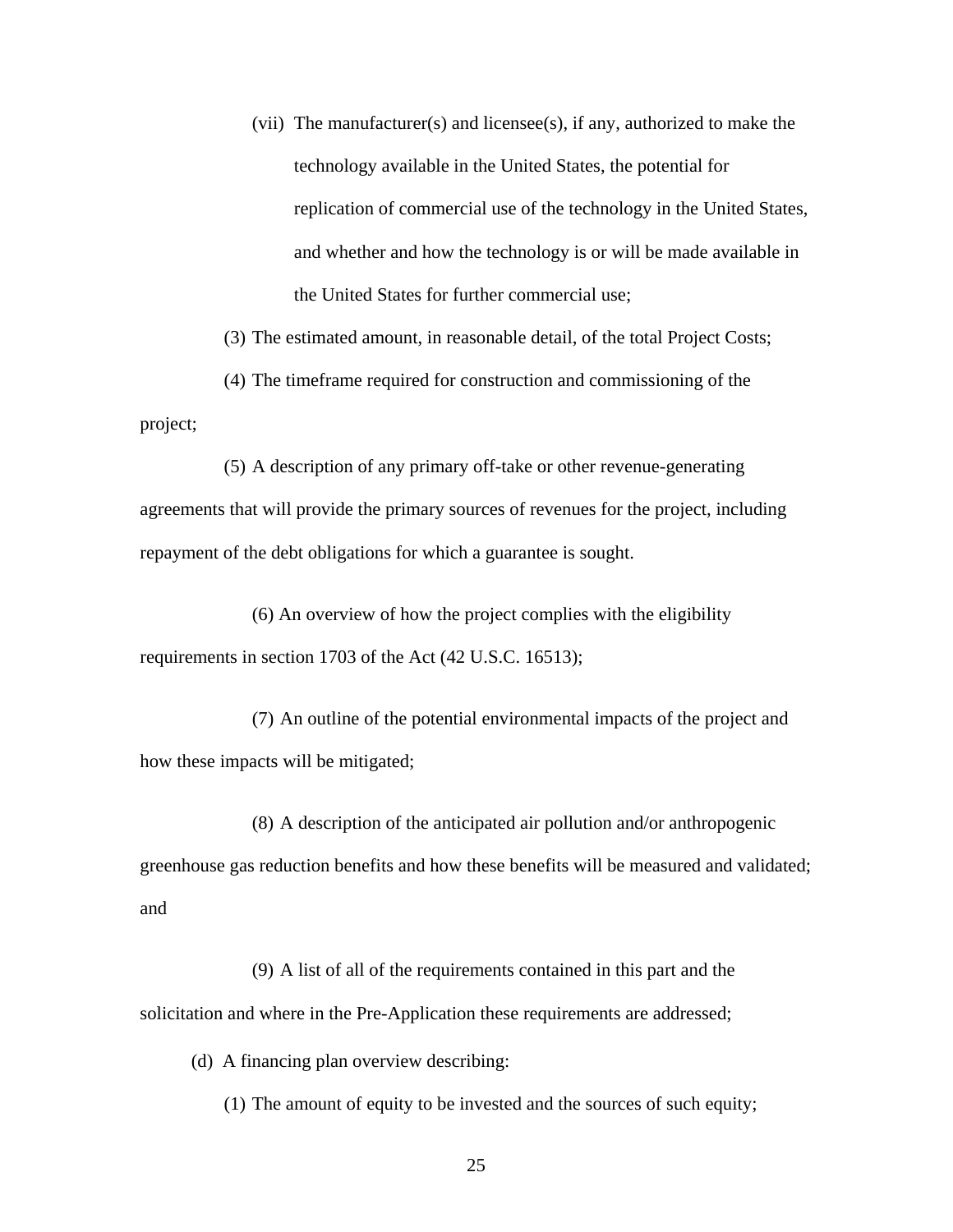(2) The amount of the total debt obligations to be incurred and the funding sources of all such debt if available;

(3) The amount of the Guaranteed Obligation as a percentage of total project debt; and as a percentage of total project cost; and

(4) A financial model detailing the investments in and the cash flows generated and anticipated from the project over the project's expected life-cycle, including a complete explanation of the facts, assumptions, and methodologies in the financial model;

(e) An explanation of what estimated impact the loan guarantee will have on the interest rate, debt term, and overall financial structure of the project;

(f) Where the Federal Financing Bank is not the lender, a copy of a letter from an Eligible Lender or other Holder(s) expressing its commitment to provide, or interest in providing, the required debt financing necessary to construct and fully commission the project;

(g) A copy of the equity commitment letter(s) from each of the Project Sponsors and a description of the sources for such equity; and

(h) A commitment to pay the Application fee (First Fee), if invited to submit an Application.

**§ 609.5 Evaluation of Pre-Applications.**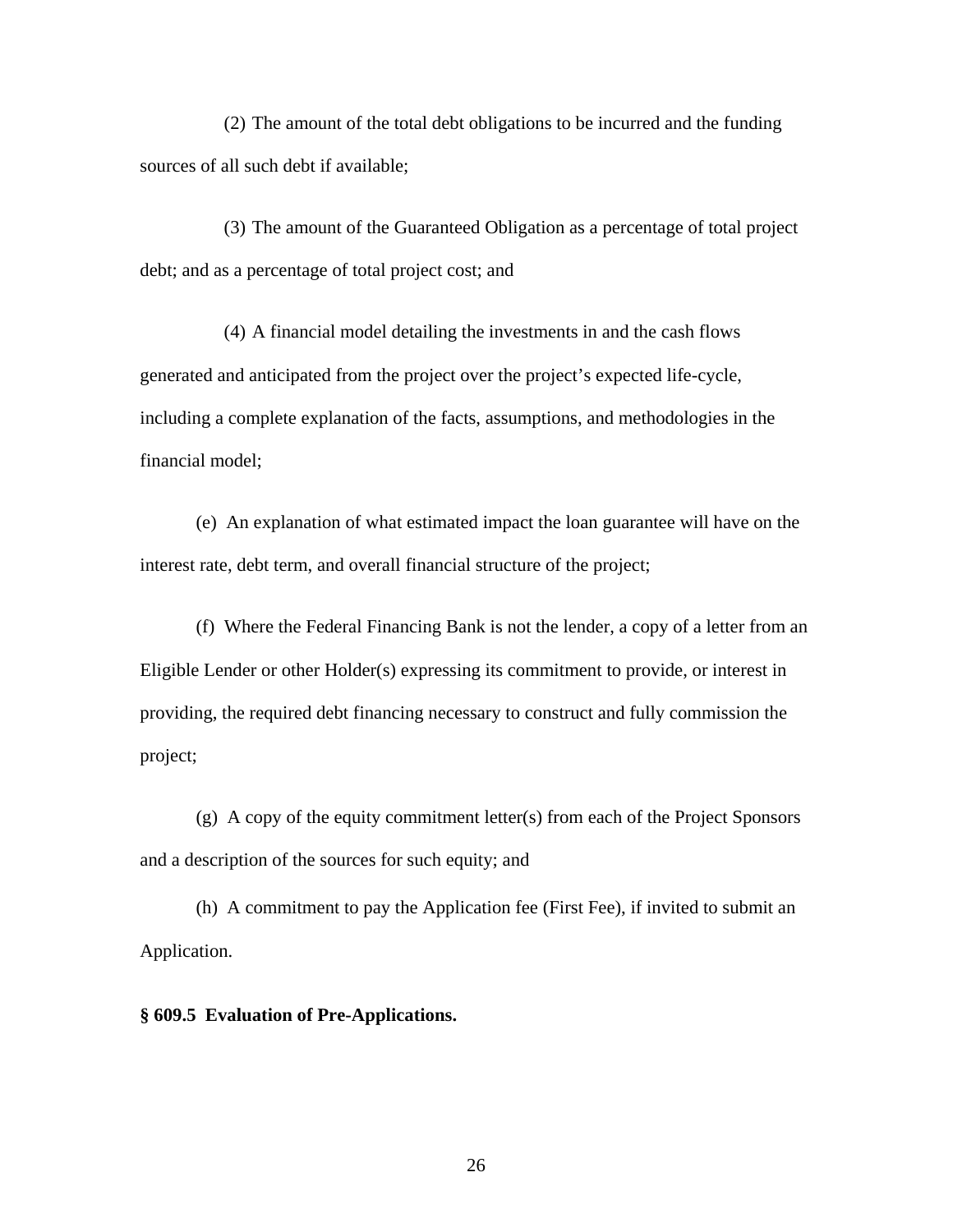(a) Where Pre-Applications are requested in a solicitation, DOE will conduct an initial review of the Pre-Application to determine whether:

(1) The proposal is for an Eligible Project;

(2) The submission contains the information required by § 609.4 of this part;

and

(3) The submission meets all other requirements of the applicable solicitation.

 (b) If a Pre-Application fails to meet the requirements of paragraph (a) of this section, DOE may deem it non-responsive and eliminate it from further review.

(c) If DOE deems a Pre-Application responsive, DOE will evaluate:

(1) the commercial viability of the proposed project;

(2) the technology to be employed in the project;

(3) the relevant experience of the principal(s); and

 (4) the financial capability of the Project Sponsor (including personal and/or business credit information of the principal(s)).

 (d) After the evaluation described in subsection (c) of this section, DOE will determine if there is sufficient information in the Pre-Application to assess the technical and commercial viability of the proposed project and/or the financial capability of the Project Sponsor and to assess other aspects of the Pre-Application. DOE may ask for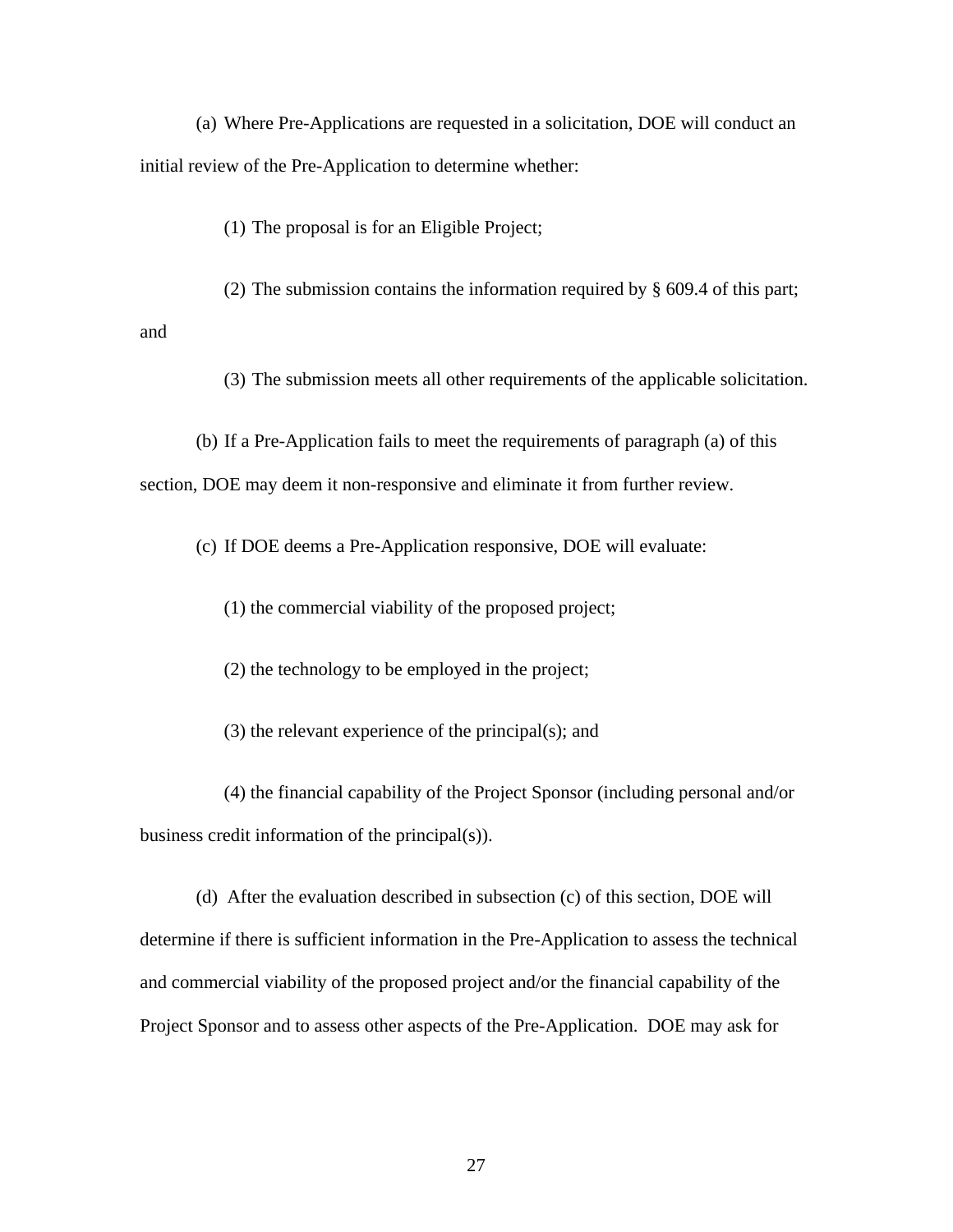additional information from the Project Sponsor during the review process and may request one or more meetings with the Project Sponsor.

(e) After reviewing a Pre-Application and other information acquired under paragraph (c) of this section, DOE may provide a written response to the Project Sponsor or Applicant either inviting the Applicant to submit an Application for a loan guarantee and specifying the amount of the Application filing fee (First Fee) or advising the Project Sponsor that the project proposal will not receive further consideration. Neither the Pre-Application nor any written or other feedback that DOE may provide in response to the Pre-Application eliminates the requirement for an Application.

(f) No response by DOE to, or communication by DOE with, a Project Sponsor, or an Applicant submitting a Pre-Application or subsequent Application shall impose any obligation on DOE to enter into a Loan Guarantee Agreement.

### **§ 609.6 Submission of Applications.**

(a) In response to a solicitation or written invitation to submit an Application, an Applicant submitting an Application must meet all requirements and provide all information specified in the solicitation and/or invitation and this part.

 (b) An Application must include, at a minimum, the following information and materials:

(1) A completed Application form signed by an individual with full authority to bind the Applicant and the Project Sponsors;

(2) Payment of the Application filing fee (First Fee) for the Pre-Application, if any, and Application phase;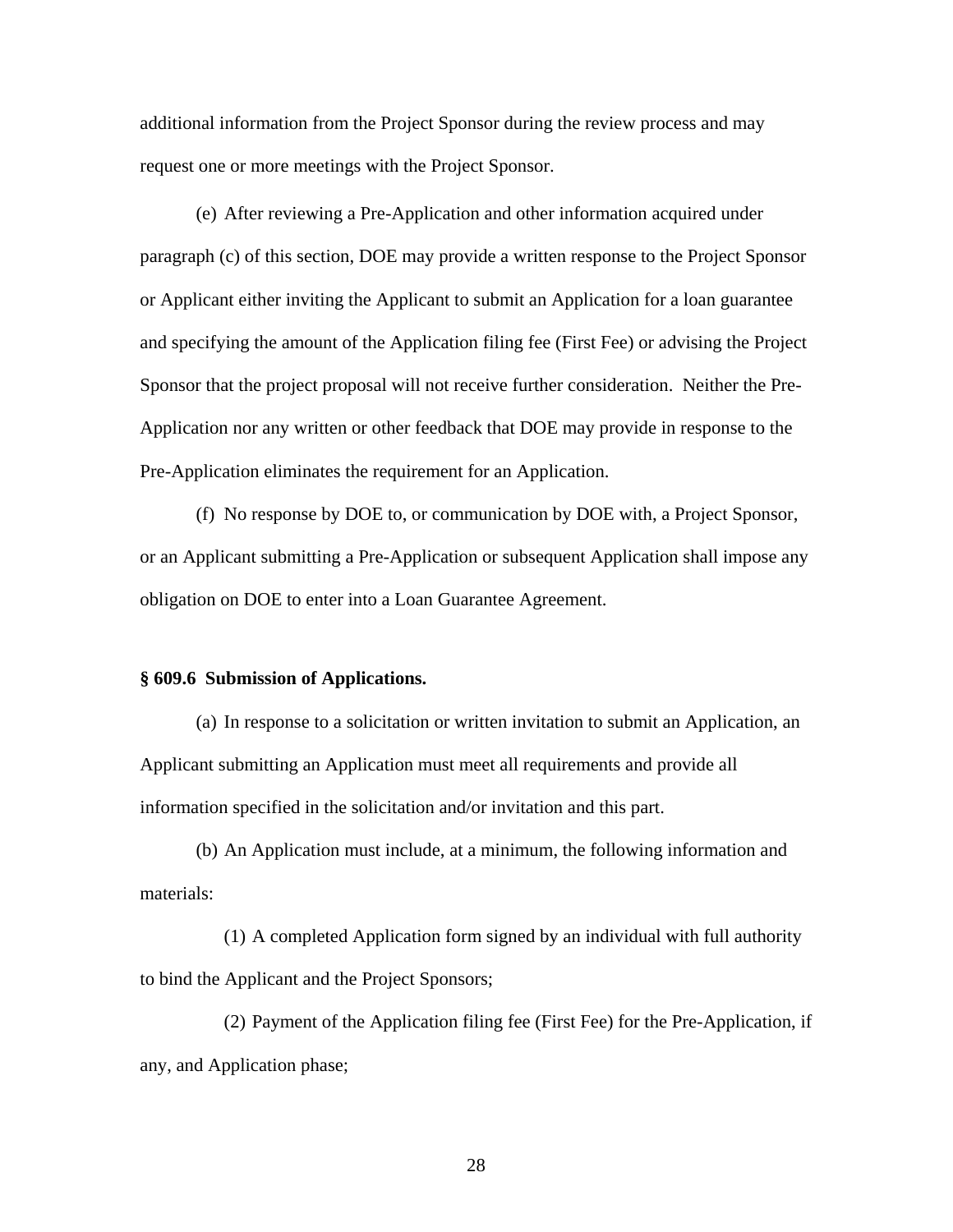(3) A detailed description of all material amendments, modifications, and additions made to the information and documentation provided in the Pre-Application, if a Pre-Application was requested in the solicitation, including any changes in the proposed project's financing structure or other terms;

(4) A description of how and to what measurable extent the project avoids, reduces, or sequesters air pollutants and/or anthropogenic emissions of greenhouse gases, including how to measure and verify those benefits;

(5) A description of the nature and scope of the proposed project, including:

- (i) Key milestones;
- (ii) Location of the project;
- (iii) Identification and commercial feasibility of the new or significantly improved technology(ies) to be employed in the project;
- (iv) How the Applicant intends to employ such technology(ies) in the project; and
- (v) How the Applicant intends to assure, to the extent possible, the further commercial availability of the technology(ies) in the United States:

(6) A detailed explanation of how the proposed project qualifies as an Eligible Project;

(7) A detailed estimate of the total Project Costs together with a description of the methodology and assumptions used;

(8) A detailed description of the engineering and design contractor(s), construction contractor(s), equipment supplier(s), and construction schedules for the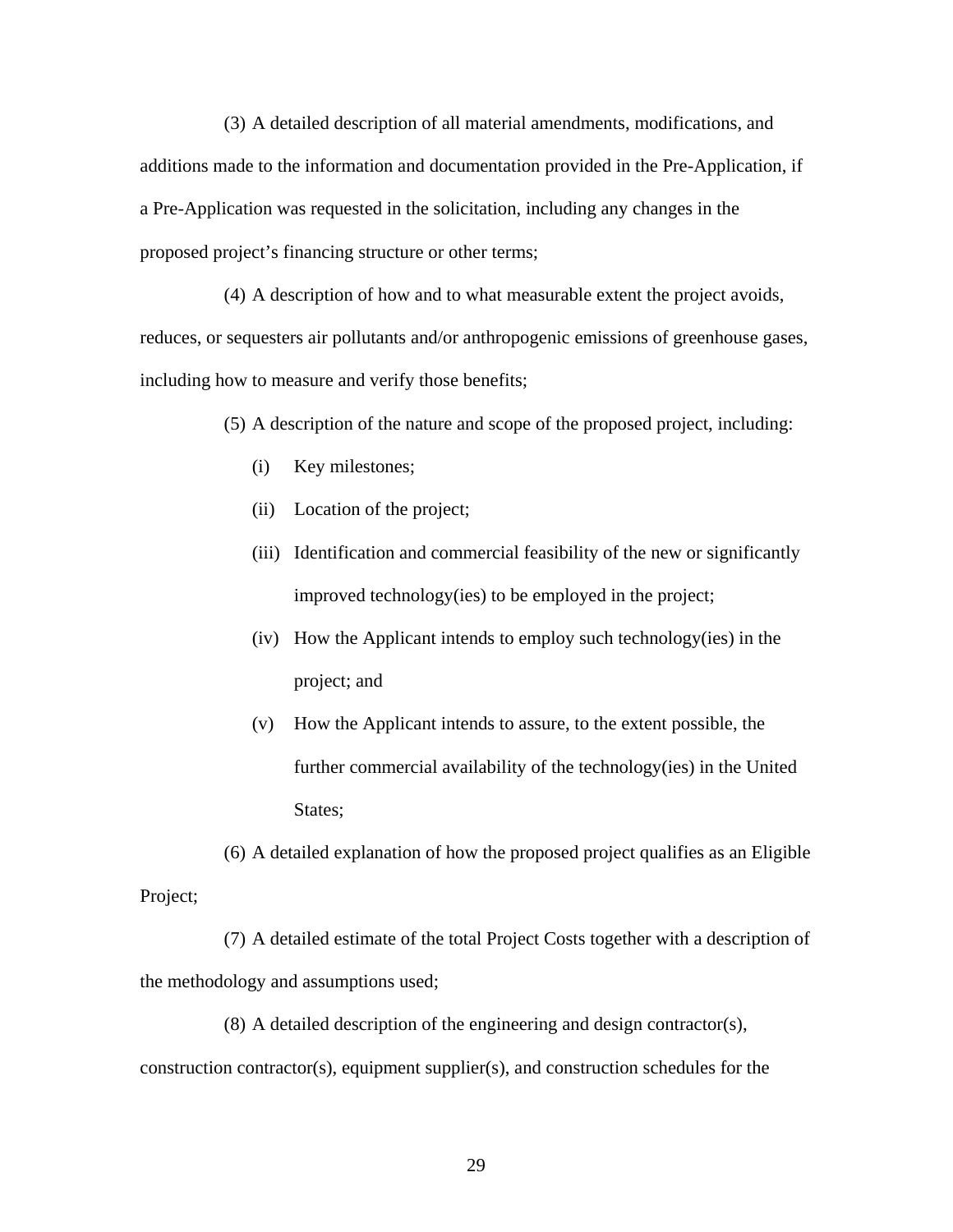project, including major activity and cost milestones as well as the performance guarantees, performance bonds, liquidated damages provisions, and equipment warranties to be provided;

(9) A detailed description of the operations and maintenance provider(s), the plant operating plan, estimated staffing requirements, parts inventory, major maintenance schedule, estimated annual downtime, and performance guarantees and related liquidated damage provisions, if any;

(10) A description of the management plan of operations to be employed in carrying out the project, and information concerning the management experience of each officer or key person associated with the project;

(11) A detailed description of the project decommissioning, deconstruction, and disposal plan, and the anticipated costs associated therewith;

(12) An analysis of the market for any product to be produced by the project, including relevant economics justifying the analysis, and copies of any contractual agreements for the sale of these products or assurance of the revenues to be generated from sale of these products;

(13) A detailed description of the overall financial plan for the proposed project, including all sources and uses of funding, equity and debt, and the liability of parties associated with the project over the term of the Loan Guarantee Agreement;

(14) A copy of all material agreements, whether entered into or proposed, relevant to the investment, design, engineering, financing, construction, startup commissioning, shakedown, operations and maintenance of the project;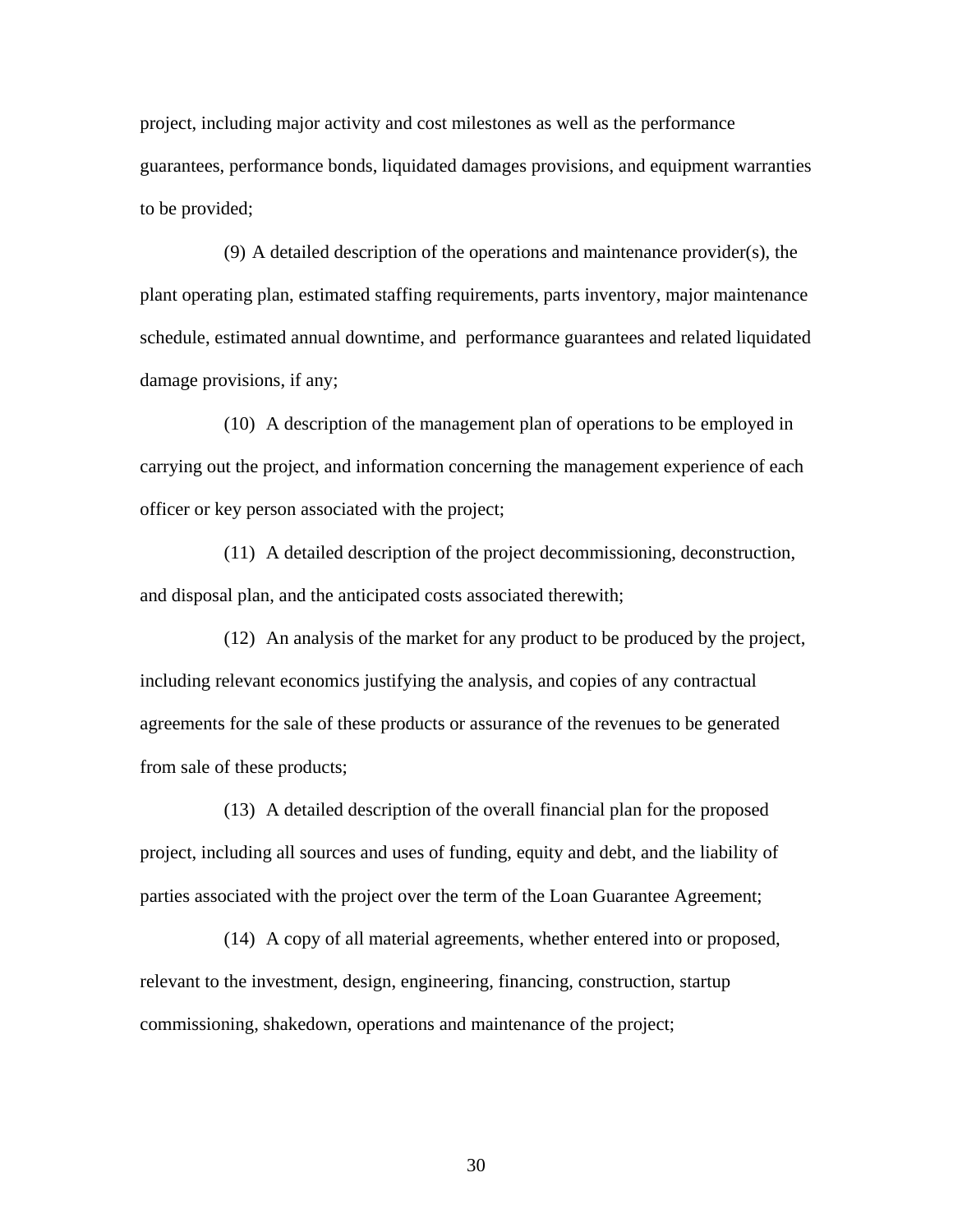(15) A copy of the financial closing checklist for the equity and debt to the extent available;

(16) Applicant's business plan on which the project is based and Applicant's financial model presenting project pro forma statements for the proposed term of the Guaranteed Obligations including income statements, balance sheets, and cash flows. All such information and data must include assumptions made in their preparation and the range of revenue, operating cost, and credit assumptions considered;

(17) Financial statements for the past three years, or less if the Applicant has been in operation less than three years, that have been audited by an independent certified public accountant, including all associated notes, as well as interim financial statements and notes for the current fiscal year, of Applicant and parties providing Applicant's financial backing, together with business and financial interests of controlling or commonly controlled organizations or persons, including parent, subsidiary and other affiliated corporations or partners of the Applicant;

(18) A copy of all legal opinions, and other material reports, analyses, and reviews related to the project;

(19) An independent engineering report prepared by an engineer with experience in the industry and familiarity with similar projects. The report should address: the project's siting and permitting, engineering and design, contractual requirements, environmental compliance, testing and commissioning and operations and maintenance;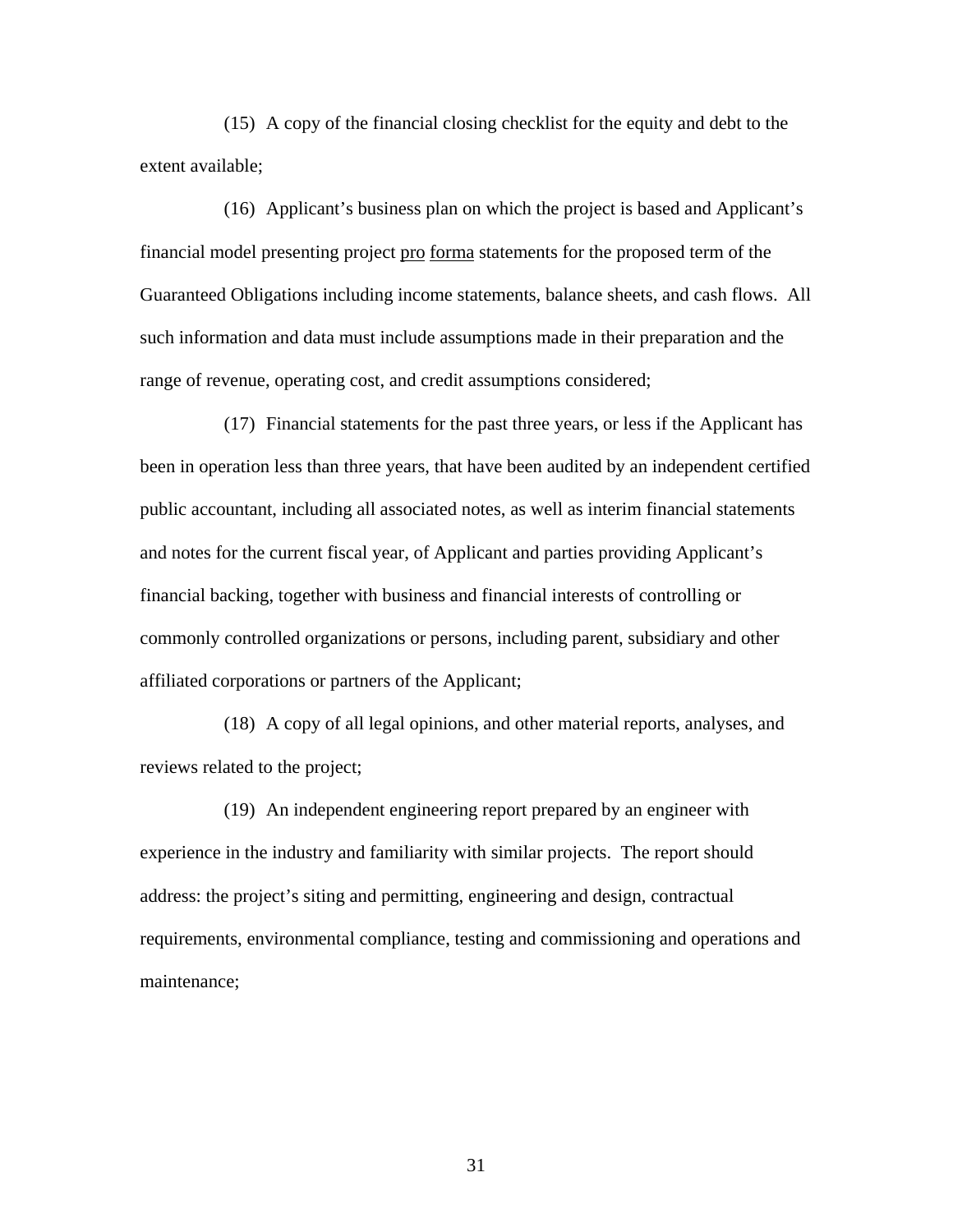(20) Credit history of the Applicant and, if appropriate, any party who owns or controls, by itself and/or through individuals in common or affiliated business entities, a five percent or greater interest in the project or the Applicant;

(21) A preliminary credit assessment for the project without a loan guarantee from a nationally recognized rating agency for projects where the estimated total Project Costs exceed \$25 million. For projects where the total estimated Project Costs are \$25 million or less and where conditions justify, in the sole discretion of the Secretary, DOE may require such an assessment;

(22) A list showing the status of and estimated completion date of Applicant's required project-related applications or approvals for Federal, state, and local permits and authorizations to site, construct, and operate the project;

(23) A report containing an analysis of the potential environmental impacts of the project that will enable DOE to assess whether the project will comply with all applicable environmental requirements, and that will enable DOE to undertake and complete any necessary reviews under the National Environmental Policy Act of 1969;

(24) A listing and description of assets associated, or to be associated, with the project and any other asset that will serve as collateral for the Guaranteed Obligations, including appropriate data as to the value of the assets and the useful life of any physical assets. With respect to real property assets listed, an appraisal that is consistent with the "Uniform Standards of Professional Appraisal Practice," promulgated by the Appraisal Standards Board of the Appraisal Foundation, and performed by licensed or certified appraisers, is required;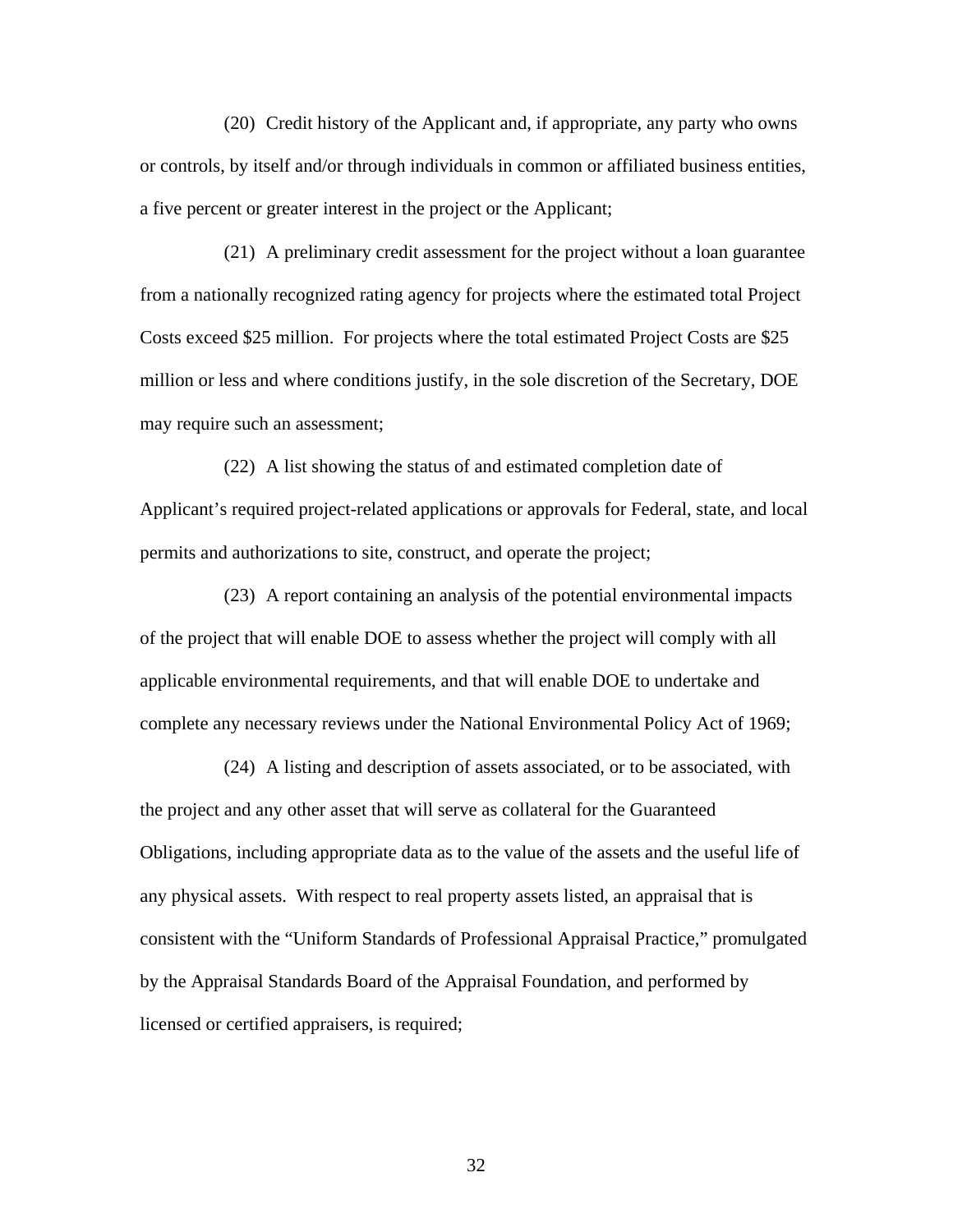(25) An analysis demonstrating that, at the time of the Application, there is a reasonable prospect that Borrower will be able to repay the Guaranteed Obligations (including interest) according to their terms, and a complete description of the operational and financial assumptions and methodologies on which this demonstration is based;

(26) Written affirmation from an officer of the Eligible Lender or other Holder confirming that it is in good standing with DOE's and other Federal agencies' loan guarantee programs;

(27) A list of all of the requirements contained in this part and the solicitation and where in the Application these requirements are addressed;

(28) A statement from the Applicant that it believes that there is "reasonable prospect" that the Guaranteed Obligations will be fully paid from project revenue; and

(29) Any other information requested in the invitation to submit an Application or requests from DOE in order to clarify an Application;

(c) DOE will not consider any Application complete unless the Applicant has paid the First Fee and the Application is signed by the appropriate entity or entities with the authority to bind the Applicant to the commitments and representations made in the Application.

### **§ 609.7 Programmatic, Technical and Financial Evaluation of Applications.**

(a) In reviewing completed Applications, and in prioritizing and selecting those to whom a Term Sheet should be offered, DOE will apply the criteria set forth in the Act, the applicable solicitation, and this part. Applications will be considered in a competitive process, i.e. each Application will be evaluated against other Applications responsive to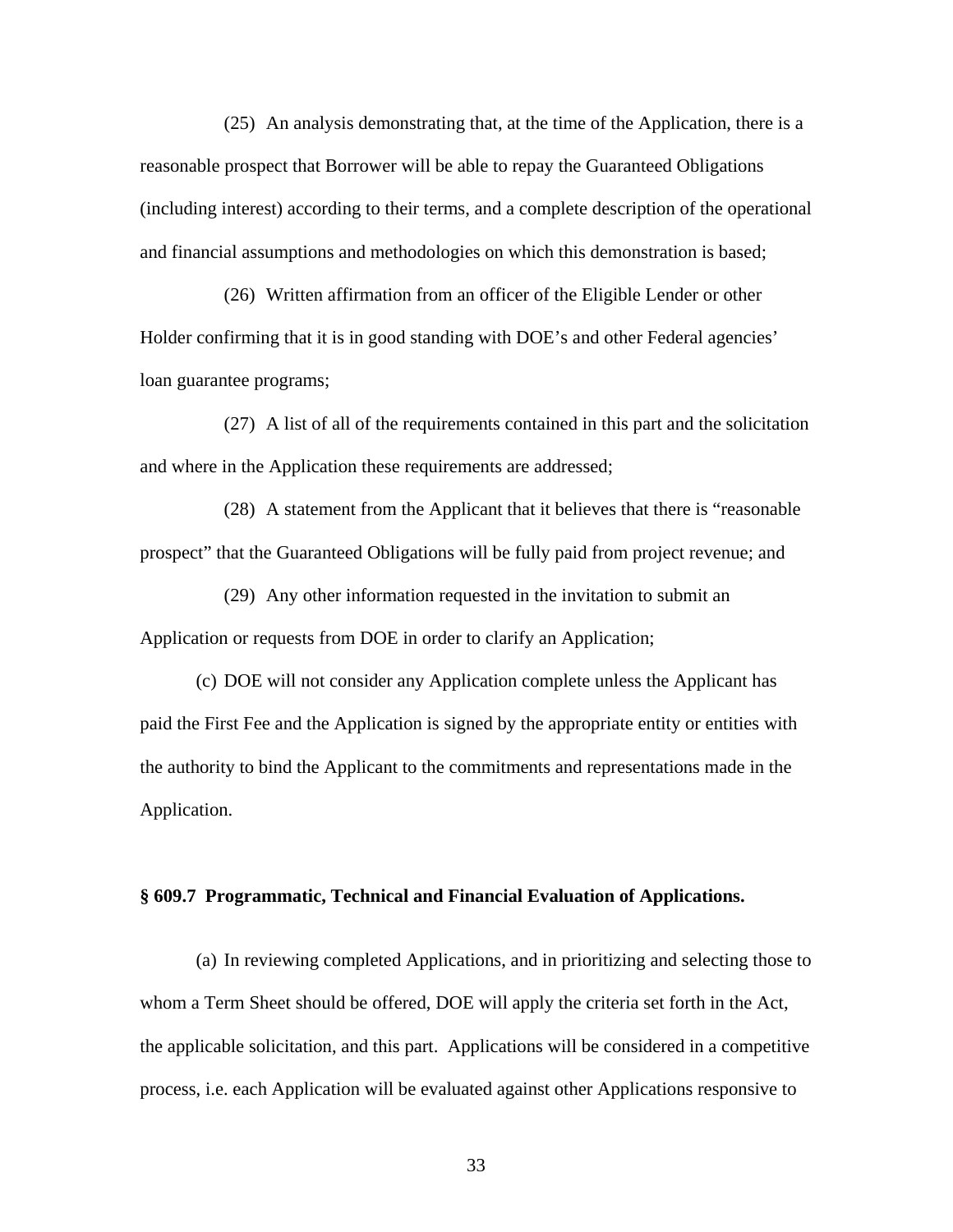the Solicitation. Greater weight will be given to applications that rely upon a smaller guarantee percentage, all else being equal. Concurrent with its review process, DOE will consult with the Secretary of the Treasury regarding the terms and conditions of the potential loan guarantee. Applications will be denied if:

(1) The project will be built or operated outside the United States;

 (2) The project is not ready to be employed commercially in the United States, cannot yield a commercially viable product or service in the use proposed in the project, does not have the potential to be employed in other commercial projects in the United States, and is not or will not be available for further commercial use in the United States;

 (3) The entity or person issuing the loan or other debt obligations subject to the loan guarantee is not an Eligible Lender or other Holder, as defined in § 609.11 of this part;

(4) The project is for demonstration, research, or development.

 (5) The project does not avoid, reduce or sequester air pollutants or anthropogenic emissions of greenhouse gases; or

(6) The Applicant will not provide an equity contribution.

(b) In evaluating Applications, DOE will consider the following factors:

 (1) To what measurable extent the project avoids, reduces, or sequesters air pollutants or anthropogenic emissions of greenhouses gases;

 (2) To what extent the new or significantly improved technology to be employed in the project, as compared to Commercial Technology in general use in the United States, is ready to be employed commercially in the United States, can be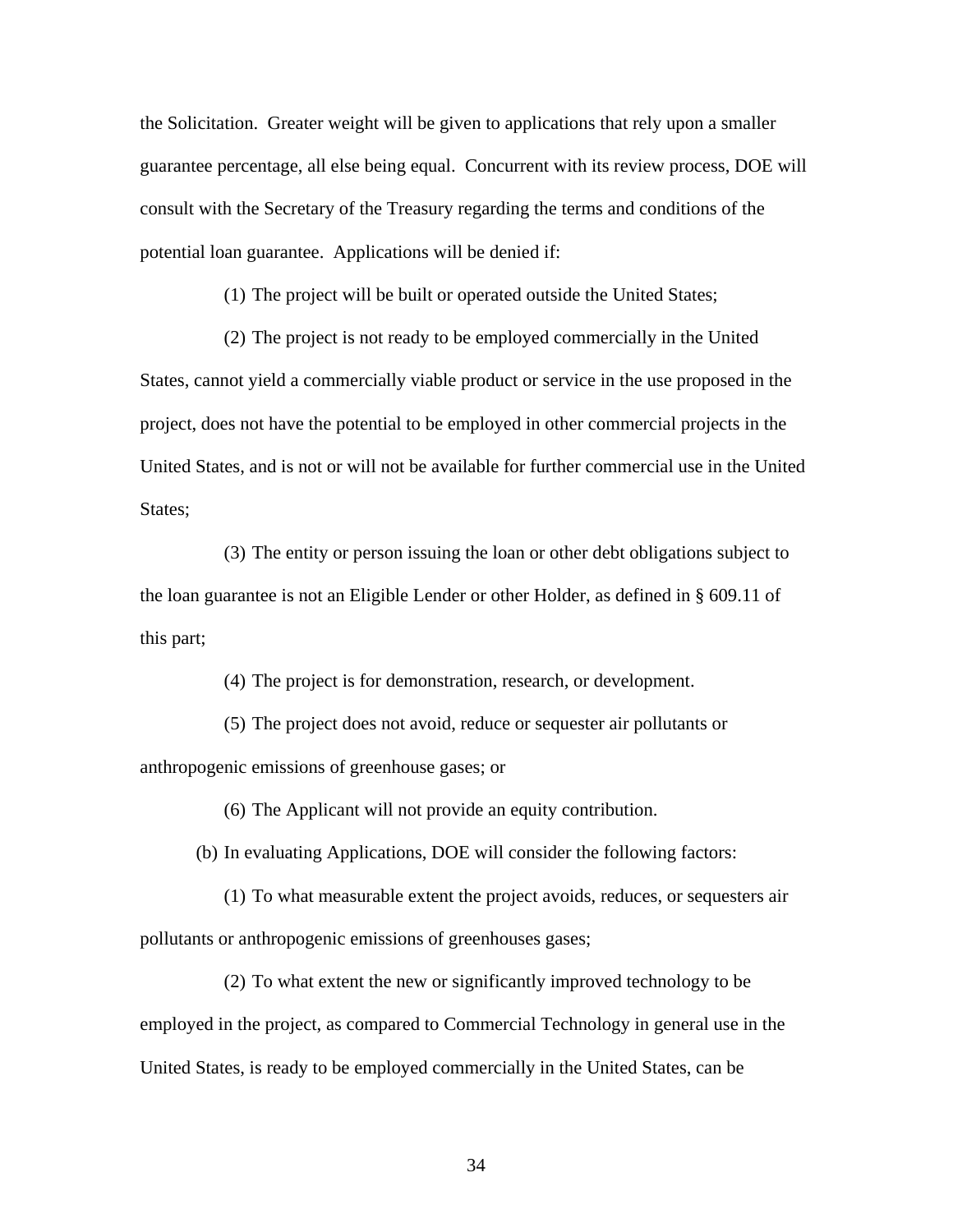replicated, yields a commercially viable project or service in the use proposed in the project, has potential to be employed in other commercial projects in the United States, and is or will be available for further commercial use in the United States;

 (3) To what extent the new or significantly improved technology used in the project constitutes an important improvement in technology, as compared to Commercial Technology, used to avoid, reduce or sequester air pollutants or anthropogenic emissions of greenhouse gases, and the Applicant has a plan to advance or assist in the advancement of that technology into the commercial marketplace;

 (4) The extent to which the requested amount of the loan guarantee, and requested amount of Guaranteed Obligations are reasonable relative to the nature and scope of the project;

 (5) The total amount and nature of the Eligible Project Costs and the extent to which Project Costs are funded by Guaranteed Obligations;

 (6) The likelihood that the project will be ready for full commercial operations in the time frame stated in the Application;

 (7) The amount of equity commitment to the project by the Applicant and other principals involved in the project;

 (8) Whether there is sufficient evidence that the Applicant will diligently pursue the project, including initiating and completing the project in a timely manner;

 (9) Whether and to what extent the Applicant will rely upon other Federal and non-Federal governmental assistance such as grants, tax credits, or other loan guarantees to support the financing, construction, and operation of the project and how such assistance will impact the project;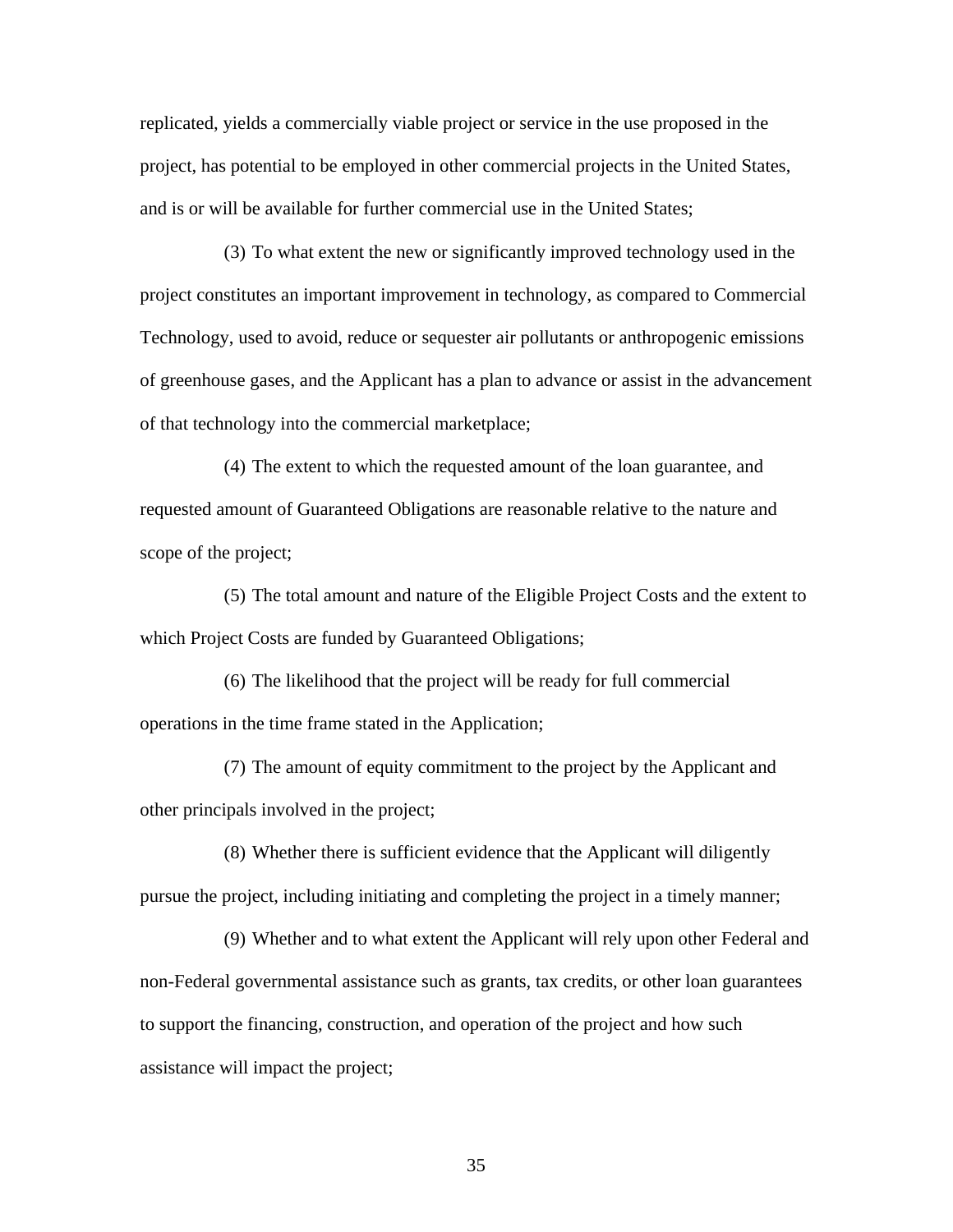(10) The feasibility of the project and likelihood that the project will produce sufficient revenues to service the project's debt obligations over the life of the loan guarantee and assure timely repayment of Guaranteed Obligations;

 (11) The levels of safeguards provided to the Federal government in the event of default through collateral, warranties, and other assurance of repayment described in the Application, including the nature of any anticipated intercreditor arrangements;

 (12) The Applicant's capacity and expertise to successfully operate the project, based on factors such as financial soundness, management organization, and the nature and extent of corporate and personal experience;

 (13) The ability of the applicant to ensure that the project will comply with all applicable laws and regulations, including all applicable environmental statutes and regulations;

 (14) The levels of market, regulatory, legal, financial, technological, and other risks associated with the project and their appropriateness for a loan guarantee provided by DOE;

 (15) Whether the Application contains sufficient information, including a detailed description of the nature and scope of the project and the nature, scope, and risk coverage of the loan guarantee sought to enable DOE to perform a thorough assessment of the project; and

 (16) Such other criteria that DOE deems relevant in evaluating the merits of an Application.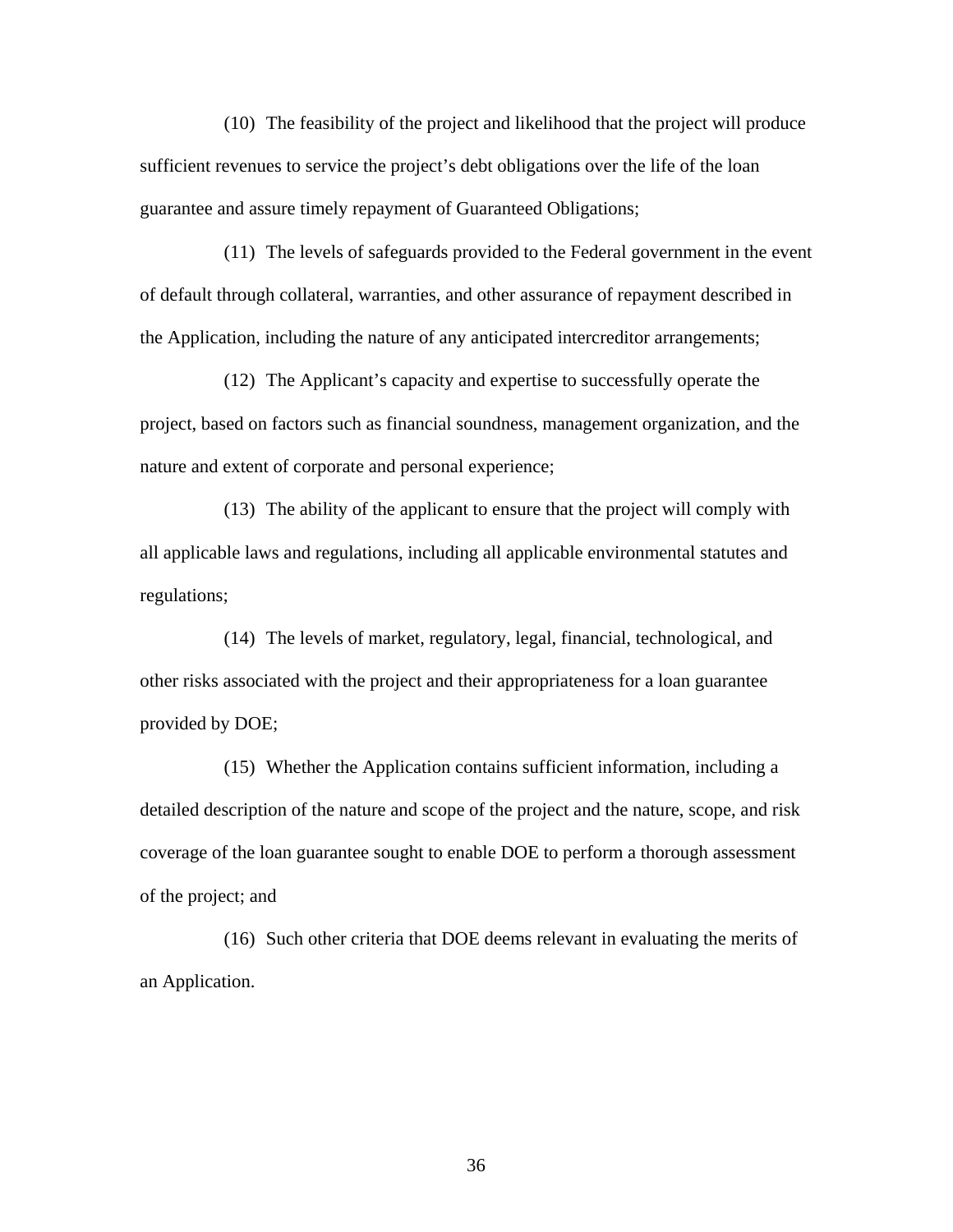(c) During the Application review process DOE may raise issues or concerns that were not raised during the Pre-Application review process where a Pre-Application was requested in the applicable solicitation.

 (d) If DOE determines that a project may be suitable for a loan guarantee, DOE will notify the Applicant and Eligible Lender or other Holder in writing and provide them with a Term Sheet. If DOE reviews an Application and decides not to proceed further with the issuance of a Term Sheet, DOE will inform the Applicant in writing of the reason(s) for denial.

# § **609.8 Term Sheets and Conditional Commitments.**

 (a) DOE , after review and evaluation of the Application, additional information requested and received by DOE, potentially including a preliminary credit rating or credit assessment, and information obtained as the result of meeting with the Applicant and the Eligible Lender or other Holder, may offer to an Applicant and the Eligible Lender or other Holder detailed terms and conditions that must be met, including terms and conditions that must be met by the Applicant and the Eligible Lender or other Holder.

 (b) The terms and conditions required by DOE will be expressed in a written Term Sheet signed by a Contracting Officer and addressed to the Applicant and the Eligible Lender or other Holder, where appropriate. The Term Sheet will request that the Project Sponsor and the Eligible Lender or other Holder express agreement with the terms and conditions contained in the Term Sheet by signing the Term Sheet in the designated place. Each person signing the Term Sheet must be a duly authorized official or officer of the Applicant and Eligible Lender or other Holder. The Term Sheet will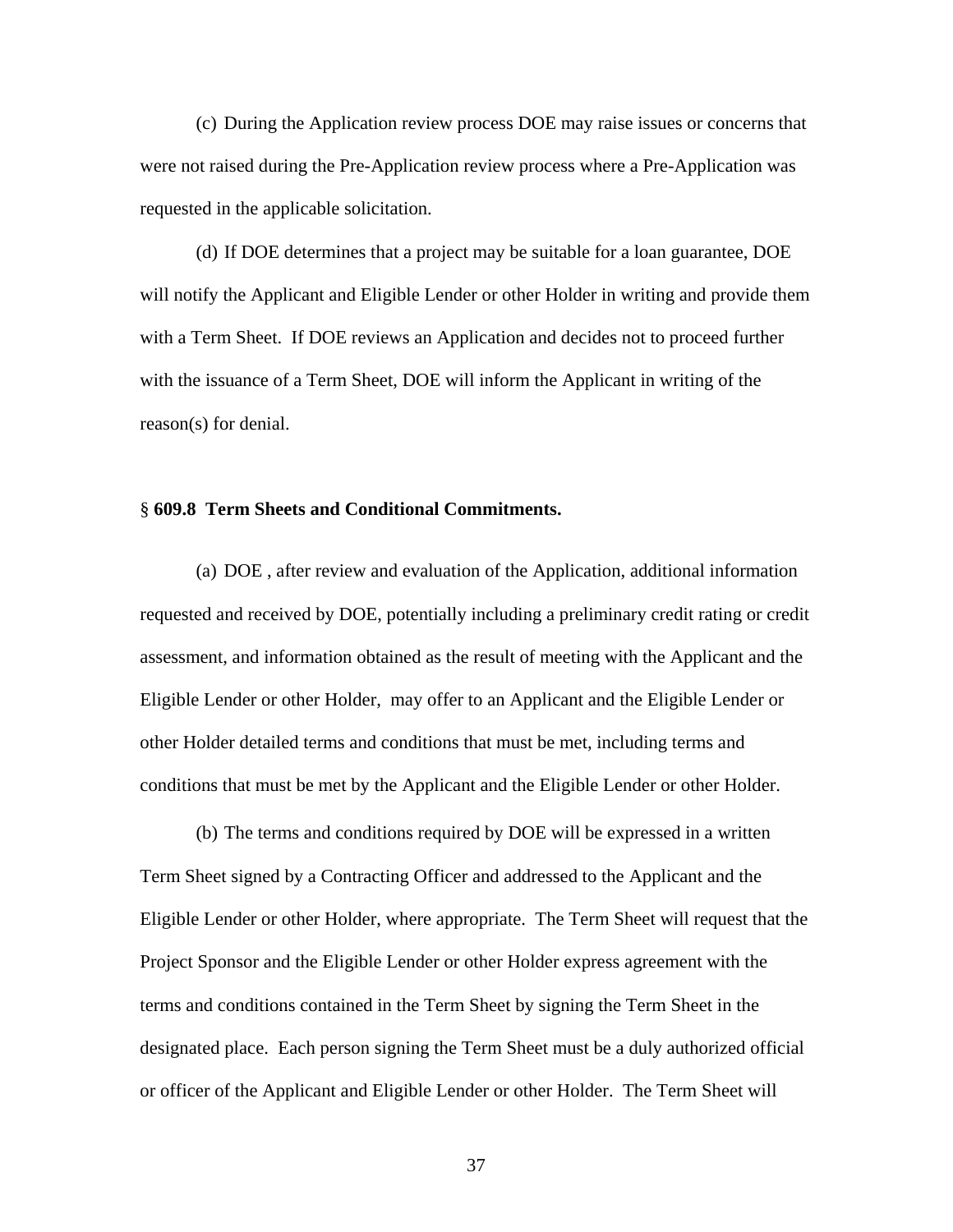include an expiration date on which the terms offered will expire unless the Contracting Officer agrees in writing to extend the expiration date.

 (c) The Applicant and/or the Eligible Lender or other Holder may respond to the Term Sheet offer in writing or may request discussions or meetings on the terms and conditions contained in the Term Sheet, including requests for clarifications or revisions. When DOE, the Applicant, and the Eligible Lender or other Holder agree on all of the final terms and conditions and all parties sign the Term Sheet, the Term Sheet becomes a Conditional Commitment. When and if all of the terms and conditions specified in the Conditional Commitment have been met, DOE and the Applicant may enter into a Loan Guarantee Agreement.

 (d) DOE's obligations under each Conditional Commitment are conditional upon statutory authority having been provided in advance of the execution of the Loan Guarantee Agreement sufficient under FCRA and Title XVII for DOE to execute the Loan Guarantee Agreement, and either an appropriation has been made or a borrower has paid into the Treasury sufficient funds to cover the full Credit Subsidy Cost for the loan guarantee that is the subject of the Conditional Commitment.

 (e) The Applicant is required to pay fees to DOE to cover the Administrative Cost of Issuing a Loan Guarantee for the period of the Term Sheet through the closing of the Loan Guarantee Agreement (Second Fee).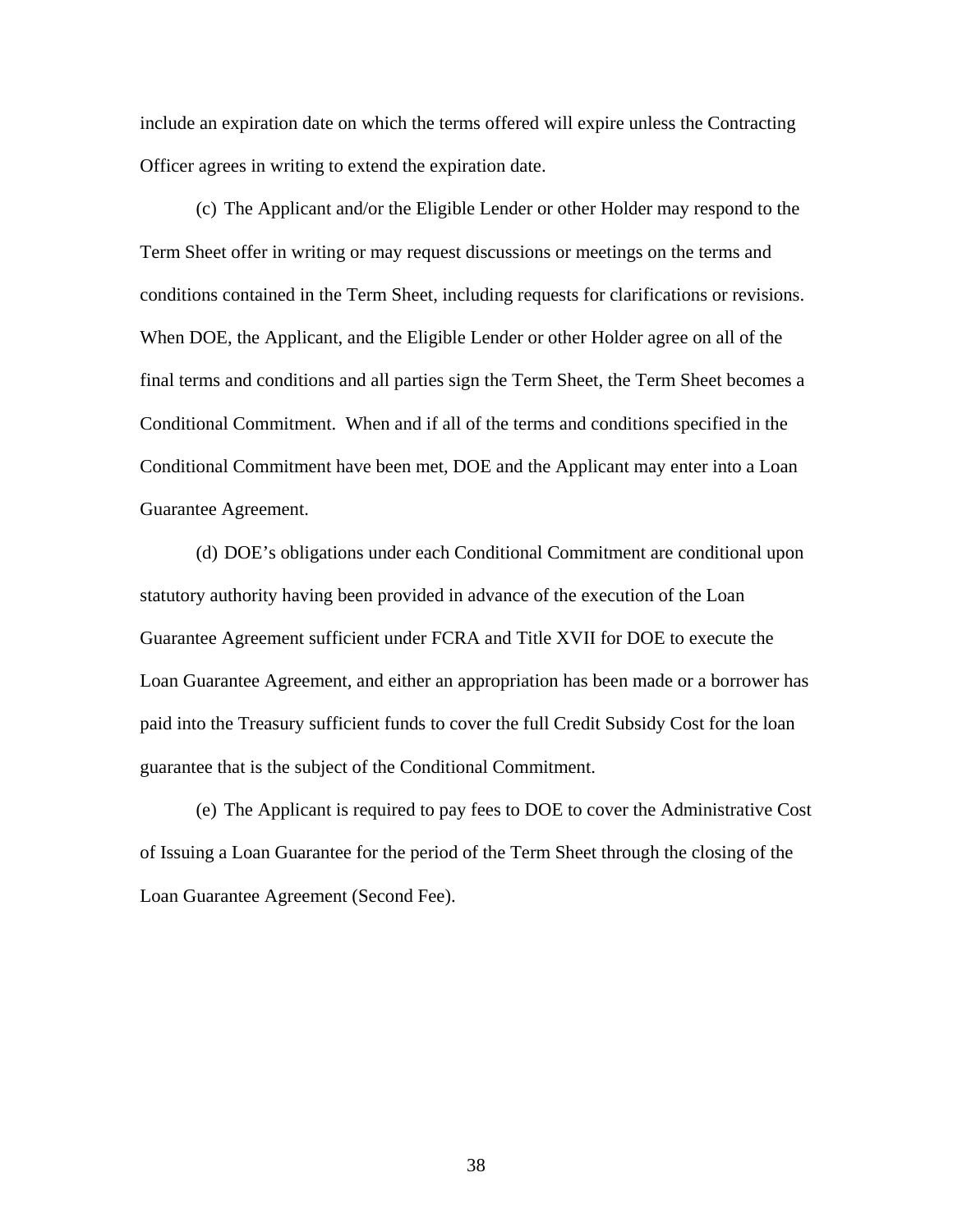# **§ 609.9 Closing On the Loan Guarantee Agreement.**

 (a) Subsequent to entering into a Conditional Commitment with an Applicant, DOE, after consultation with the Applicant, will set a closing date for execution of Loan Guarantee Agreement.

(b) By the closing date, the Applicant and the Eligible Lender or other Holder must have satisfied all of the detailed terms and conditions contained in the Conditional Commitment and other related documents and all other contractual, statutory, and regulatory requirements. If the Applicant and the Eligible Lender or other Holder has not satisfied all such terms and conditions by the closing date, the Secretary may, in his/her sole discretion, set a new closing date or terminate the Conditional Commitment.

(c) In order to enter into a Loan Guarantee Agreement at closing:

 (1) DOE must have received authority in an appropriations act for the loan guarantee; and

 (2) All other applicable statutory, regulatory, or other requirements must be fulfilled.

(d) Prior to, or on, the closing date, DOE will ensure that:

 (1) Pursuant to section 1702(b) of the Act, DOE has received payment of the Credit Subsidy Cost of the loan guarantee, as defined in § 609.2 of this part from either (but not from a combination) of the following:

(i) A Congressional appropriation of funds; or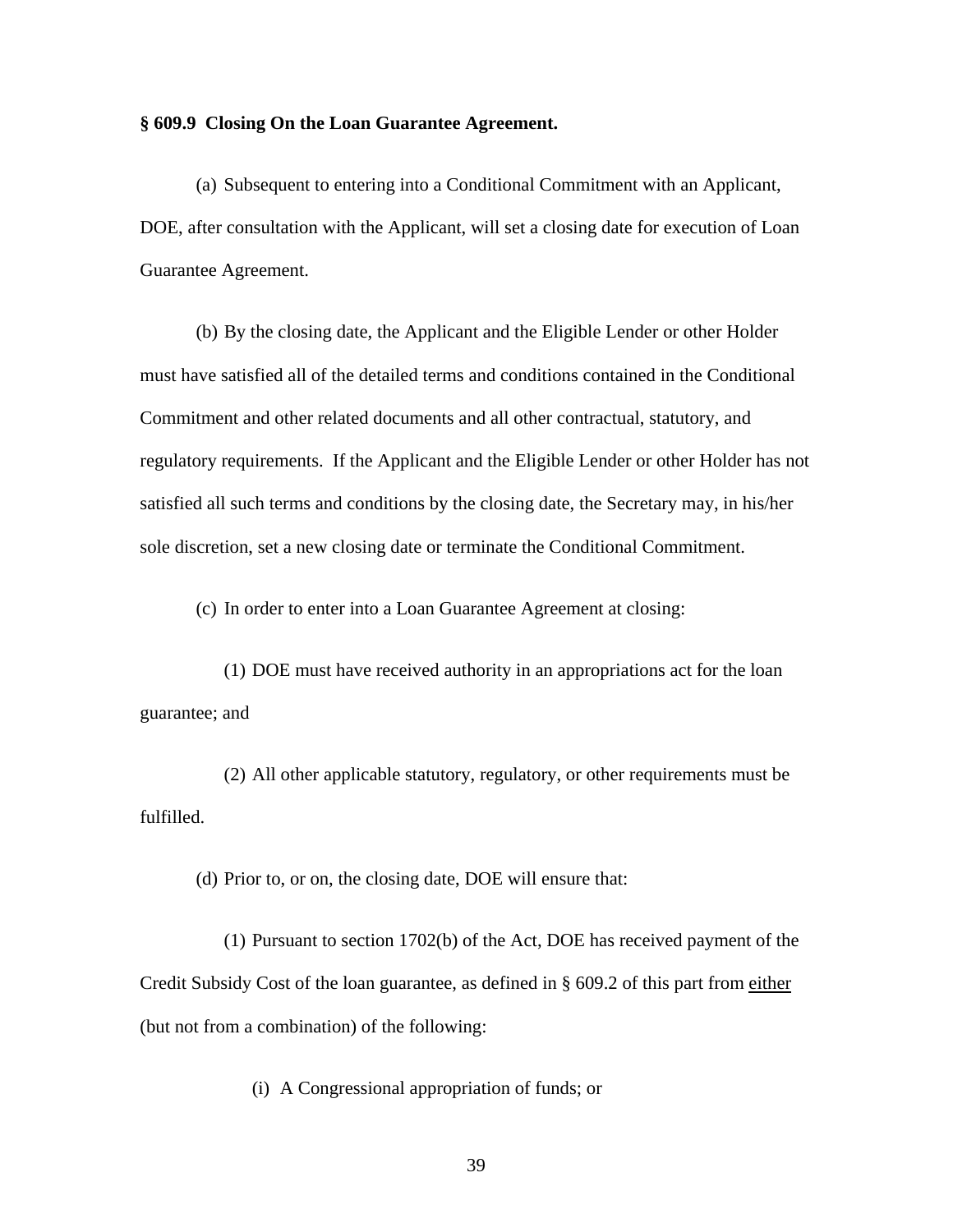(ii) A payment from the Borrower.

 (2) Pursuant to section 1702(h) of the Act, DOE has received from the Borrower the First and Second Fees and, if applicable, the Third fee, or portions thereof, for the Administrative Cost of Issuing the Loan Guarantee, as specified in the Loan Guarantee Agreement;

 (3) OMB has reviewed and approved DOE's calculation of the Credit Subsidy Cost of the loan guarantee.;

 (4) The Department of the Treasury has been consulted as to the terms and conditions of the Loan Guarantee Agreement;

 (5) The Loan Guarantee Agreement and related documents contain all terms and conditions DOE deems reasonable and necessary to protect the interest of the United States; and

 (6) All conditions precedent specified in the Conditional Commitment are either satisfied or waived by a Contracting Officer and all other applicable contractual, statutory, and regulatory requirements are satisfied.

 (e) Not later than the period approved in writing by the Contracting Officer, which may not be less than 30 days prior to the closing date, the Applicant must provide in writing updated project financing information if the terms and conditions of the financing arrangements changed between execution of the Conditional Commitment and that date. The Conditional Commitment must be updated to reflect the revised terms and conditions.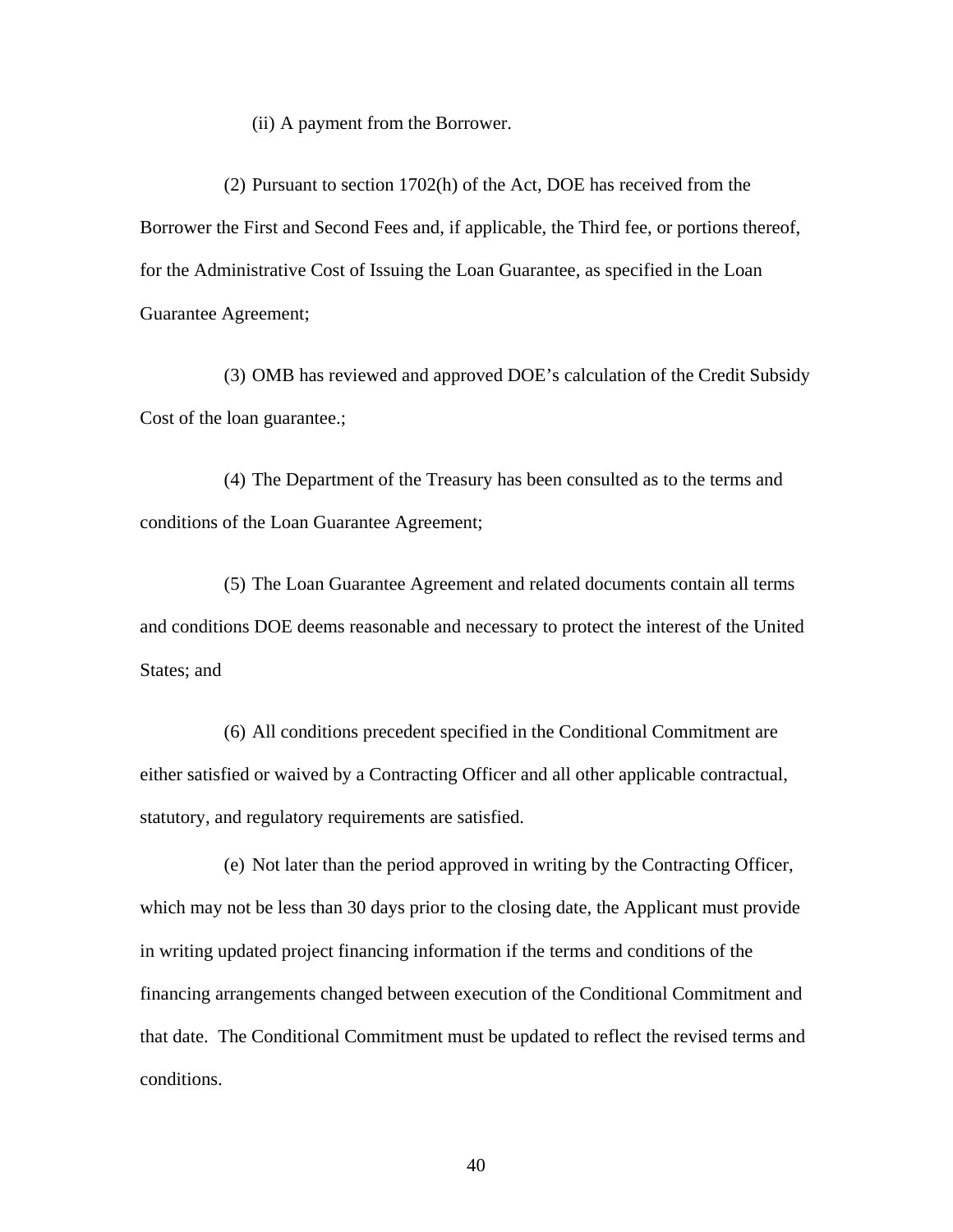(f) Where the total Project Costs for an Eligible Project are projected to exceed \$25 million, the Applicant must provide a credit rating from a nationally recognized rating agency reflecting the revised Conditional Commitment for the project without a Federal guarantee. Where total Project Costs are projected to be \$25 million or less than \$25 million, the Secretary may, on a case-by-case basis, require a credit rating. If a rating is required, an updated rating must be provided to the Secretary not later than 30 days prior to closing.

(g) Changes in the terms and conditions of the financing arrangements will affect the Credit Subsidy Cost for the Loan Guarantee Agreement. DOE may postpone the expected closing date pursuant to any changes submitted under paragraph (e) and (f) of this section. In addition, DOE may choose to terminate the Conditional Commitment.

# **§ 609.10 Loan Guarantee Agreement.**

(a) Only a Loan Guarantee Agreement executed by a duly authorized DOE Contracting Officer can contractually obligate DOE to guarantee loans or other debt obligations.

(b) DOE is not bound by oral representations made during the Pre-Application stage, if Pre-Applications were solicited, or Application stage, or during any negotiation process.

(c) Except if explicitly authorized by an Act of Congress, no funds obtained from the Federal Government, or from a loan or other instrument guaranteed by the Federal Government, may be used to pay for Credit Subsidy Costs, administrative fees, or other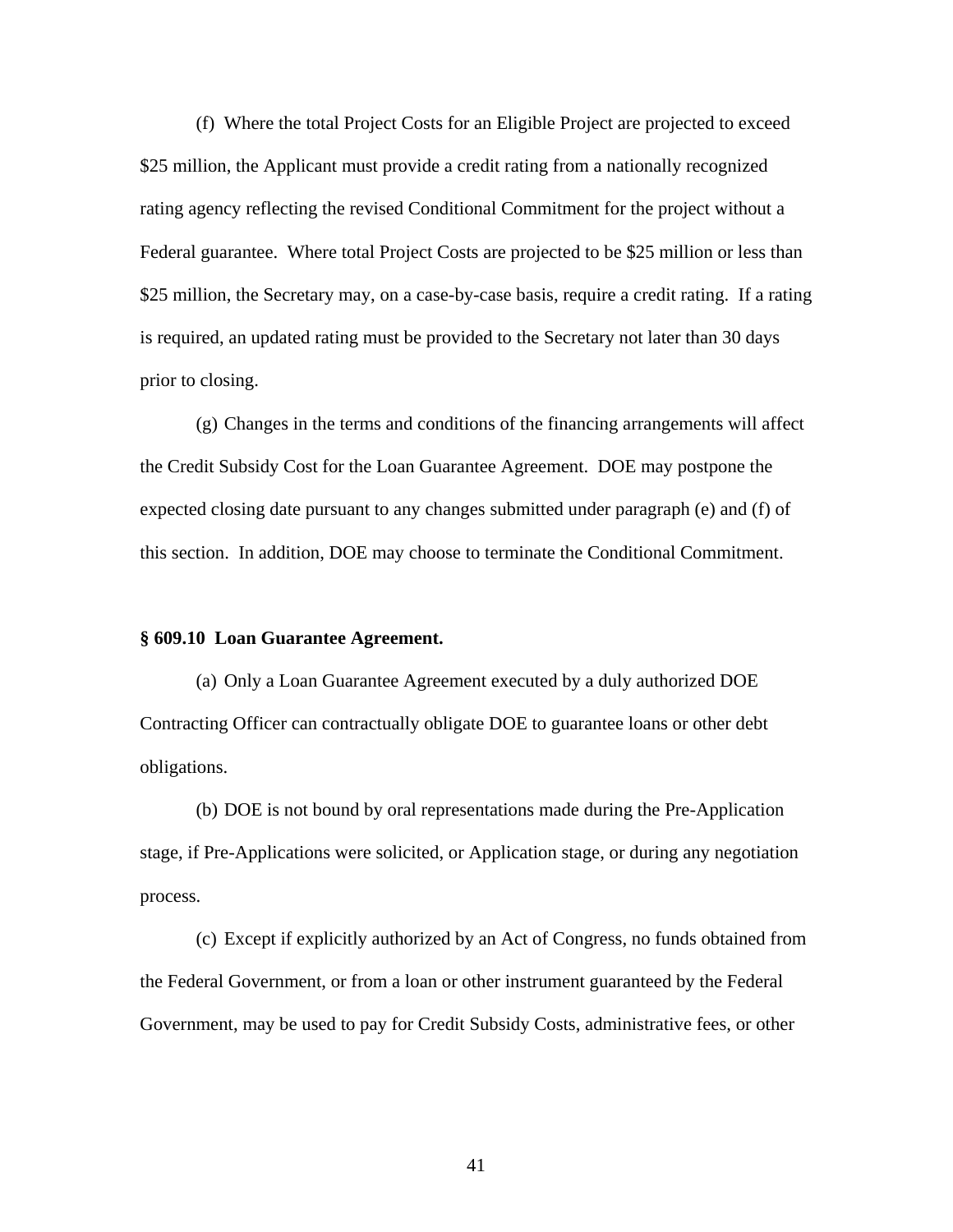fees charged by or paid to DOE relating to the Title XVII program or any loan guarantee there under.

(d) Prior to the execution by DOE of a Loan Guarantee Agreement, DOE must ensure that the following requirements and conditions, which must be specified in the Loan Guarantee Agreement, are satisfied:

(1) The project qualifies as an Eligible Project under the Act and is not a research, development, or demonstration project or a project that employs Commercial Technologies in service in the United States;

(2) The project will be constructed and operated in the United States, the employment of the new or significantly improved technology in the project has the potential to be replicated in other commercial projects in the United States, and this technology is or is likely to be available in the United States for further commercial application;

(3) The face value of the debt guaranteed by DOE is limited to no more than 80 percent of total Project Costs.

(4) (i) Where DOE guarantees 100 percent of the Guaranteed Obligation, the loan shall be funded by the Federal Financing Bank;

 (ii) Where DOE guarantees more than 90 percent of the Guaranteed Obligation, the guaranteed portion cannot be separated from or "stripped" from the nonguaranteed portion of the Guaranteed Obligation if the loan is participated, syndicated or otherwise resold in the secondary market;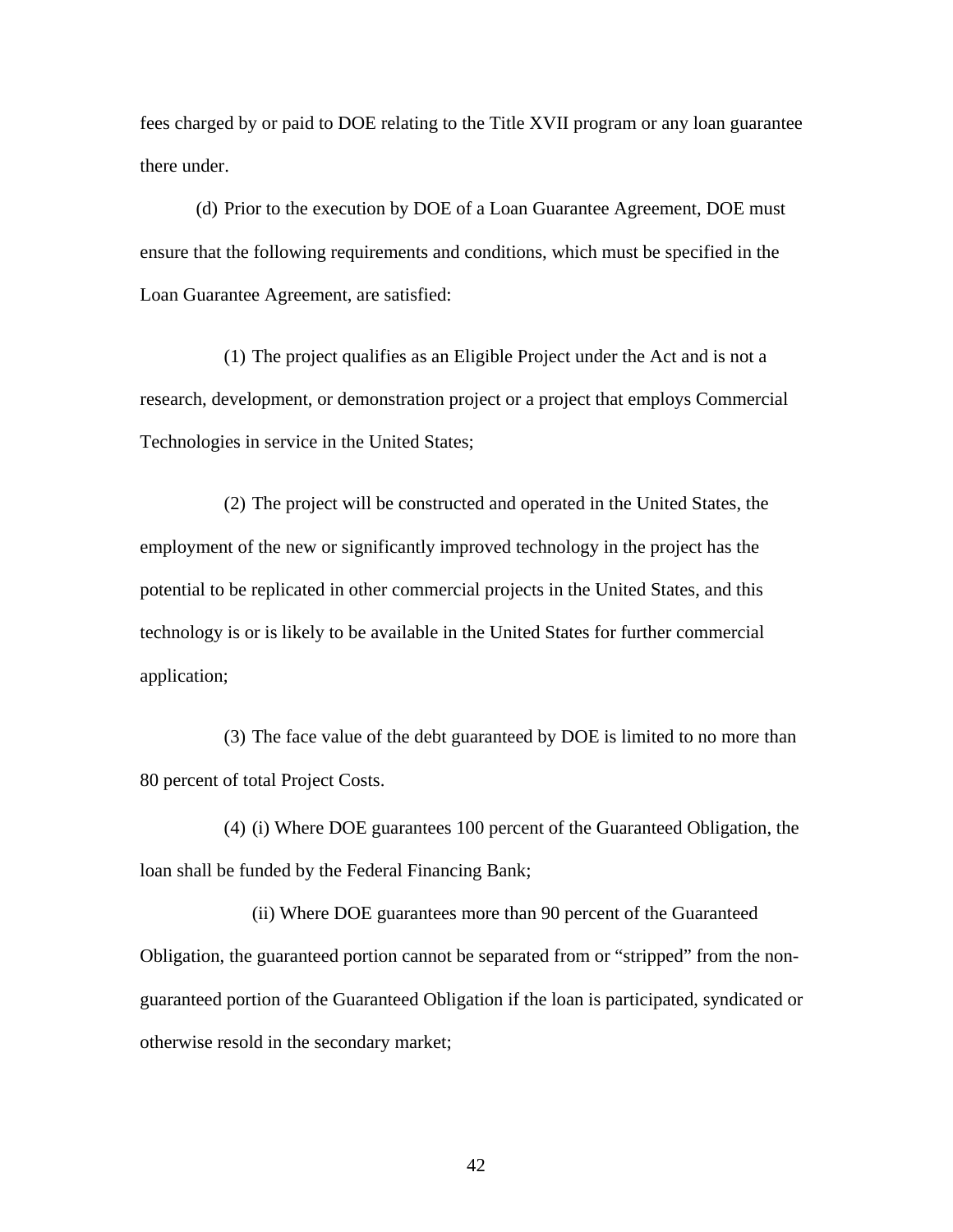(iii) Where DOE guarantees 90 percent or less of the Guaranteed Obligation, the guaranteed portion may be separated from or "stripped" from the nonguaranteed portion of the Guaranteed Obligation, if the loan is participated, syndicated or otherwise resold in the secondary debt market;

(5) The Borrower and other principals involved in the project have made or will make a significant equity investment in the project;

(6) The Borrower is obligated to make full repayment of the principal and interest on the Guaranteed Obligations and other project debt over a period of up to the lesser of 30 years or 90 percent of the projected useful life of the project's major physical assets, as calculated in accordance with generally accepted accounting principles and practices. The non-guaranteed portion of any Guaranteed Obligation must be repaid on a pro-rata basis, and may not be repaid on a shorter amortization schedule than the guaranteed portion;

(7) The loan guarantee does not finance, either directly or indirectly, taxexempt debt obligations, consistent with the requirements of section 149(b) of the Internal Revenue Code;

(8) The amount of the loan guaranteed, when combined with other funds committed to the project, will be sufficient to carry out the project, including adequate contingency funds;

(9) There is a reasonable prospect of repayment by Borrower of the principal of and interest on the Guaranteed Obligations and other project debt;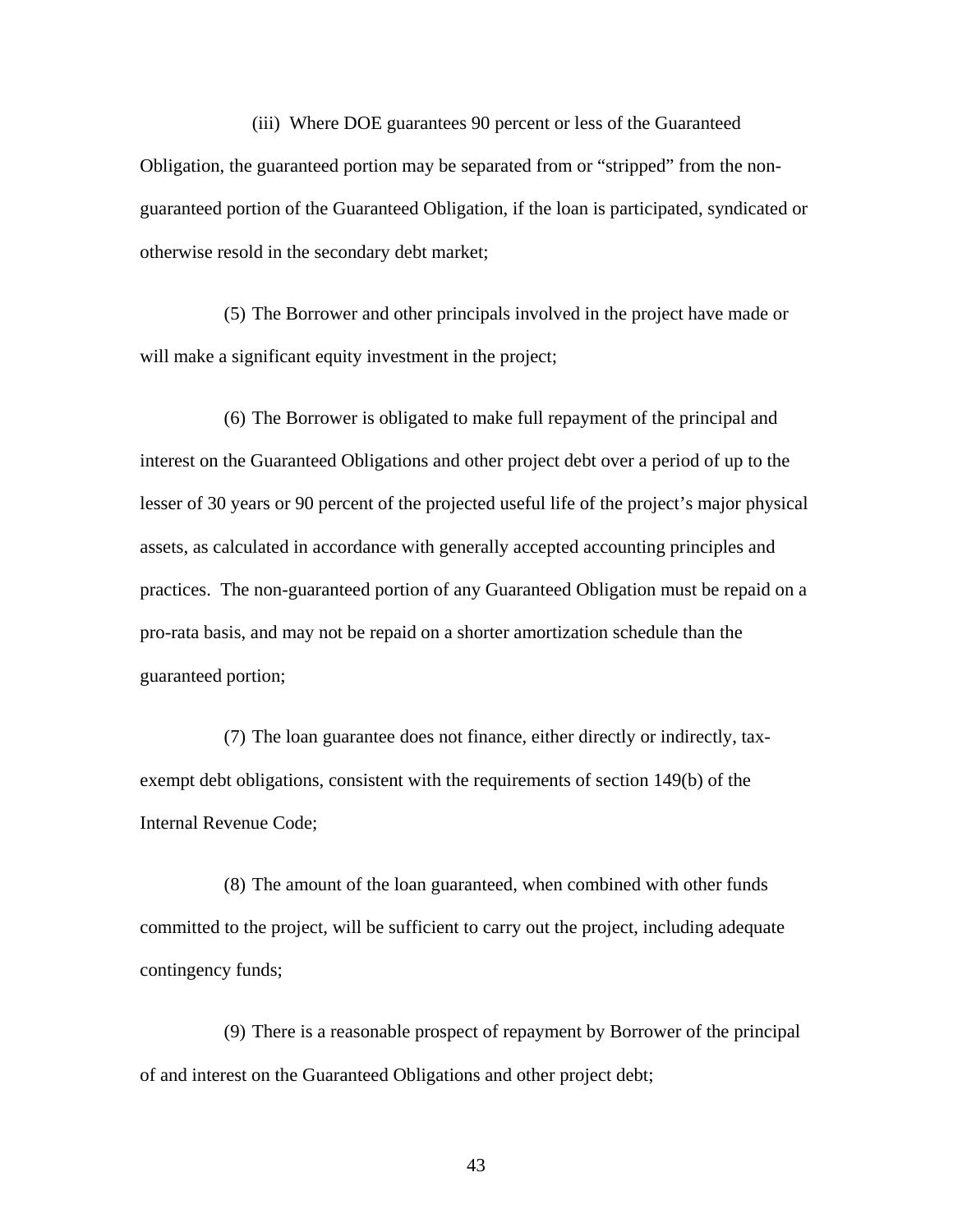(10) The Borrower has pledged project assets and other collateral or surety, including non project-related assets, determined by DOE to be necessary to secure the repayment of the Guaranteed Obligations;

(11) The Loan Guarantee Agreement and related documents include detailed terms and conditions necessary and appropriate to protect the interest of the United States in the case of default, including ensuring availability of all the intellectual property rights, technical data including software, and physical assets necessary for any person or entity, including DOE, to complete, operate, convey, and dispose of the defaulted project;

(12) The interest rate on any Guaranteed Obligation is determined by DOE, after consultation with the Treasury Department, to be reasonable, taking into account the range of interest rates prevailing in the private sector for similar obligations of comparable risk guaranteed by the Federal government;

(13) Any Guaranteed Obligation is not subordinate to any loan or other debt obligation;

(14) There is satisfactory evidence that Borrower and Eligible Lenders or other Holders are willing, competent, and capable of performing the terms and conditions of the Guaranteed Obligations and other debt obligation and the Loan Guarantee Agreement, and will diligently pursue the project;

(15) The Borrower has made the initial (or total) payment of fees for the Administrative Cost of Issuing a Loan Guarantee for the construction and operational phases of the project (Third Fee), as specified in the Conditional Commitment;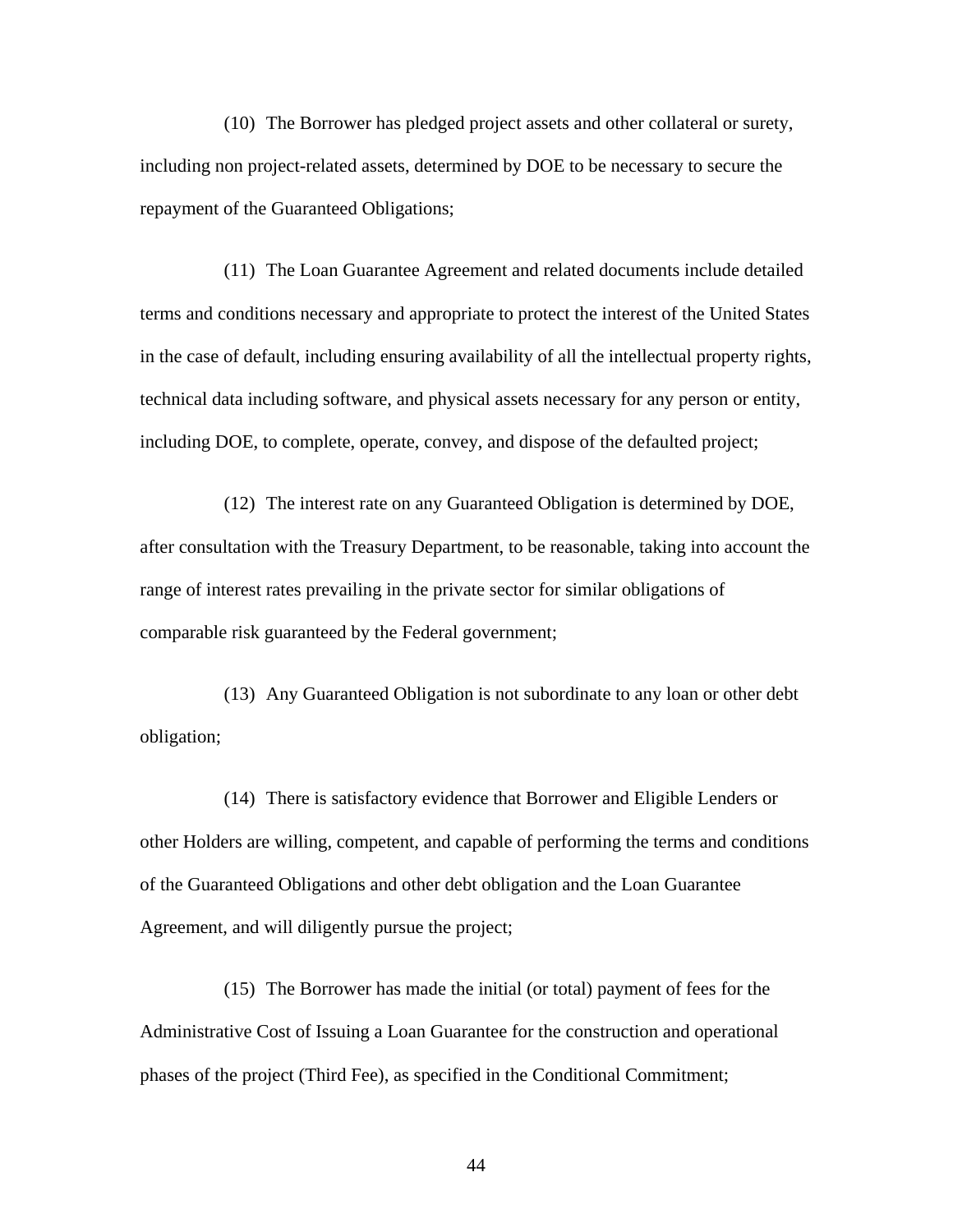(16) The Eligible Lender, other Holder or servicer has taken and is obligated to continue to take those actions necessary to perfect and maintain liens on assets which are pledged as collateral for the Guaranteed Obligation;

(17) If Borrower is to make payment in full for the Credit Subsidy Cost of the loan guarantee pursuant to section 1702(b)(2) of the Act, such payment must be received by DOE prior to, or at the time of, closing;

(18) DOE or its representatives have access to the project site at all reasonable times in order to monitor the performance of the project;

(19) DOE, the Eligible Lender, or other Holder and Borrower have reached an agreement as to the information that will be made available to DOE and the information that will be made publicly available;

(20) The prospective Borrower has filed applications for or obtained any required regulatory approvals for the project and is in compliance, or promptly will be in compliance, where appropriate, with all Federal, state, and local regulatory requirements;

(21) Borrower has no delinquent Federal debt, including tax liabilities, unless the delinquency has been resolved with the appropriate Federal agency in accordance with the standards of the Debt Collection Improvement Act of 1996;

(22) The Loan Guarantee Agreement and related agreements contain such other terms and conditions as DOE deems reasonable and necessary to protect the interests of the United States, including without limitation provisions for (i) such collateral and other credit support for the Guaranteed Obligation, (ii) such lien sharing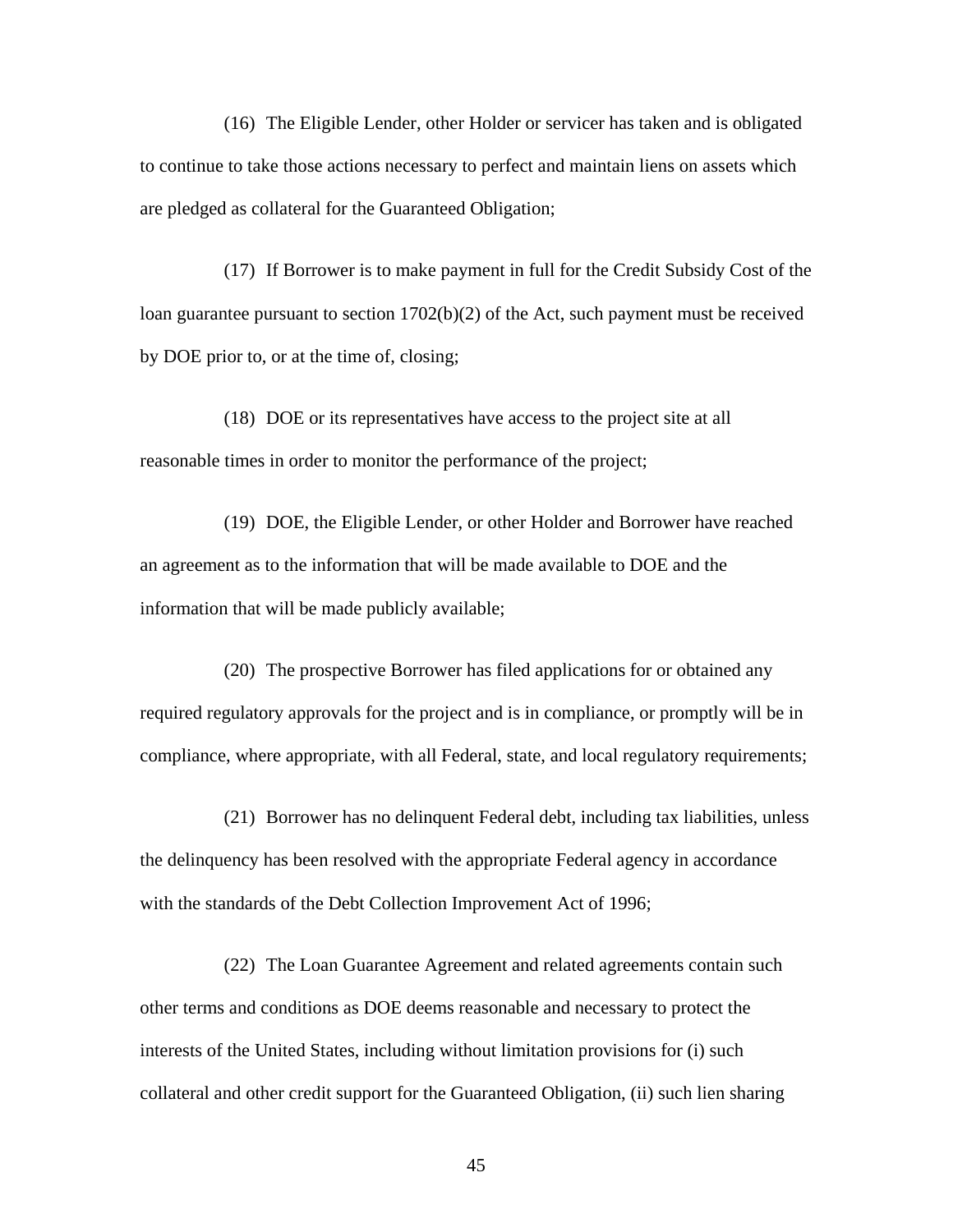and (subject always to Section 1702(d)(3) of Title XVII) priorities among lenders and (iii) such intercreditor arrangements as, in each case, DOE deems reasonable and necessary to protect the interests of the United States; and

(23) (i) The Lender is an Eligible Lender, as defined in § 609.2 of this part, and meets DOE's lender eligibility and performance requirement contained in §§ 609.11 (a) and (b) of this part; and

 (ii) the servicer meets the servicing performance requirements of § 609.11(c) of this part.

 (e) The Loan Guarantee Agreement must provide that, in the event of a default by the Borrower:

(1) Interest accrues on the Guaranteed Obligations at the rate stated in the Loan Guarantee Agreement or Loan Agreement , until DOE makes full payment of the defaulted Guaranteed Obligations and, except when debt is funded through the Federal Financing Bank, DOE is not required to pay any premium, default penalties, or prepayment penalties;

(2) Upon payment of the Guaranteed Obligations by DOE, DOE is subrogated to the rights of the Holders of the debt, including all related liens, security, and collateral rights.

(3) The Eligible Lender or other servicer acting on DOE's behalf is obligated to take those actions necessary to perfect and maintain liens on assets which are pledged as collateral for the Guaranteed Obligations.

(4) The holder of pledged collateral is obligated to take such actions as DOE may reasonably require to provide for the care, preservation, protection, and maintenance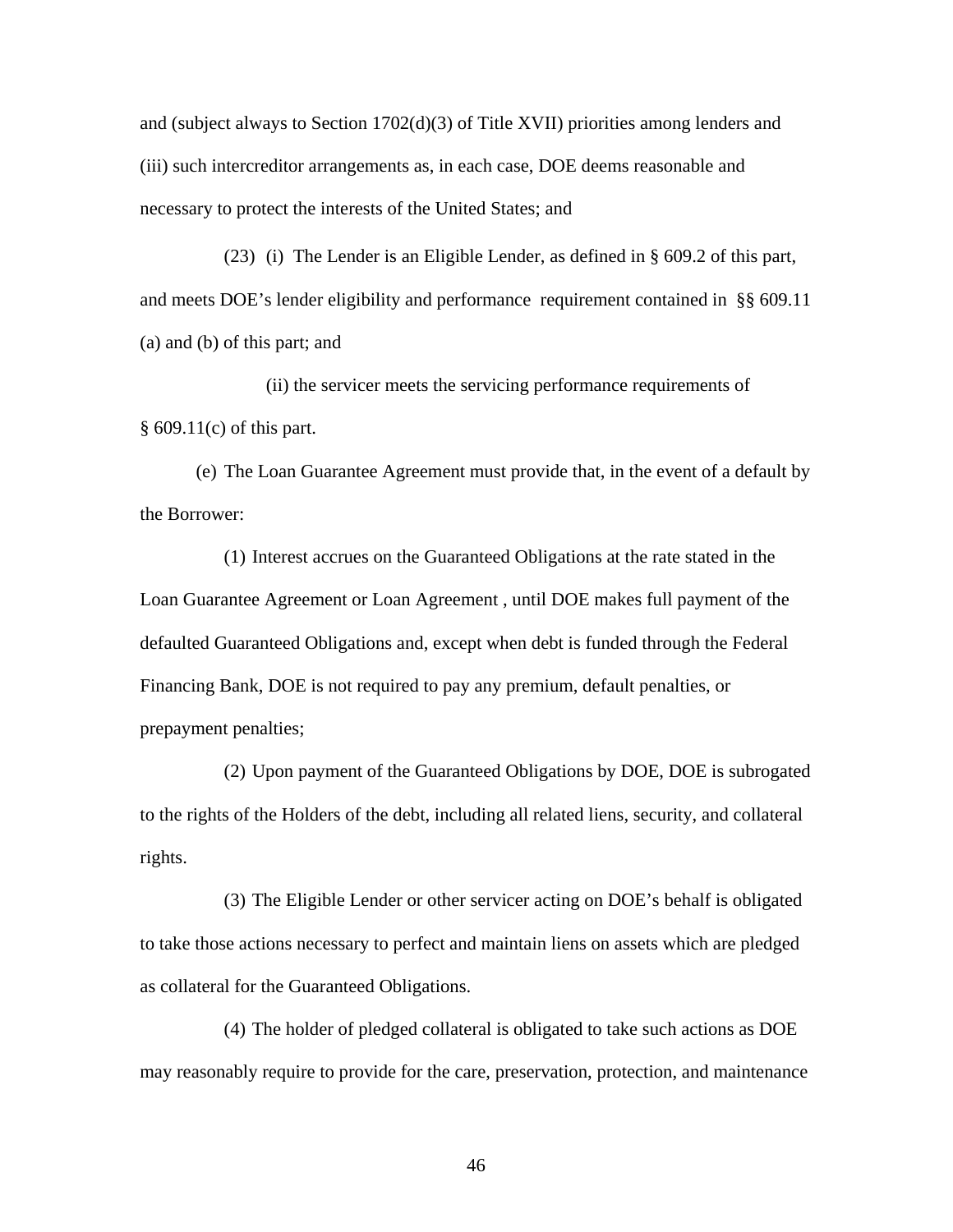of such collateral so as to enable the United States to achieve maximum recovery upon default by Borrower on the Guaranteed Obligations.

 (f) The Loan Guarantee Agreement must contain audit provisions which provide, in substance, as follows:

(1) The Eligible Lender or other Holder or other party servicing the Guaranteed Obligations, as applicable, and the Borrower, must keep such records concerning the project as are necessary to facilitate an effective and accurate audit and performance evaluation of the project as required in § 609.17 of this part.

(2) DOE and the Comptroller General, or their duly authorized representatives, must have access, for the purpose of audit and examination, to any pertinent books, documents, papers, and records of the Borrower, Eligible Lender or other Holder, or other party servicing the Guaranteed Obligations, as applicable. Examination of records may be made during the regular business hours of the Borrower, Eligible Lender or other Holder, or other party servicing the Guaranteed Obligations, or at any other time mutually convenient as required in § 609.17 of this part.

 $(g)(1)$  An Eligible Lender or other Holder may sell, assign or transfer a Guaranteed Obligation to another Eligible Lender that meets the requirements of § 609.11 of this part. Such Eligible Lender to which a Guaranteed Obligation is assigned or transferred, is required to fulfill all servicing, monitoring, and reporting requirements contained in the Loan Guarantee Agreement and these regulations if the transferring Eligible Lender was forming these functions and transfer such functions to the new Eligible Lender. Any assignment or transfer, however, of the servicing, monitoring, and reporting functions must be approved by DOE in writing in advance of such assignment.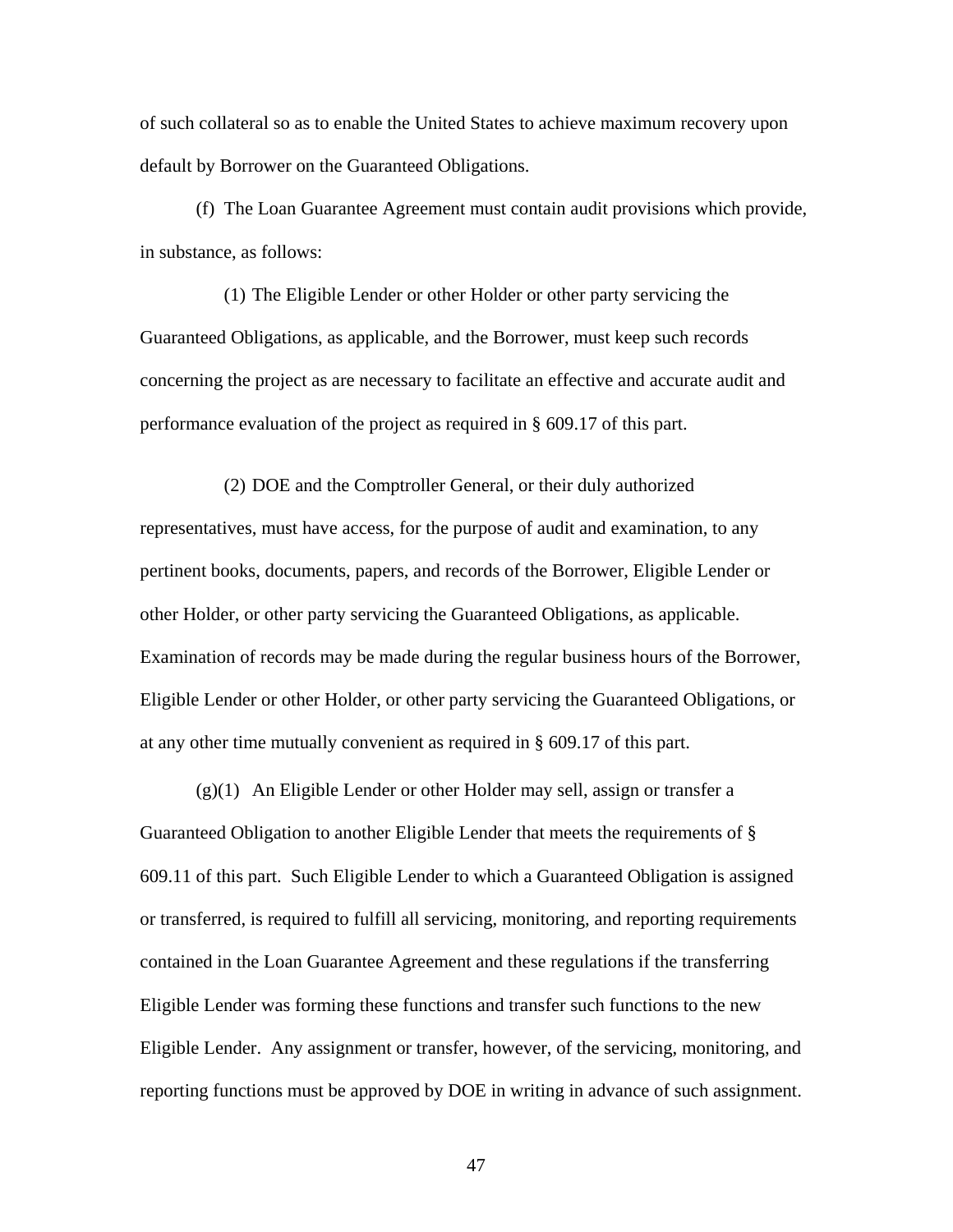(2) The Secretary, or the Secretary's designee or contractual agent, for the purpose of identifying Holders with the right to receive payment under the guarantees shall include in the Loan Guarantee Agreement or related documents a procedure for tracking and identifying Holders of Guarantee Obligations. These duties usually will be performed by the servicer. Any contractual agent approved by the Secretary to perform this function cannot transfer or assign this responsibility without the prior written consent of the Secretary.

### **§ 609.11 Lender Eligibility and Servicing Requirements.**

(a) An Eligible Lender shall meet the following requirements:

(1) Not be debarred or suspended from participation in a Federal government contract (under 48 CFR part 9.4) or participation in a non-procurement activity (under a set of uniform regulations implemented for numerous agencies, such as DOE, at 2 CFR Part 180);

(2) Not be delinquent on any Federal debt or loan;

(3) Be legally authorized to enter into loan guarantee transactions authorized by the Act and these regulations and is in good standing with DOE and other Federal agency loan guarantee programs;

(4) Be able to demonstrate, or has access to, experience in originating and servicing loans for commercial projects similar in size and scope to the project under consideration; and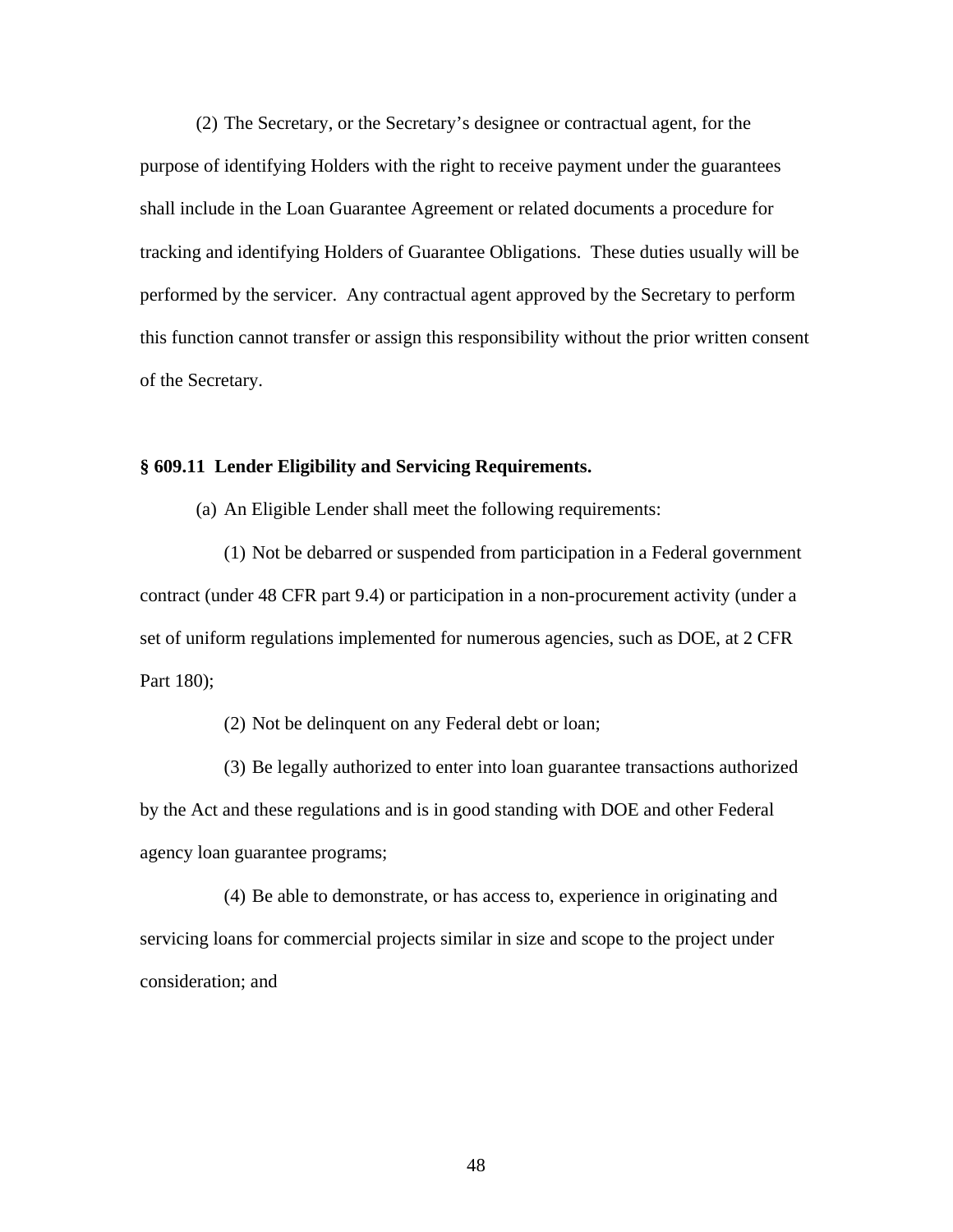(5) Be able to demonstrate experience or capability as the lead lender or underwriter by presenting evidence of its participation in large commercial projects or energy-related projects or other relevant experience; or

(6) Be the Federal Financing Bank.

(b) When performing its duties to review and evaluate a proposed Eligible Project prior to the submission of a Pre-Application or Application, as appropriate, by the Project Sponsor through the execution of a Loan Guarantee Agreement, the Eligible Lender or DOE if loans are funded by the Federal Financing Bank, shall exercise the level of care and diligence that a reasonable and prudent lender would exercise when reviewing, evaluating and disbursing a loan made by it without a Federal guarantee.

 (c) The servicing duties shall be performed by the Eligible Lender, DOE or other servicer if approved by the Secretary. When performing the servicing duties the Eligible Lender, DOE or other servicer shall exercise the level of care and diligence that a reasonable and prudent lender would exercise when servicing a loan made without a Federal guarantee, including:

(1) During the construction period, enforcing all of the conditions precedent to all loan disbursements, as provided in the Loan Guarantee Agreement, Loan Agreement and related documents;

(2) During the operational phase, monitoring and servicing the Debt Obligations and collection of the outstanding principal and accrued interest as well as ensuring that the collateral package securing the Guaranteed Obligations remains uncompromised; and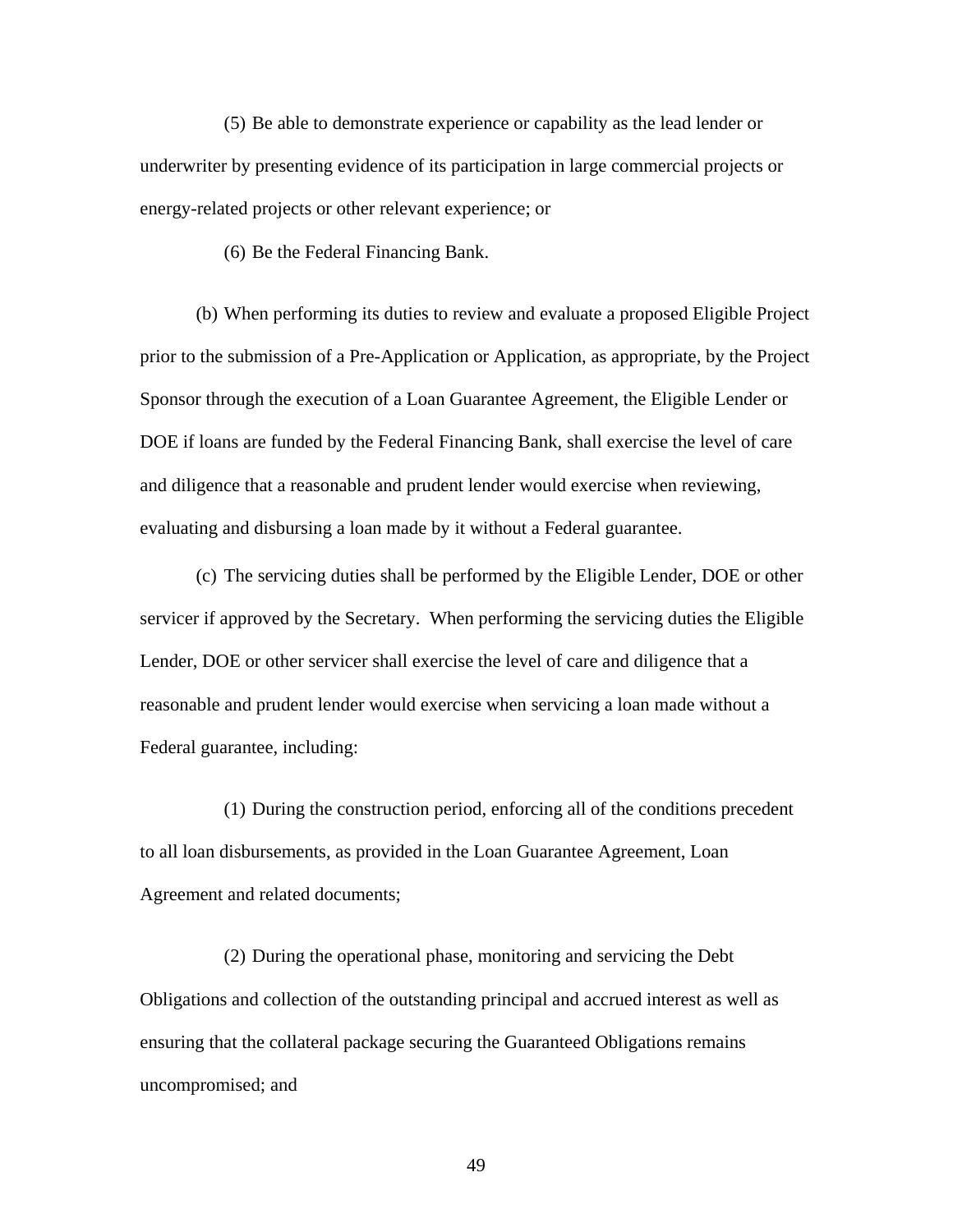(3) As specified by DOE, providing annual or more frequent financial and other reports on the status and condition of the Guaranteed Obligations and the Eligible Project, and promptly notifying DOE if it becomes aware of any problems or irregularities concerning the Eligible Project or the ability of the Borrower to make payment on the Guaranteed Obligations or other debt obligations.

(c) With regard to partial guarantees, even though DOE may in part rely on the Eligible Lender or other servicer to service and monitor the Guaranteed Obligation, DOE will also conduct its own independent monitoring and review of the Eligible Project.

# **§ 609.12 Project Costs.**

 (a) Before entering into a Loan Guarantee Agreement, DOE shall determine the estimated Project Costs for the project that is the subject of the agreement. To assist the Department in making that determination, the Applicant must estimate, calculate and record all such costs incurred in the design, engineering, financing, construction, startup, commissioning and shakedown of the project in accordance with generally accepted accounting principles and practices. Among other things, the Applicant must calculate the sum of necessary, reasonable and customary costs that it has paid and expects to pay, which are directly related to the project, including costs for escalation and contingencies, to estimate the total Project Costs.

(b) Project Costs include:

(1) Costs of acquisition, lease, or rental of real property, including engineering fees, surveys, title insurance, recording fees, and legal fees incurred in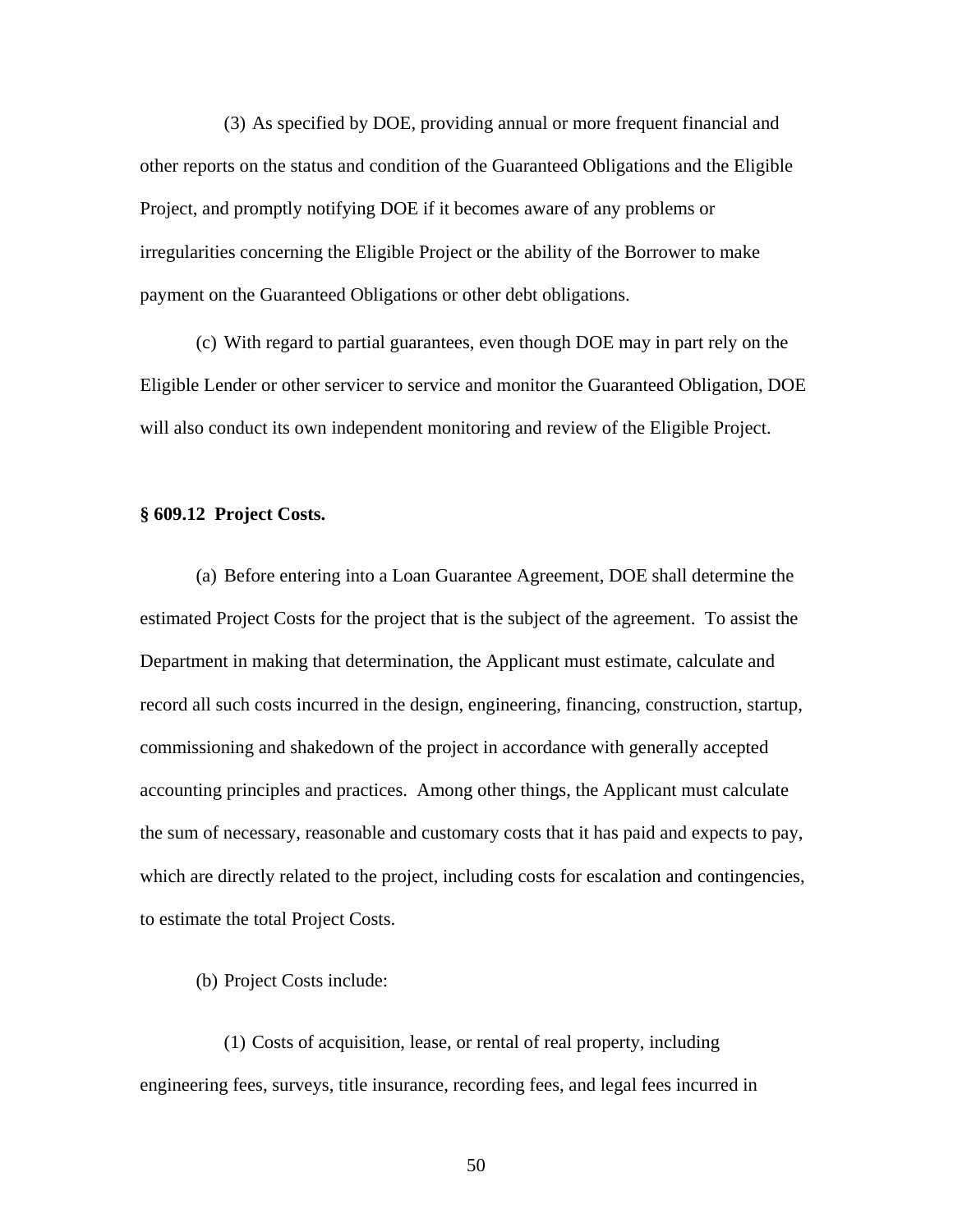connection with land acquisition, lease or rental, site improvements, site restoration, access roads, and fencing;

(2) Costs of engineering, architectural, legal and bond fees, and insurance paid in connection with construction of the facility; and materials, labor, services, travel and transportation for facility design, construction, startup, commissioning and shakedown;

(3) Costs of equipment purchases;

(4) Costs to provide equipment, facilities, and services related to safety and environmental protection;

(5) Financial and legal services costs, including other professional services and fees necessary to obtain required licenses and permits and to prepare environmental reports and data;

(6) The cost of issuing project debt, such as fees, transaction and legal costs and other normal charges imposed by Eligible Lenders and other Holders;

(7) Costs of necessary and appropriate insurance and bonds of all types;

(8) Costs of design, engineering, startup, commissioning and shakedown;

(9) Costs of obtaining licenses to intellectual property necessary to design, construct, and operate the project;

(10) A reasonable contingency reserve for cost overruns during construction; and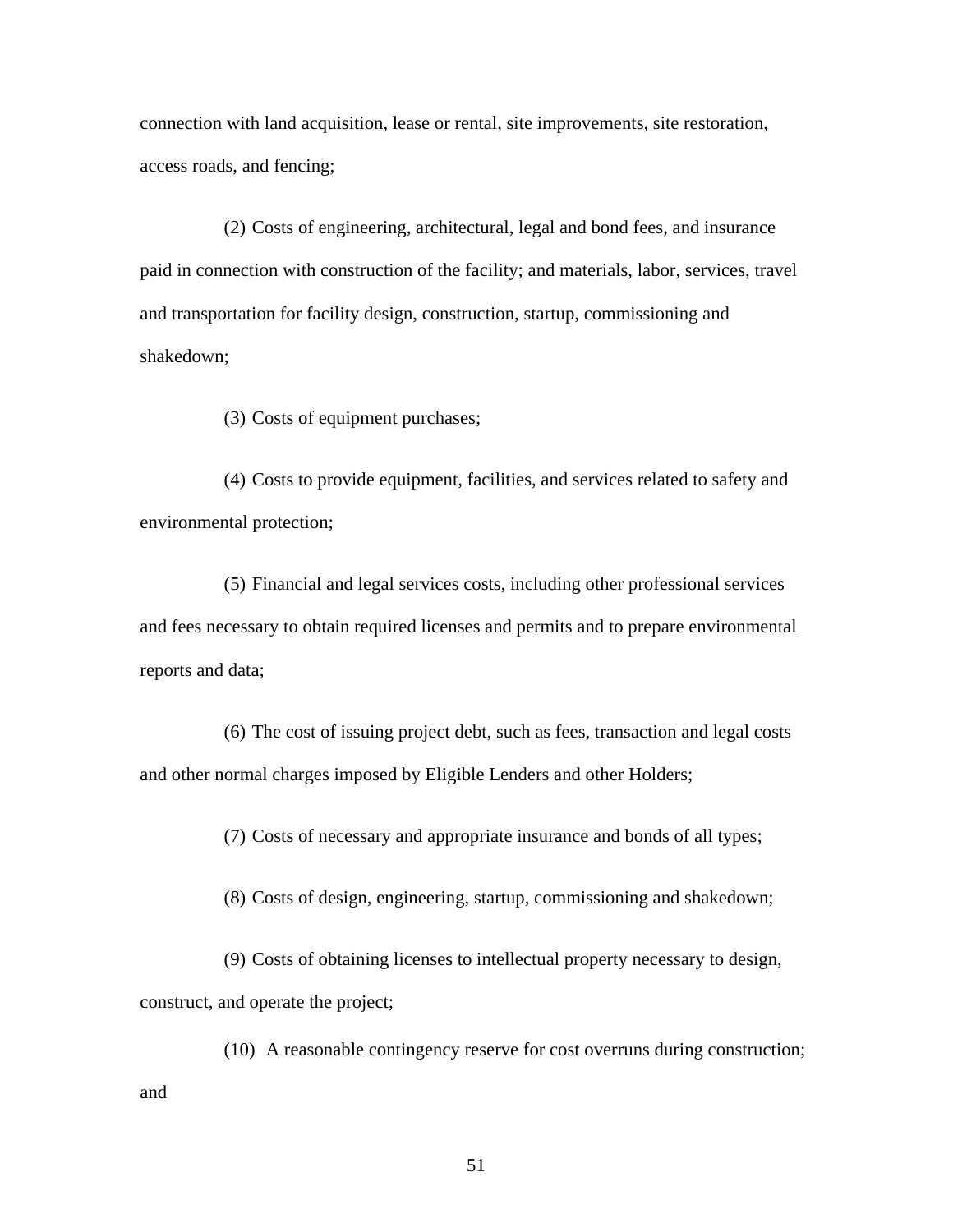(11) Capitalized interest necessary to meet market requirements, reasonably required reserve funds and other carrying costs during construction; and

(12) Other necessary and reasonable costs.

(c) Project Costs do not include:

(1) Fees and commissions charged to Borrower, including finder's fees, for obtaining Federal or other funds;

(2) Parent corporation or other affiliated entity's general and administrative expenses, and non-project related parent corporation or affiliated entity assessments, including organizational expenses;

(3) Goodwill, franchise, trade, or brand name costs;

(4) Dividends and profit sharing to stockholders, employees, and officers;

(5) Research, development, and demonstration costs of readying the innovative energy or environmental technology for employment in a commercial project;

(6) Costs that are excessive or are not directly required to carry out the project, as determined by DOE, including but not limited to the cost of hedging instruments;

(7) Expenses incurred after startup, commissioning, and shakedown before the facility has been placed in service;

 (8) Borrower-paid Credit Subsidy Costs and Administrative Costs of Issuing a Loan Guarantee; and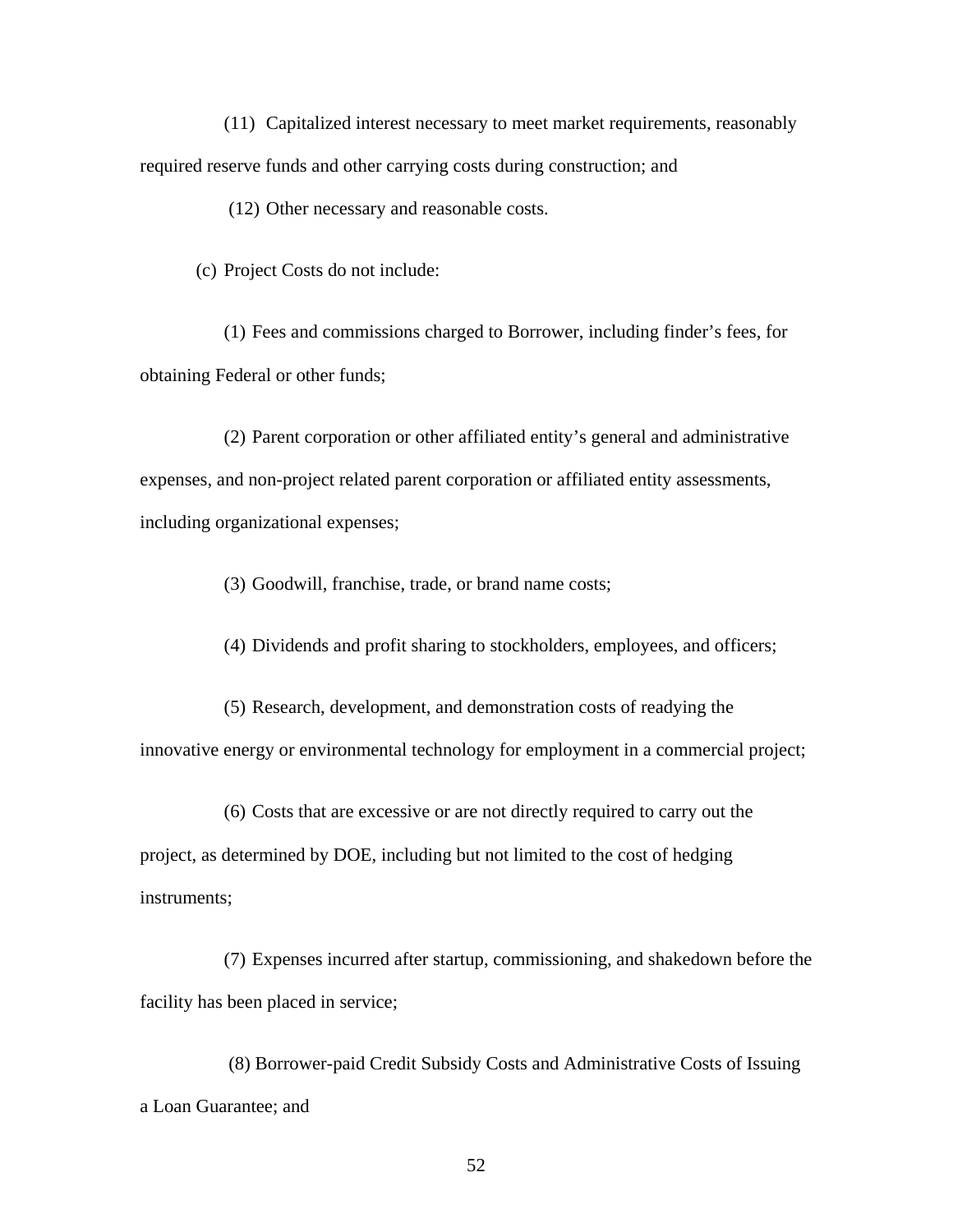(9) Operating costs.

### **§ 609.13 Principal and Interest Assistance Contract.**

With respect to the guaranteed portion of any Guaranteed Obligation, and subject to the availability of appropriations, DOE may enter into a contract to pay Holders, for and on behalf of Borrower, from funds appropriated for that purpose, the principal and interest charges that become due and payable on the unpaid balance of the guaranteed portion of the Guaranteed Obligation, if DOE finds that:

(a) The Borrower:

## (1) Is unable to make the payments and is not in default; and

(2) Will, and is financially able to, continue to make the scheduled payments on the remaining portion of the principal and interest due under the non-guaranteed portion of the debt obligation, if any, and other debt obligations of the project, or an agreement, approved by DOE, has otherwise been reached in order to avoid a payment default on non-guaranteed debt.

 (b) It is in the public interest to permit Borrower to continue to pursue the purposes of the project;

 (c) In paying the principal and interest, the Federal government expects a probable net benefit to the Government will be greater than that which would result in the event of a default;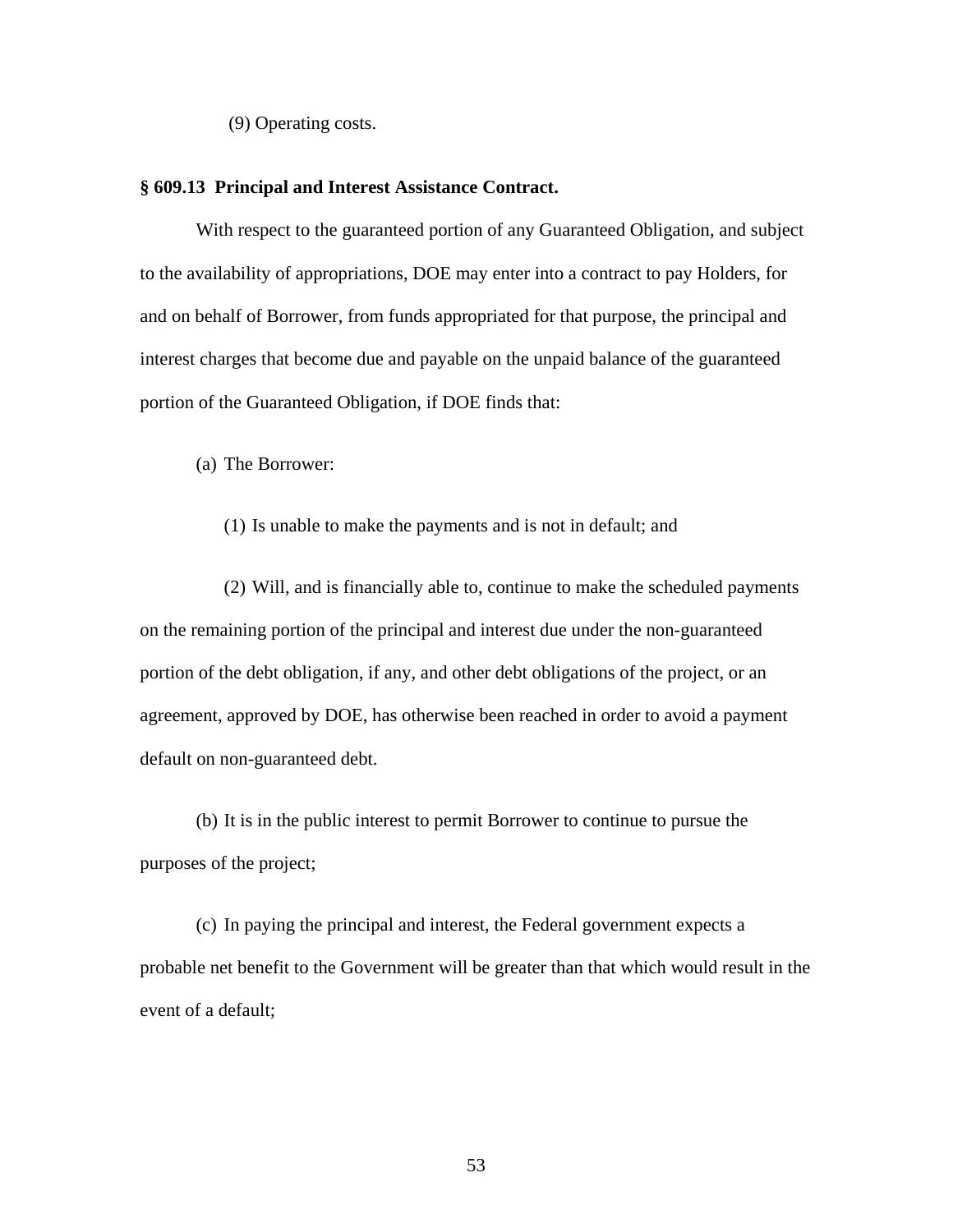(d) The payment authorized is no greater than the amount of principal and interest that Borrower is obligated to pay under the terms of the Loan Guarantee Agreement; and

 (e) Borrower agrees to reimburse DOE for the payment (including interest) on terms and conditions that are satisfactory to DOE and executes all written contracts required by DOE for such purpose.

# **§ 609.14 Full Faith and Credit and Incontestability.**

The full faith and credit of the United States is pledged to the payment of all Guaranteed Obligations issued in accordance with this part with respect to principal and interest. Such guarantee shall be conclusive evidence that it has been properly obtained; that the underlying loan qualified for such guarantee; and that, but for fraud or material misrepresentation by the Holder, such guarantee will be presumed to be valid, legal, and enforceable.

# **§ 609.15 Default, Demand, Payment, and Collateral Liquidation.**

 (a) In the event that the Borrower has defaulted in the making of required payments of principal or interest on any portion of a Guaranteed Obligation, and such default has not been cured within the period of grace provided in the Loan Guarantee Agreement and/or the Loan Agreement, the Eligible Lender or other Holder, or nominee or trustee empowered to act for the Eligible Lender or other Holder (referred to in this section collectively as "Holder"), may make written demand upon the Secretary for payment pursuant to the provisions of the Loan Guarantee Agreement.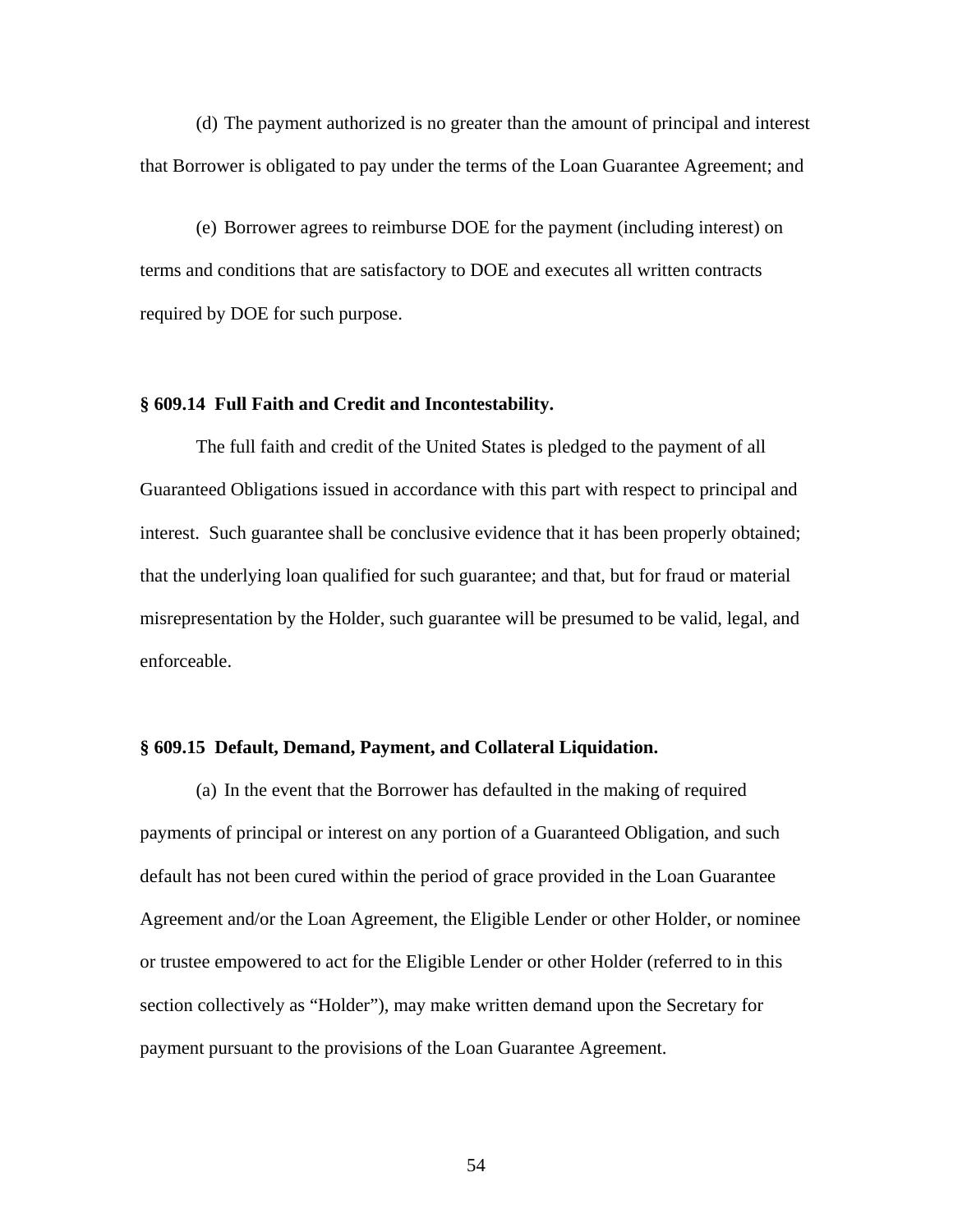(b) In the event that the Borrower is in default as a result of a breach of one or more of the terms and conditions of the Loan Guarantee Agreement, note, mortgage, Loan Agreement, or other contractual obligations related to the transaction, other than the Borrower's obligation to pay principal or interest on the Guaranteed Obligation, as provided in paragraph (a) of this section, the Holder will not be entitled to make demand for payment pursuant to the Loan Guarantee Agreement, unless the Secretary agrees in writing that such default has materially affected the rights of the parties, and finds that the Holder should be entitled to receive payment pursuant to the Loan Guarantee Agreement.

 (c) In the event that the Borrower has defaulted as described in paragraph (a) of this section and such default is not cured during the grace period provided in the Loan Guarantee Agreement, the Secretary shall notify the U.S. Attorney General and, subject to and in addition to the terms of any applicable Intercreditor Agreement, may cause the principal amount of all Guaranteed Obligations, together with accrued interest thereon, and all amounts owed to the United States by Borrower pursuant to the Loan Guarantee Agreement, to become immediately due and payable by giving the Borrower written notice to such effect (without the need for consent or other action on the part of the Holders of the Guaranteed Obligations). In the event the Borrower is in default as described in paragraph (b) of this section, where the Secretary determines in writing that such a default has materially affected the rights of the parties, the Borrower shall be given the period of grace provided in the Loan Guarantee Agreement to cure such default. If the default is not cured during the period of grace, the Secretary may, subject to and in addition to the terms of any applicable Intercreditor Agreement, cause the principal amount of all Guaranteed Obligations, together with accrued interest thereon, and all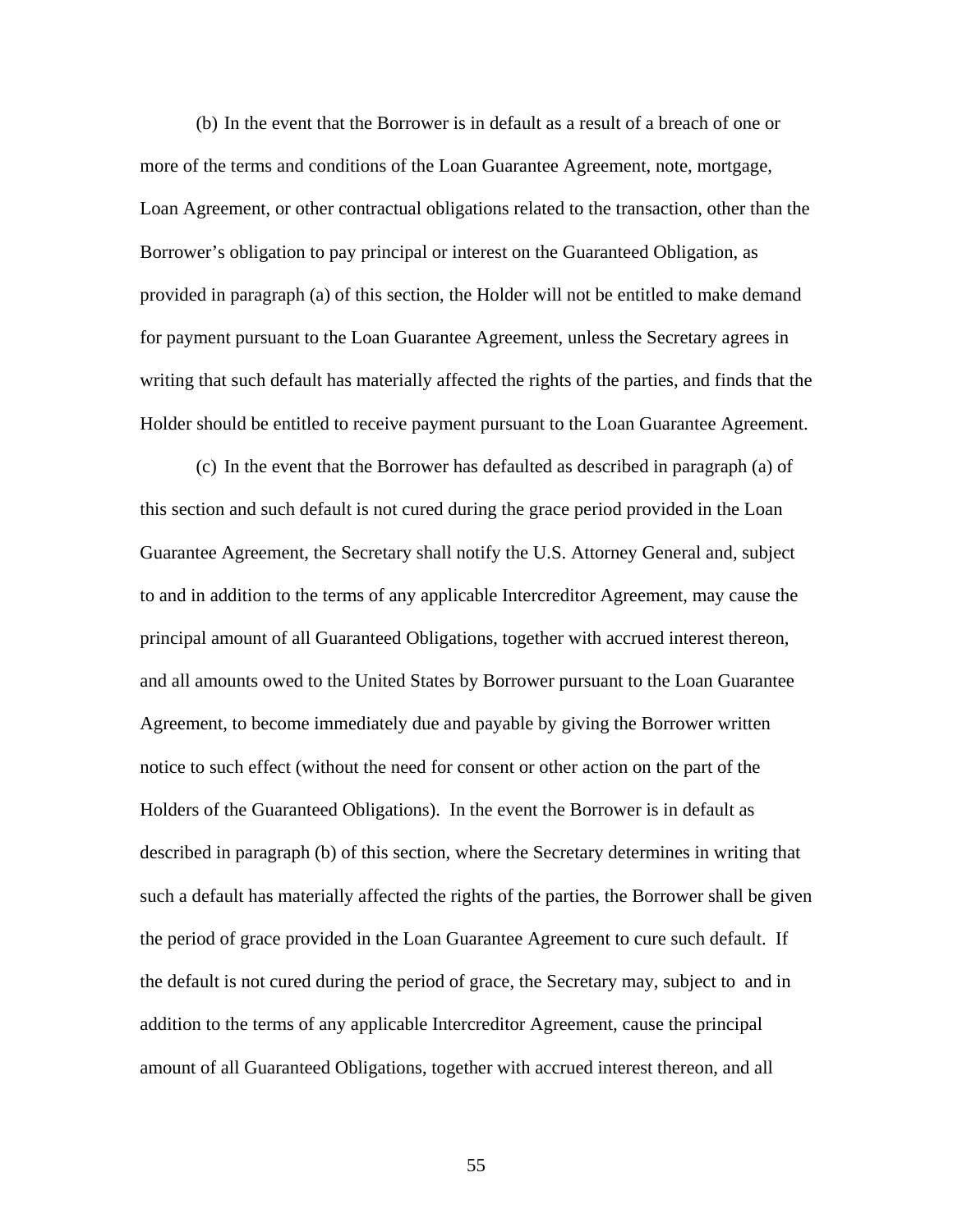amounts owed to the United States by Borrower pursuant to the Loan Guarantee Agreement, to become immediately due and payable by giving the Borrower written notice to such effect (without any need for consent or other action on the part of the Holders of the Guaranteed Obligations).

 (d) No provision of this regulation shall be construed to preclude forbearance by any Holder with the consent of the Secretary for the benefit of the Borrower.

 (e) Upon the making of demand for payment as provided in paragraph (a) or (b) of this section, the Holder shall provide, in conjunction with such demand or immediately thereafter, at the request of the Secretary, the supporting documentation specified in the Loan Guarantee Agreement and any other supporting documentation as may reasonably be required to justify such demand. .

 (f) Payment as required by the Loan Guarantee Agreement of the Guaranteed Obligation shall be made 60 days after receipt by the Secretary of written demand for payment, provided that the demand complies with the terms of the Loan Guarantee Agreement. The Loan Guarantee Agreement shall provide that interest shall accrue to the Holder at the rate stated in the Loan Guarantee Agreement until the Guaranteed Obligation has been fully paid by the Federal government.

 (g) The Loan Guarantee Agreement shall provide that, upon payment of the Guaranteed Obligations, the Secretary shall be subrogated to the rights of the Holders . The Holder shall transfer and assign to the Secretary all rights held by the Holder of the Guaranteed Obligation. Such assignment shall include all related liens, security, and collateral rights to the extent held by the Holder.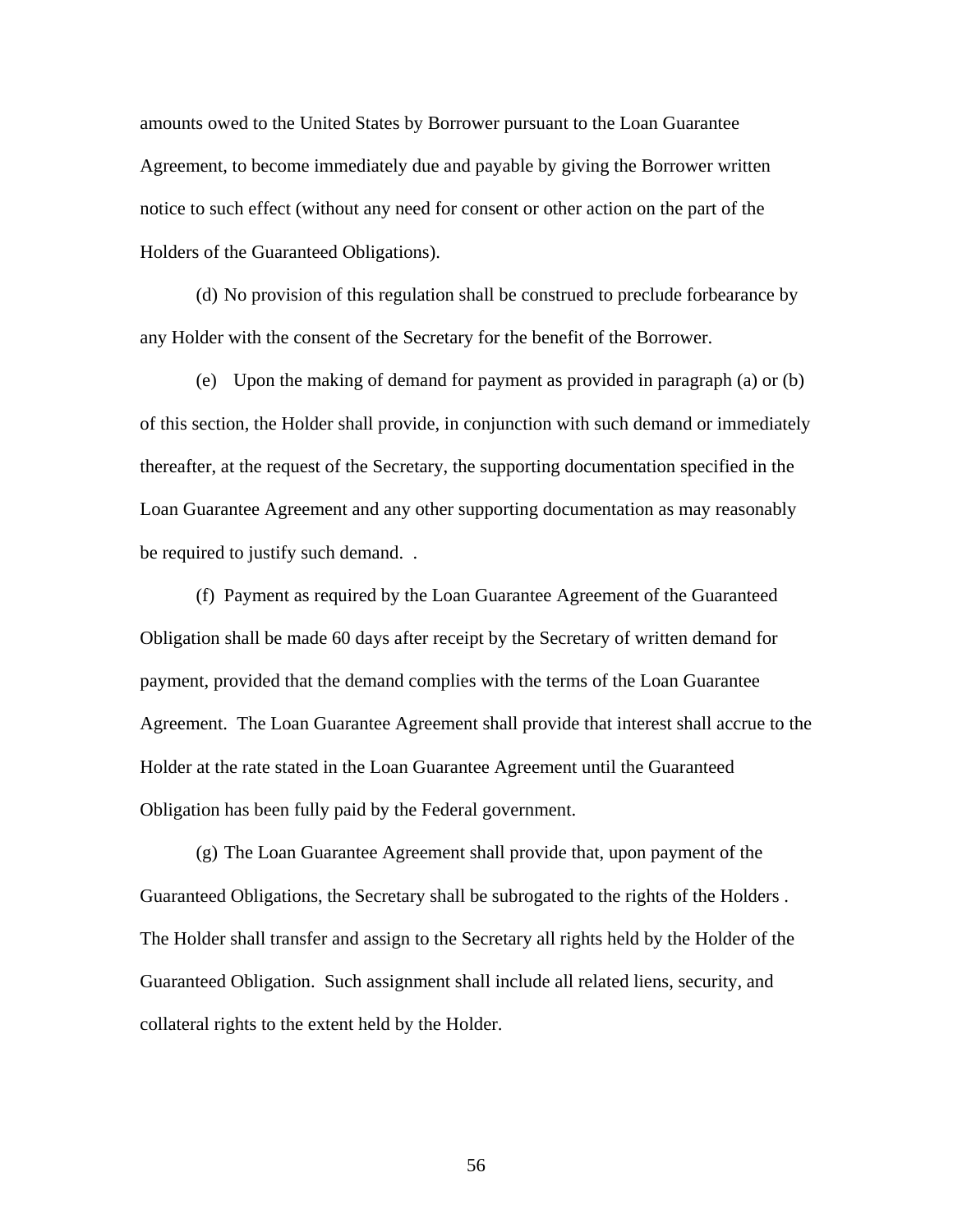(h) Where the Loan Guarantee Agreement or any applicable Intercreditor Agreement so provides, the Eligible Lender or other Holder, or other agent or servicer, as appropriate, and the Secretary may jointly agree to a work-out strategy, and/or a plan of liquidation of the assets pledged to secure the Guaranteed Obligation and other applicable debt.

 (i) Where payment of the Guaranteed Obligation has been made and the Eligible Lender or other Holder or other agent or servicer has not undertaken a plan of liquidation (or at any such earlier time as may be permitted by applicable agreements), the Secretary, acting through the U.S. Attorney General, in accordance with the rights received through subrogation or other applicable agreements, subject to any applicable Intercreditor Agreement,, may seek to foreclose on the collateral assets and/or take such other legal action as necessary for the protection of the Government.

 (j) If the Secretary (or an agent acting for the benefit of the Secretary) is awarded title to collateral assets pursuant to a foreclosure proceeding, the Secretary may take action to complete, maintain, operate, or lease such assets, or otherwise dispose of any such assets or take any other necessary action which the Secretary deems appropriate (and consistent with any applicable Intercreditor Agreement), in order that the original goals and objectives of the project will, to the extent possible, be realized.

 (k) In addition to foreclosure and sale of collateral pursuant thereto, the U.S. Attorney General shall take appropriate action in accordance with rights contained in the Loan Guarantee Agreement and any applicable Intercreditor Agreement to recover costs incurred by the Government as a result of the defaulted loan or other defaulted obligation. Any recovery so received by the U.S. Attorney General on behalf of the Government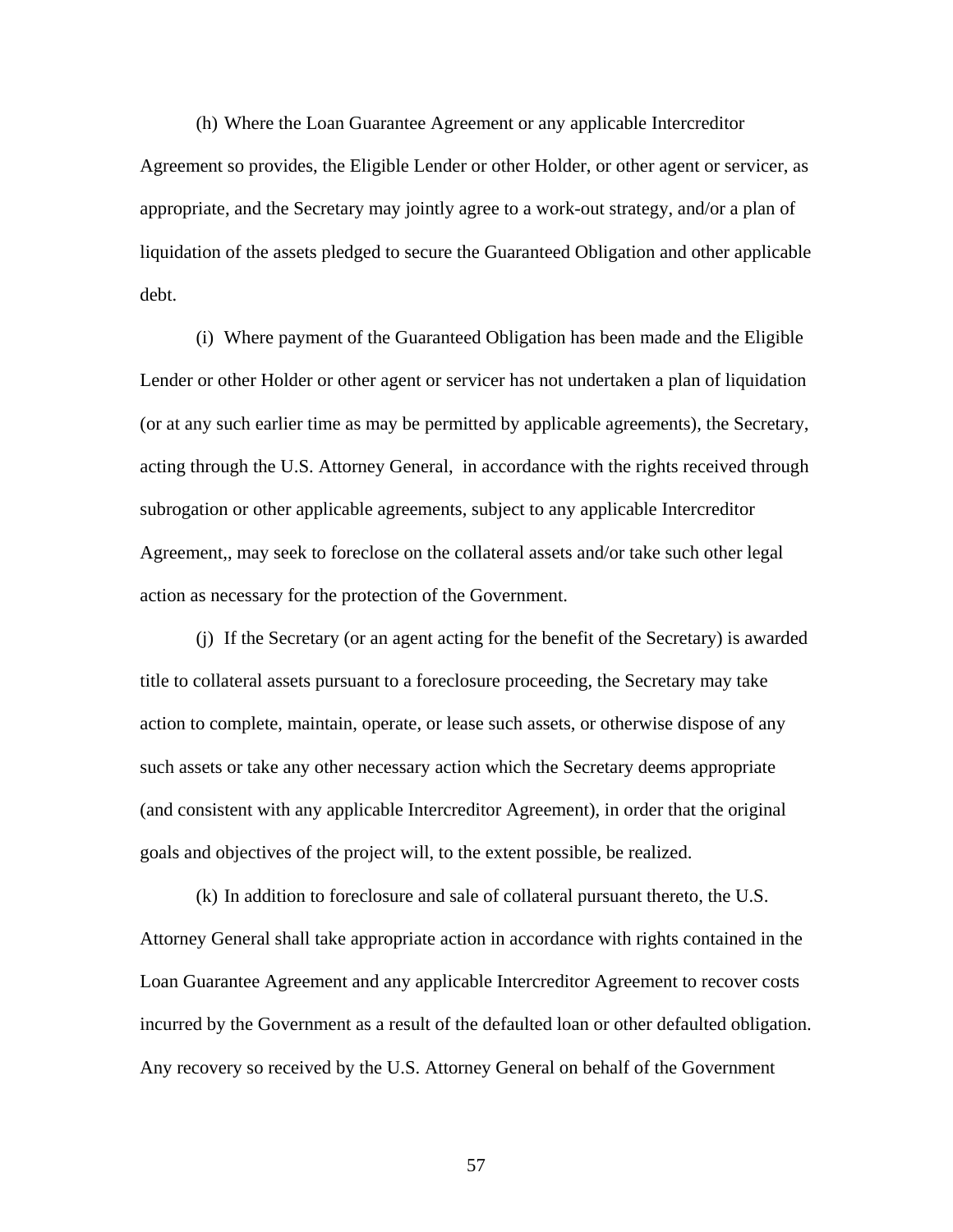shall be applied in the following manner: First to the expenses incurred by the U.S. Attorney General, DOE and any agent acting for the benefit of DOE in effecting such recovery; second, to reimbursement of any amounts paid by DOE as a result of the defaulted obligation; third, to any amounts owed to DOE under related principal and interest assistance contracts; and fourth, to any other lawful claims held by the Government on such process. Any sums remaining after full payment of the foregoing shall be available for the benefit of other parties lawfully entitled to claim them.

 (l) If there was a partial guarantee by DOE of the Guaranteed Obligation or if any other creditors are secured by a lien on collateral pledged to secure the Guaranteed Obligation, the proceeds received by the collateral agent or other responsible party as a result of any liquidation or sale of, collection from or other realization on any such collateral may, if so agreed in advance, be applied as follows (with any money distributed to the Federal Government to be further distributed according to  $\S$  609.15 (k)):

 (1) First, to the payment of reasonable and customary fees and expenses incurred in the liquidation or sale, collection or other realization (including without limitation any fees and expenses that the Attorney General of the United States is lawfully entitled to claim in connection with such action);

 (2) Second, distributed among the Holders of the Guaranteed Debt (including DOE, as subrogee) and the other creditors entitled to share in such proceeds on no greater than a pro rata share basis; and

(3) As otherwise provided in the applicable agreement or agreements.

 (m) No action taken by the Eligible Lender or other Holder or other agent or servicer in respect of any pledged assets will affect the rights of any party, including the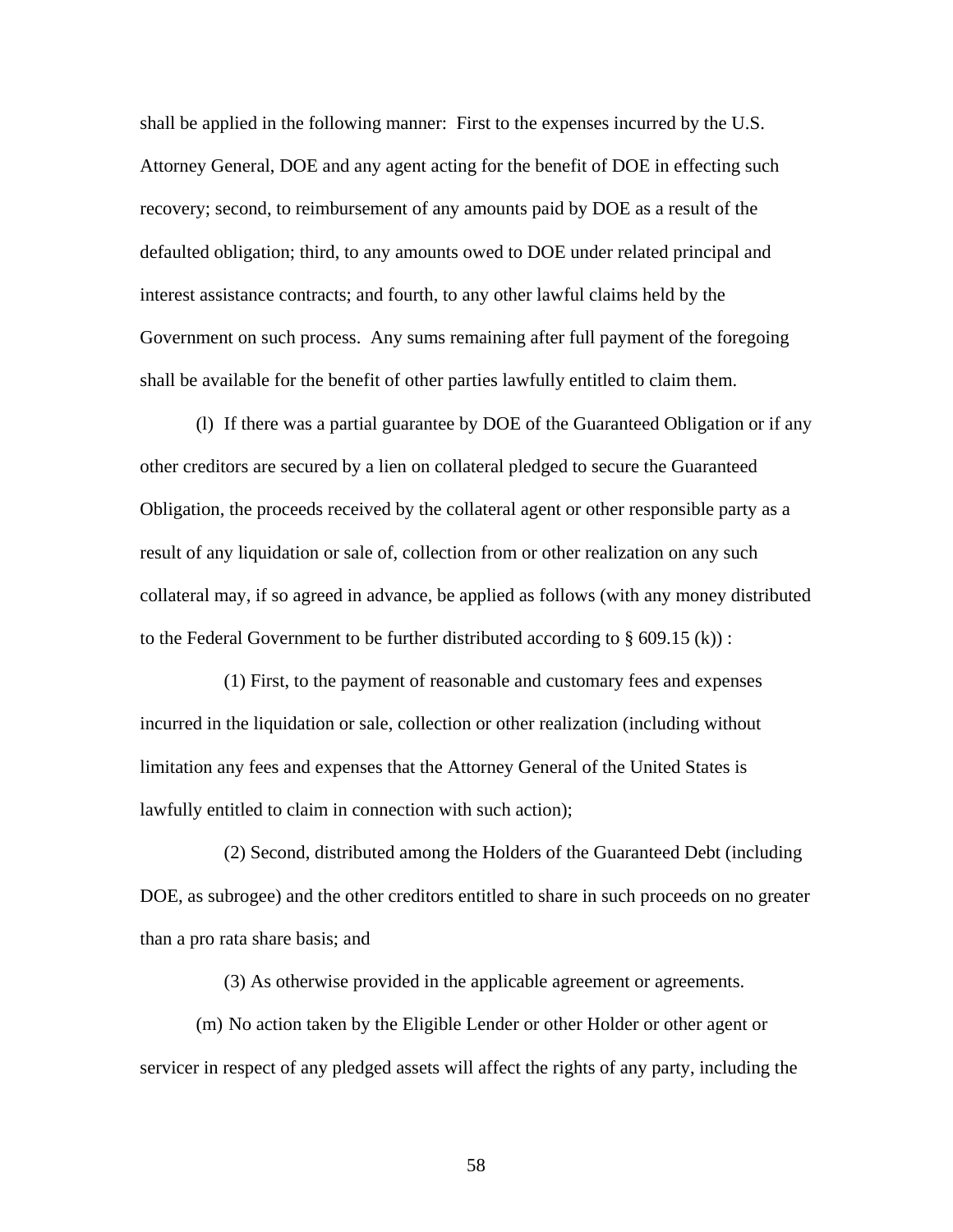Secretary, having an interest in the loan or other debt obligations, to pursue, jointly or severally, to the extent provided in the Loan Guarantee Agreement or other applicable agreement, legal action against the Borrower or other liable parties, for any deficiencies owing on the balance of the Guaranteed Obligations or other debt obligations after application of the proceeds received upon liquidation.

 (n) In the event that the Secretary considers it necessary or desirable to protect or further the interest of the United States in connection with the liquidation or sale of, collection from or other realization on the collateral or recovery of deficiencies due under the loan, the Secretary will take such action as may be appropriate under the circumstances.

 (o) Nothing in this part precludes the Secretary from purchasing any Holder's or other person's interest in the project upon liquidation or sale of, collection from or other realization on the collateral.

### **§ 609.16 Perfection of Liens and Preservation of Collateral.**

 (a) The Loan Guarantee Agreement and other documents related thereto shall provide that:

(1) The Eligible Lender, or DOE in conjunction with the Federal Financing Bank where the loan is funded by the Federal Financing Bank, or other Holder or other agent or servicer will take those actions necessary to perfect and maintain liens, as applicable, on assets which are pledged as collateral for the Guaranteed Obligation; and

(2) Upon default by the Borrower, the holder of pledged collateral shall take such actions as the Secretary (subject to any applicable Intercreditor Agreement) may reasonably require to provide for the care, preservation, protection, and maintenance of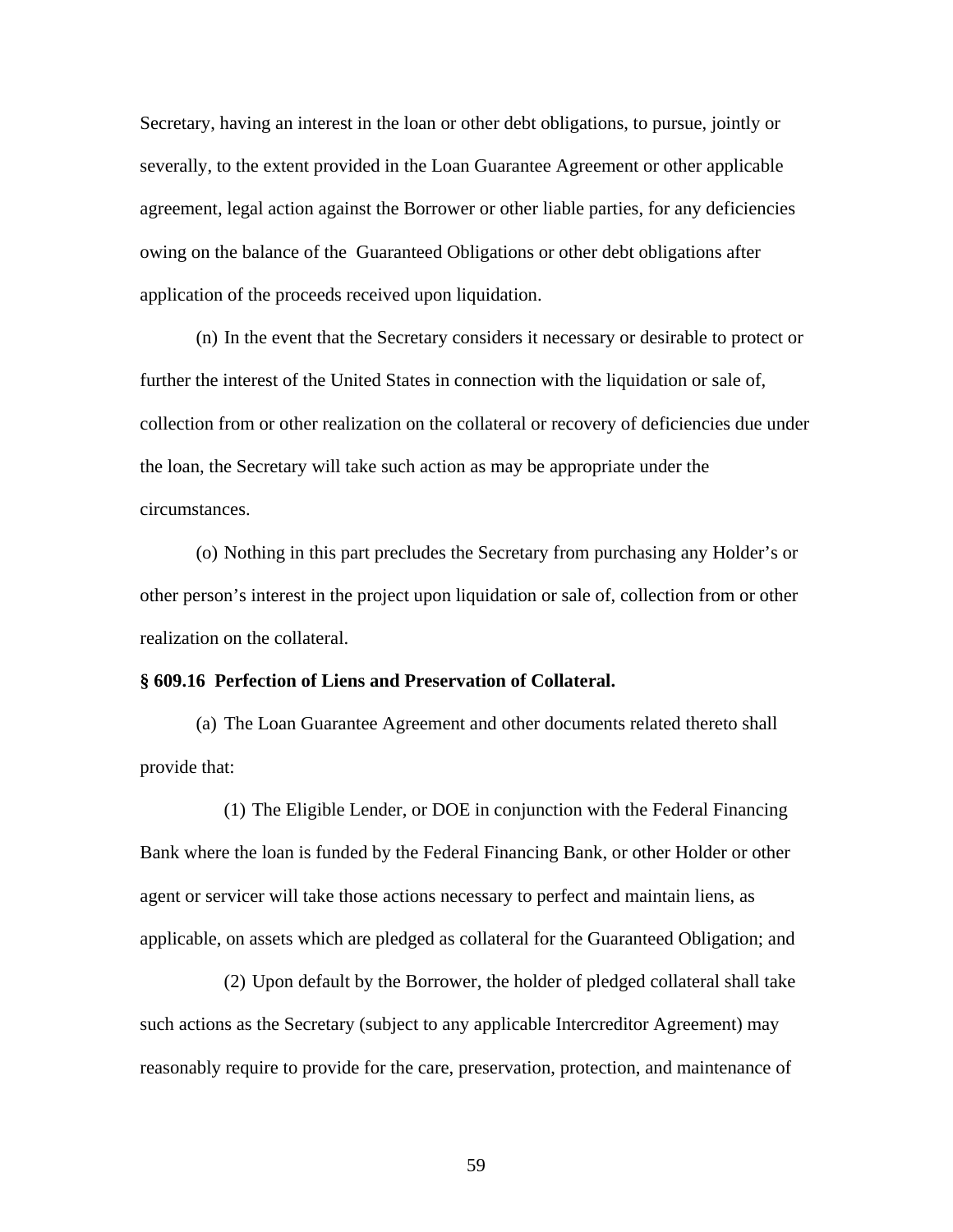such collateral so as to enable the United States to achieve maximum recovery from the pledged assets. The Secretary shall reimburse the holder of collateral for reasonable and appropriate expenses incurred in taking actions required by the Secretary (unless otherwise provided in applicable agreements). Except as provided in § 609.15, no party may waive or relinquish, without the consent of the Secretary, any collateral securing the Guaranteed Obligation to which the United States would be subrogated upon payment under the Loan Guarantee Agreement.

 (b) In the event of a default, the Secretary may enter into such contracts as the Secretary determines are required to preserve the collateral. The cost of such contracts may be charged to the Borrower.

### **§ 609.17 Audit and Access to Records.**

(a) The Loan Guarantee Agreement and related documents shall provide that:

(1) The Eligible Lender, or DOE in conjunction with the Federal Financing Bank where loans are funded by the Federal Financing Bank or other Holder or other party servicing the Guaranteed Obligations, as applicable, and the Borrower, shall keep such records concerning the project as is necessary, including the Pre-Application, Application, Term Sheet, Conditional Commitment, Loan Guarantee Agreement, Credit Agreement, mortgage, note, disbursement requests and supporting documentation, financial statements, audit reports of independent accounting firms, lists of all project assets and non-project assets pledged as security for the Guaranteed Obligations, all offtake and other revenue producing agreements, documentation for all project indebtedness, income tax returns, technology agreements, documentation for all permits and regulatory approvals and all other documents and records relating to the Eligible Project, as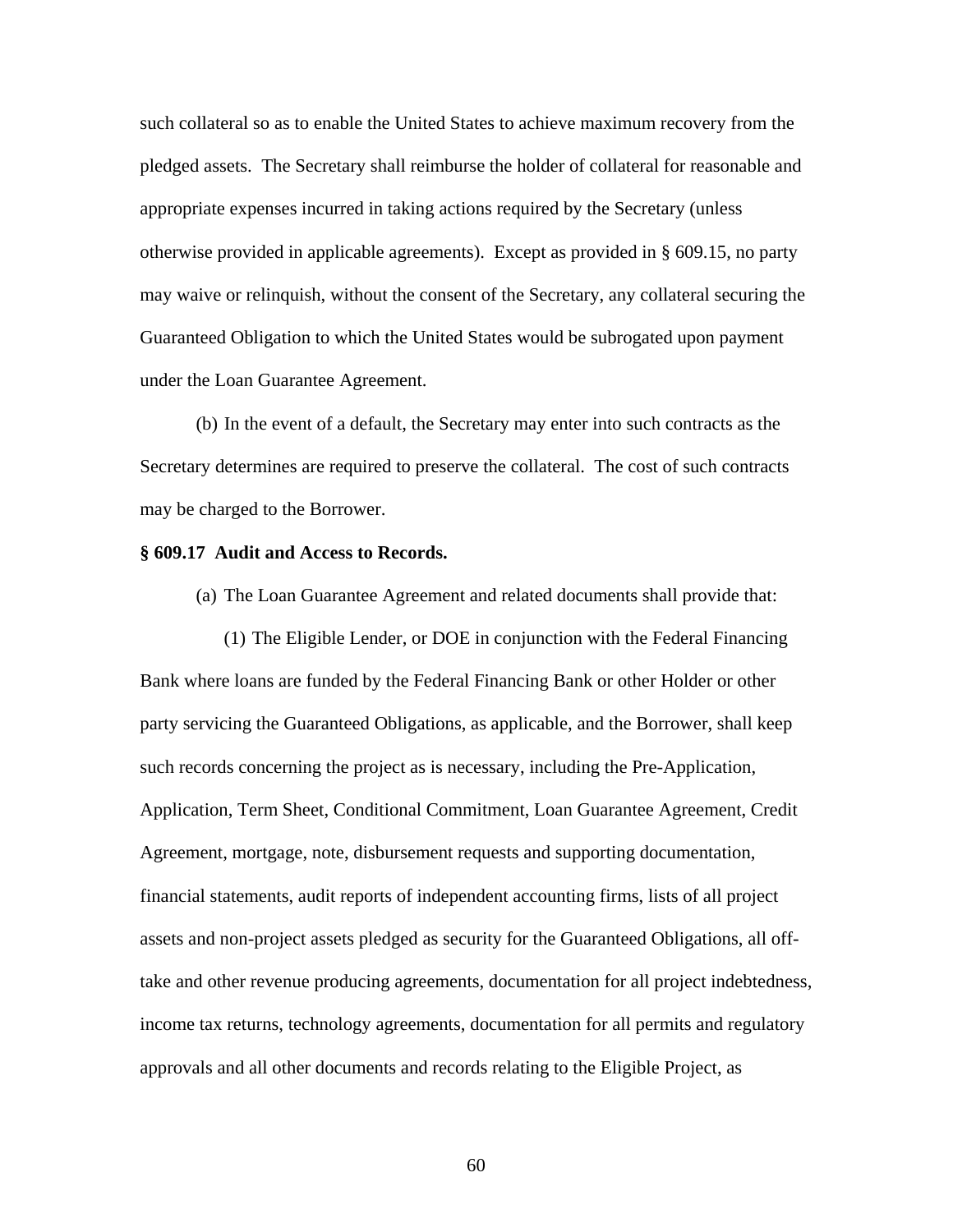determined by the Secretary, to facilitate an effective audit and performance evaluation of the project; and

(2) The Secretary and the Comptroller General, or their duly authorized representatives, shall have access, for the purpose of audit and examination, to any pertinent books, documents, papers and records of the Borrower, Eligible Lender or DOE or other Holder or other party servicing the Guaranteed Obligation, as applicable. Such inspection may be made during regular office hours of the Borrower, Eligible Lender or DOE or other Holder, or other party servicing the Eligible Project and the Guaranteed Obligations, as applicable, or at any other time mutually convenient.

 (b) The Secretary may from time to time audit any or all items of costs included as Project Costs in statements or certificates submitted to the Secretary or the servicer or otherwise, and may exclude or reduce the amount of any item which the Secretary determines to be unnecessary or excessive, or otherwise not to be an item of Project Costs. The Borrower will make available to the Secretary all books and records and other data available to the Borrower in order to permit the Secretary to carry out such audits. The Borrower should represent that it has within its rights access to all financial and operational records and data relating to Project Costs, and agrees that it will, upon request by the Secretary, exercise such rights in order to make such financial and operational records and data available to the Secretary. In exercising its rights hereunder, the Secretary may utilize employees of other Federal agencies, independent accountants, or other persons.

### **§ 609.18 Deviations.**